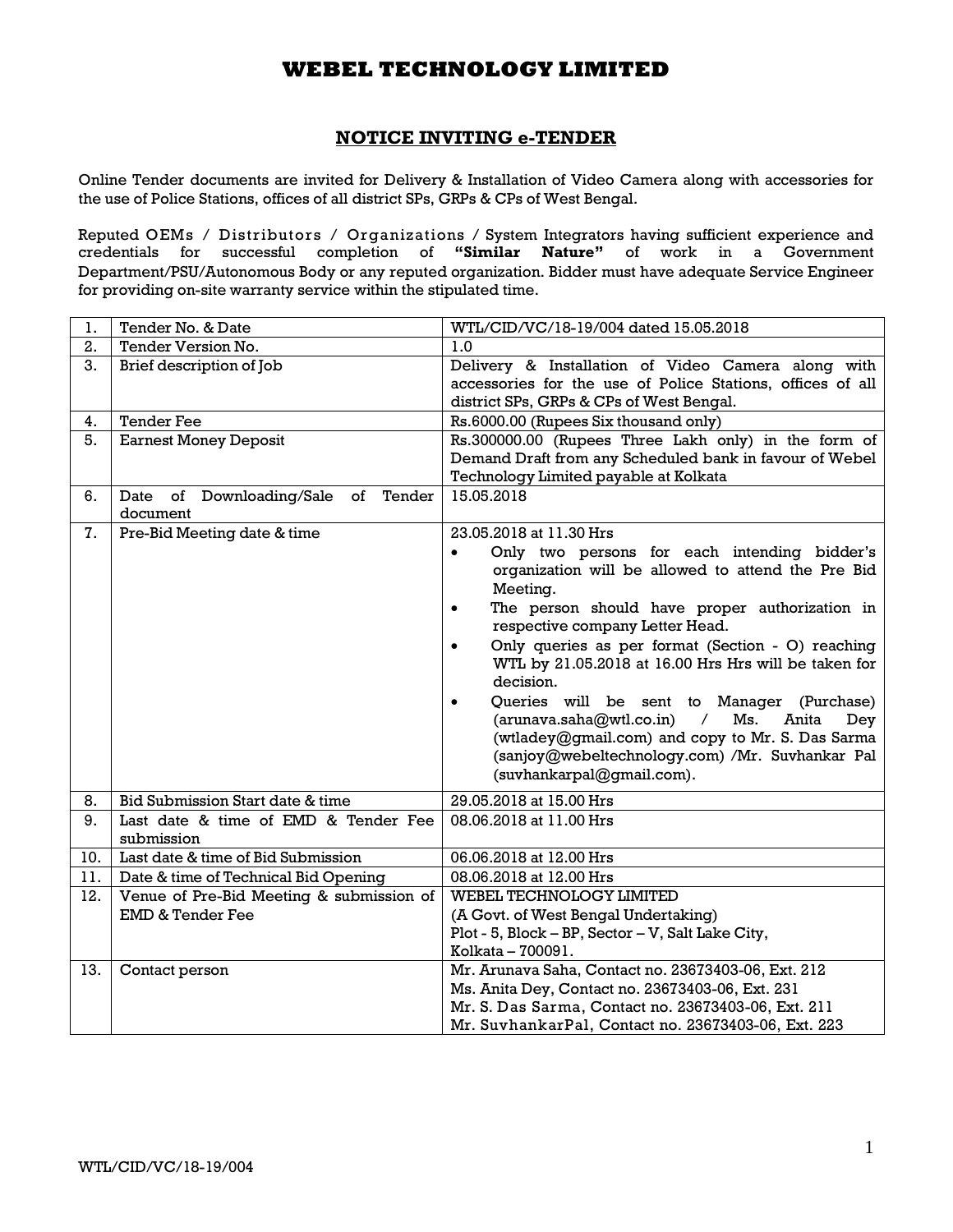- 1. Intending bidder may download the tender documents from the website **https://wbtenders.gov.in** directly with the help of Digital Signature Certificate. Necessary cost of Tender fee may be remitted through Demand Draft issued from any Scheduled Bank in favour of "Webel Technology Limited", payable at Kolkata and also to be documented through e-filling. Cost of Earnest Money Deposit (EMD) may be remitted through Demand Draft issued from any Scheduled Bank in favour of "Webel Technology Limited", payable at Kolkata and also to be documented through e-filling. The original Demand Draft against Tender Fee & Earnest Money Deposit (EMD) should be submitted physically to the Manager (Purchase)/Manager (Finance), Webel Technology Limited, Plot – 5, Block – BP, Sector-V, Salt Lake City, Kolkata-700 091 under sealed cover on or before 08.06.2018 at 11.00 Hrs
- **2.** Both Techno Commercial Bid and Financial Bid are to be submitted concurrently duly digitally signed in the website **https://wbtenders.gov.in**
- 3. Tender documents may be downloaded from website and submission of Techno Commercial Bid and Financial Bid will be done as per Time Schedule stated in Section – C of this Tender Document.
- 4. The Financial Bid of the prospective Bidder will be considered only if the Techno Commercial Bid of the bidder is found qualified by the Tender Committee. The decision of the 'Tender Committee' will be final and absolute in this respect. The list of Qualified Bidders will be displayed in the website.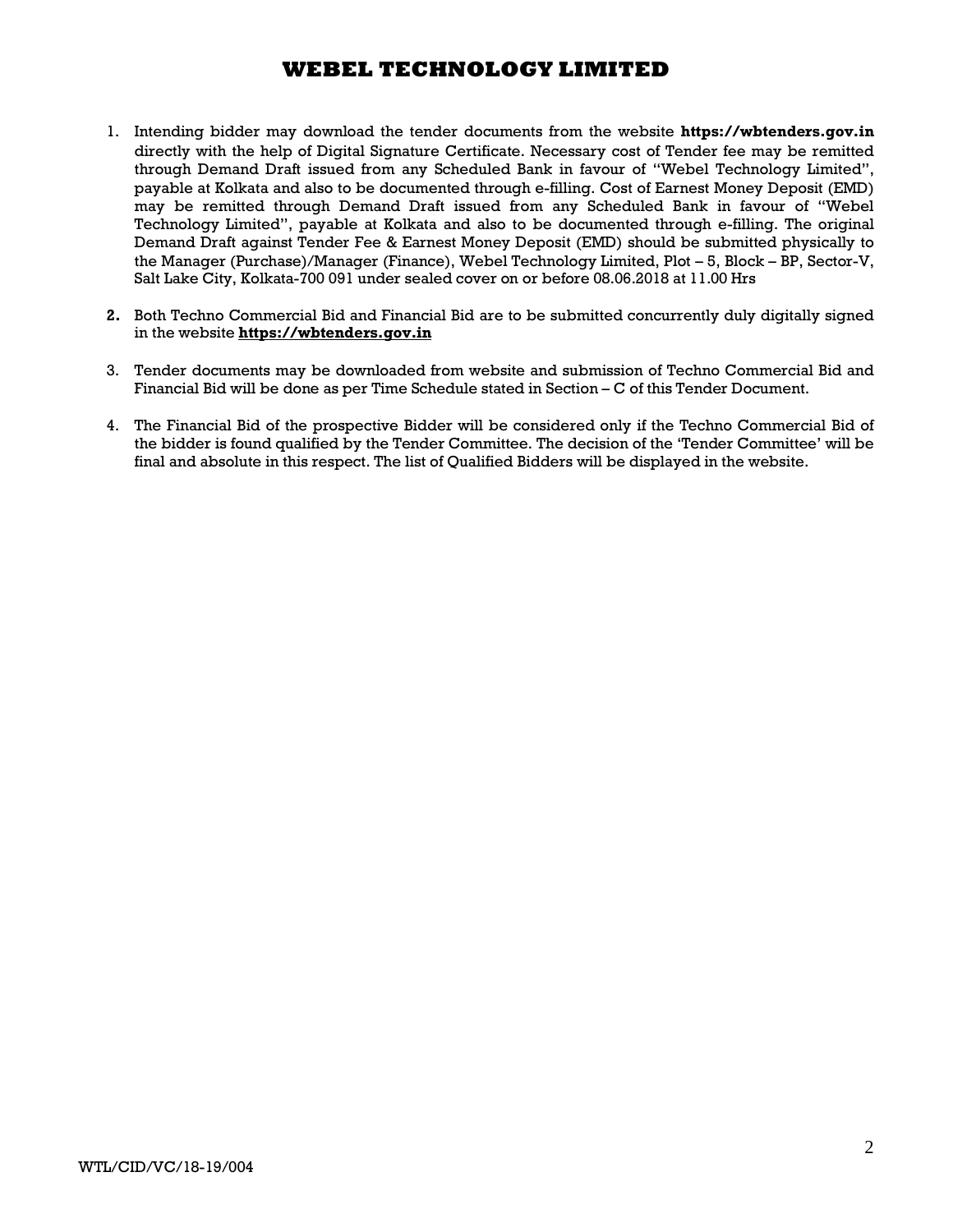## **CONTENTS OF THE TENDER DOCUMENT**

The Tender document comprises of the following:

- SECTION A SCOPE OF WORK & RESPONSIBILITY
- SECTION B ELIGIBILITY CRITERIA
- SECTION C DATE AND TIME SCHEDULE
- SECTION D INSTRUCTION TO BIDDER
- SECTION E BID FORM
- SECTION F TECHNO COMMERCIAL EVALUATION & AWARDING OF CONTRACT
- SECTION G GUIDANCE FOR E-TENDERING
- SECTION H BILL OF MATERIAL
- SECTION I TECHNICAL SPECIFICATION WITH COMPLIANCE STATEMENT
- SECTION J TECHNICAL CAPABILITY OF BIDDER
- SECTION K FINANCIAL CAPABILITY OF BIDDER
- SECTION L BIDDER'S DETAILS
- SECTION M MANUFACTURER'S AUTHORIZATION FORM
- SECTION N FORMAT FOR PRE-BID MEETING QUERY
- SECTION O LIST OF CLIENTS OF SIMILAR ORDERS
- SECTION P SUPPORT SERVICE CENTER & MANPOWER DETAILS OF BIDDER
- SECTION Q SUPPORT SERVICE CENTER & MANPOWER DETAILS OF OEM
- SECTION R PROFORMA FOR PERFORMANCE BANK GUARANTEE
- SECTION S NIT DECLARATION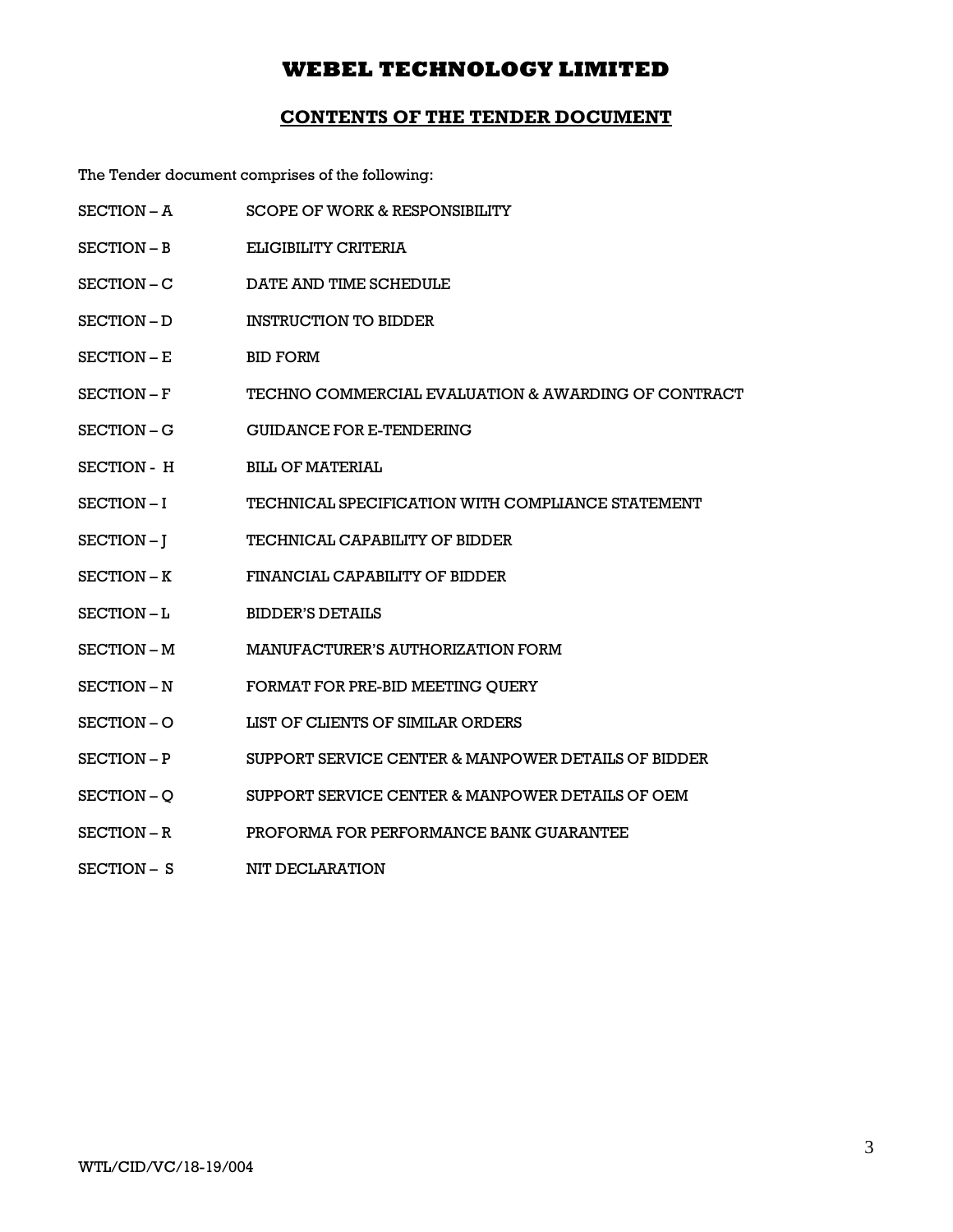## **SECTION – A**

### **SCOPE OF WORK & RESPONSIBILITY**

### **INTRODUCTION**

Online Tender documents are invited for Supply of Video Camera along with accessories for the use of Police Stations, offices of all district SPs, GRPs & CPs of West Bengal.

The works includes Supply & installation of the camcorders at various locations across West Bengal and also providing services at those locations.

Reputed System Integrators having sufficient experience and credentials for successful completion of **"Similar Nature"** of work in a Government Department/PSU/Autonomous Body or any reputed organizations. Bidder must have adequate Service Engineer for providing on-site warranty service within the stipulated time.

### **OBJECTIVE OF THE PROJECT**

The Video Cameras will be used as a tool for supporting the on-field investigation as well as for reporting any incident which requires videography.

The scope of work definition and responsibilities stated in this document is indicative. However bidder should include any additional products or services required to achieve the functional objective of the project. The purchaser reserves the right to make changes to stated implementation activity or accept bidder's recommendations for the same during implementation keeping within domain of the stated project objectives.

### **For System Integrator**

- **1) Supply:** Entrusted bidder must supply and work as per work order. All supplies must be certified, new and RoHS compliant. Supplied components must satisfy the minimum guiding specifications and guidelines, as applicable, proprietary technology must be mentioned against each component. Bidder is allowed to propose only one make / model per system or software required for the proposed solution. Bids with optional offers would be summarily rejected.
- **2) Installation, Integration & Implementation:** Installation, integration & implementation will be governed by the stated guidelines and associated standards & in line with the scope of work defined in this document. The delivery / supply of the materials done by successful Bidder at respective location only. The Post installation warranty supports are the sole responsibility of the Bidder. After installation & implementation of Active Components system integrator will provide project documentation including five years warranty.
- **3) Support and Maintenance:** Bidder will provide support and maintenance of the entire system for the Five years from date of installation or acceptance.
- **4) Service Quality and Assurance:** Services within installation, warranty period must be rendered with OEM for hardware and systems software components, and by professionally qualified engineers / personnel in the related field. Any damage by the bidder will attract penalty in tangible terms, as fixed by the WTL. Uptime of the integrated system must not be less than 99% calculated and jointly certified, with a maximum of 2 (two) instances with a cumulative down-time not exceeding 0.5%, calculated on every quarter of the year, otherwise related penalty clauses as drawn by the WTL will be applicable if the failure can be attributed to the bidder.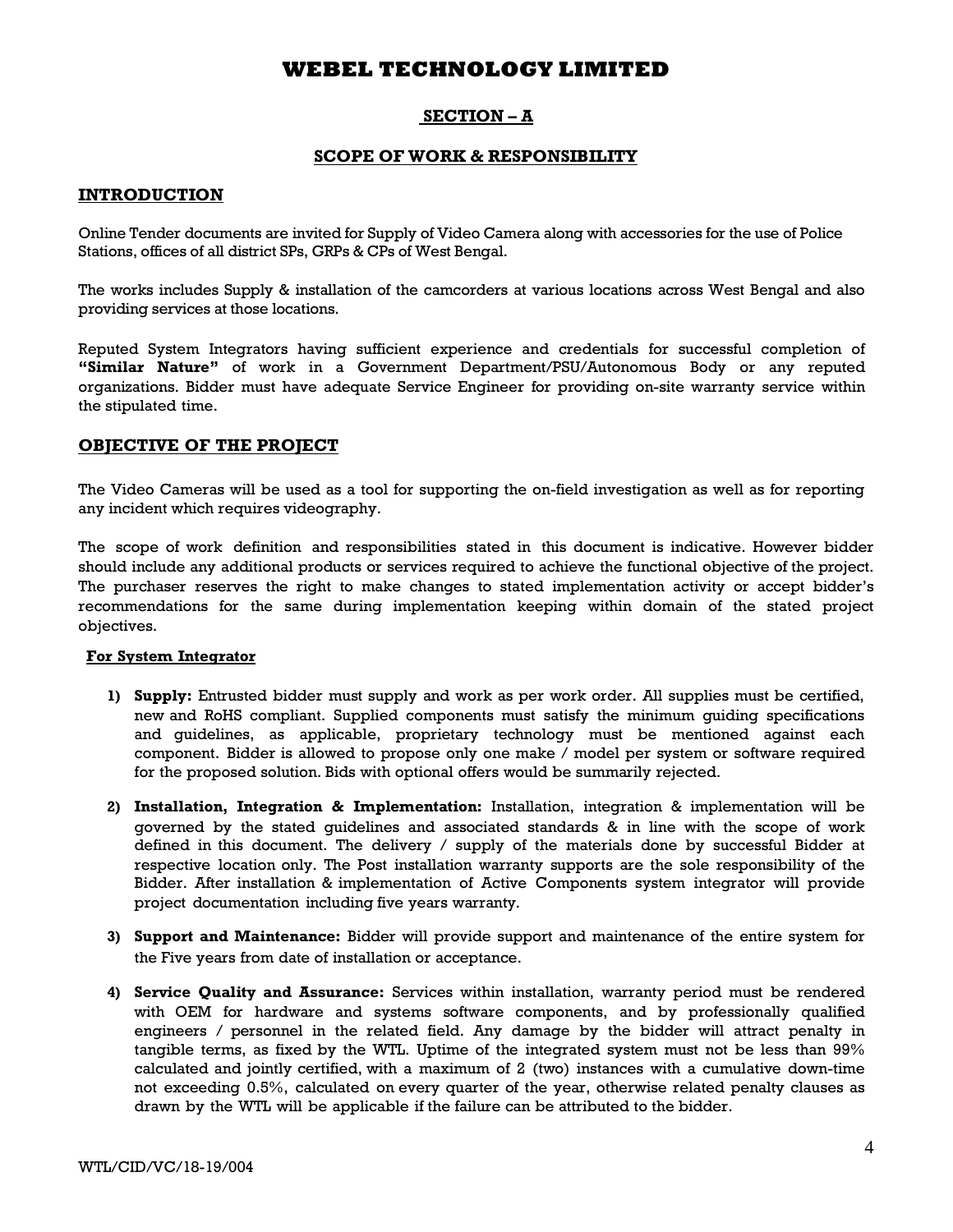- 5) **Acceptance:** After successful delivery, the installation report prepared by WTL needs to be duly signed and sealed from the user, which will have to be done by the selected bidder.
- **6) Single Point of Contact**: Entrusted bidder will provide single point of contact for availing during the implementation period, warranty services, and monthly report must be submitted to the WTL of the month under consideration on the 1st working day of next month to the single Point-of-Contact of the WTL.
- **7) Warranty:** All hardware component, software and service items should have minimum warranty period of 36 (Thirty Six) months from the date of receipt of materials at Police H.Q. Within the warranty period, entrusted bidder will replace, re-integrate faulty, buggy components (including firmware, excluding physically damage components) with the latest and new ones but not losing performance, and will get the set-right / performance report jointly signed. Entrusted bidder will provide after warranty with terms, conditions and penalty clauses laid down by the WTL.

### **For CID, WB**

CID,WB will provide requisite space, power, working permission & cooling (if require) for testing of the camcorders.

### **For Webel Technology Limited**

WTL being the nodal implementation agency for this project shall be responsible for provision of all Resources, access and information under its control that is necessary during implementation of work relating to this job. The confidentiality of the data being shared shall be maintained.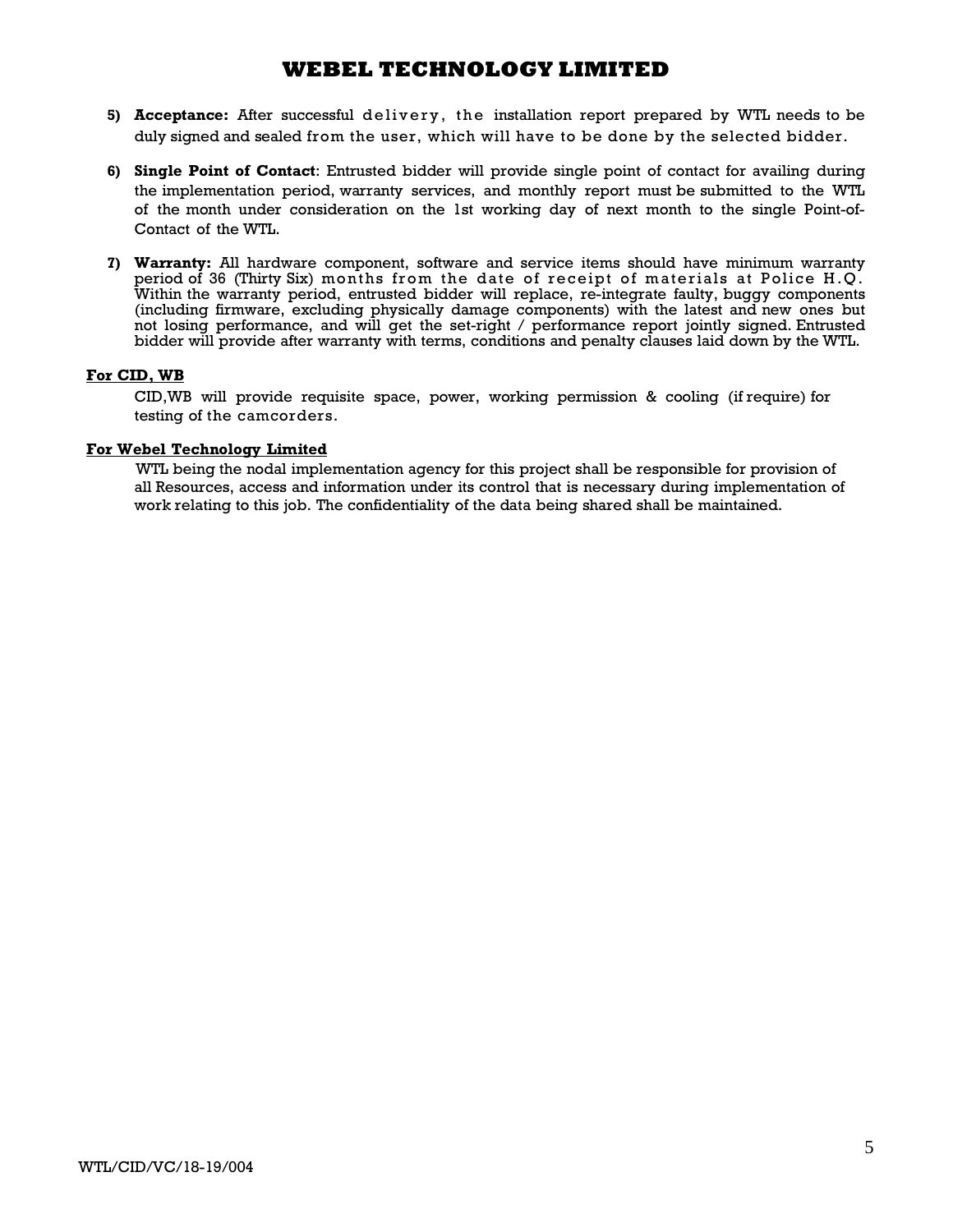## **SECTION – B**

### **ELIGIBILITY CRITERIA**

- 1. The bidder must be a company registered under Companies Act, 1956/2013 or Partnership or LLP or OPC or Proprietary Firm. Documentary (Certificate of incorporation/Relevant document) evidence to be submitted.
- 2. The bidder should have their presence in Kolkata with own office for at least 10(ten) years. Valid proof should be submitted along with the bid.
- 3. The bidder should have valid GST Registration Certificate, PAN & Trade License. Bidder shall have to submit photocopy of the documents.
- 4. The bidder/OEM shall have execute "Similar Nature" of five orders in total not less than Rs. 50 Lakhs in last five financial years (considering FY - 2012-13, 2013-14, 2014-15, 2015-16 & 2016-17) & current financial year in Government Department /PSU/Autonomous Body any reputed organization. References order copy for the project to be provided.

#### **OR**

The bidder/OEM shall have execute ""Similar Nature" of four orders in total not less than Rs. 70 Lakhs in last five financial years (considering FY - 2012-13, 2013-14, 2014-15, 2015-16 & 2016-17) & current financial year in Government Department /PSU/Autonomous Body any reputed organization. References order copies for the project to be provided.

- 5. Bidder should have call center number. Call Center details for Bidder with number to be submitted.
- 6. OEM should have call center number. Call Center details for OEM with number to be submitted.
- 7. The bidder should have an annual turnover of not less than Rs.9.00 crore each year in the last three financial years (FY – 2014-15, 2015-16 & 2016-17). Bidder shall have to submit Audited Accounts / Auditor Certificate in support of their claim.
- 8. Bidder should submit Earnest Money Deposit (EMD) of Rs. 300,000.00 (Rupees Three Lakhs only) in the form of Demand Draft from any Scheduled Bank in favour of Webel Technology Limited payable at Kolkata.
- 9. Bidder should submit Tender Fee of of Rs. 6000.00 (Rupees Six thousand only) in the form of Demand Draft from any Scheduled Bank in favour of Webel Technology Limited payable at Kolkata.
- 10. Manufacturer's tender specific authorizations for Video Camera must be submitted as per format enclosed (Section - M).
- 11. The bidder shall have Quality Certificate (ISO 9001:2008). Copy of valid Certificate to be submitted.
- 12. The bidder must have Support Service Center with manpower in Kolkata so that any call reported is attended within the response time. The detailed Support Service with manpower for bidder should be submitted as per format (Section  $- P$ )
- 13. OEM must have Support Service Center with manpower in Kolkata so that any call reported is attended within the response time. The detailed Support Service with manpower for bidder should be submitted as per format (Section  $-O$
- 14. The bidder shall submit Bid Form (Section E) duly signed by the authorized signatory of the company as per the format enclosed. Deviation in format may not be accepted.
- 15. The bidder shall not have been blacklisted by any State/Central Government or PSU Organization or bilateral/multilateral funding agencies for breach of ethical conduct or fraudulent practices as on date of submission of the proposal. Declaration on bidder's letter head to be submitted.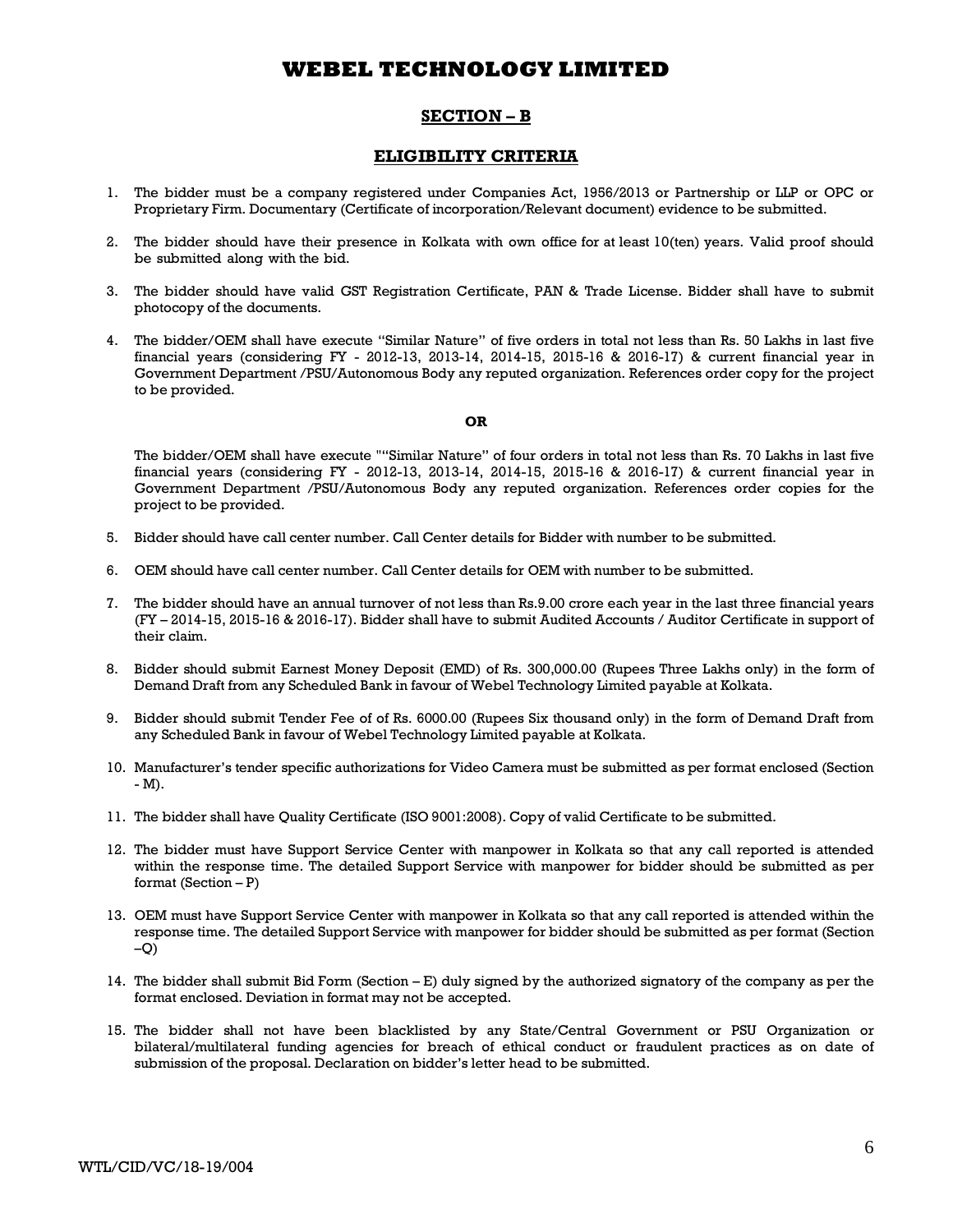## **SECTION – C**

# **DATE AND TIME SCHEDULE**

| Sl. No.      | <b>Particulars</b>                                                                                                   | Date & Time             |
|--------------|----------------------------------------------------------------------------------------------------------------------|-------------------------|
|              | Date of uploading of N.I.T. & other Documents (online)<br>(Publishing Date)                                          | 15.05.2018              |
| $\mathbf{2}$ | Documents download/sale start date (Online)                                                                          | 15.05.2018              |
| 3            | Last Date and time of sending the queries (Offline)                                                                  | 21.05.2018 at 16.00 Hrs |
| 4            | Pre Bid Meeting at WTL Office (Off Line)                                                                             | 23.05.2018 at 11.30 Hrs |
| 5            | Corrigendum, if any will be published (On Line)                                                                      |                         |
| 6            | Bid Submission start date & time (On line)                                                                           | 29.05.2018 at 15.00 Hrs |
| 7            | Last Date & time of submission of original Demand<br>Draft/Pay Order for cost of Earnest Money Deposit (Off<br>line) | 08.06.2018 at 11.00 Hrs |
| 8            | Last Date & time of submission of original Demand<br>Draft/Pay Order for cost of Tender Fee (Off line)               | 08.06.2018 at 11.00 Hrs |
| 9            | Bid Submission closing date & time (On line)                                                                         | 06.06.2018 at 12.00 Hrs |
| 10           | Bid opening date & time for Technical Proposals (Online)                                                             | 08.06.2018 at 12.00 Hrs |
| 11           | Date of uploading the final list of Technically Qualified<br>Bidder (online) after disposal of appeals, if any       |                         |
| 12           | Date for opening of Financial Bid (Online)                                                                           |                         |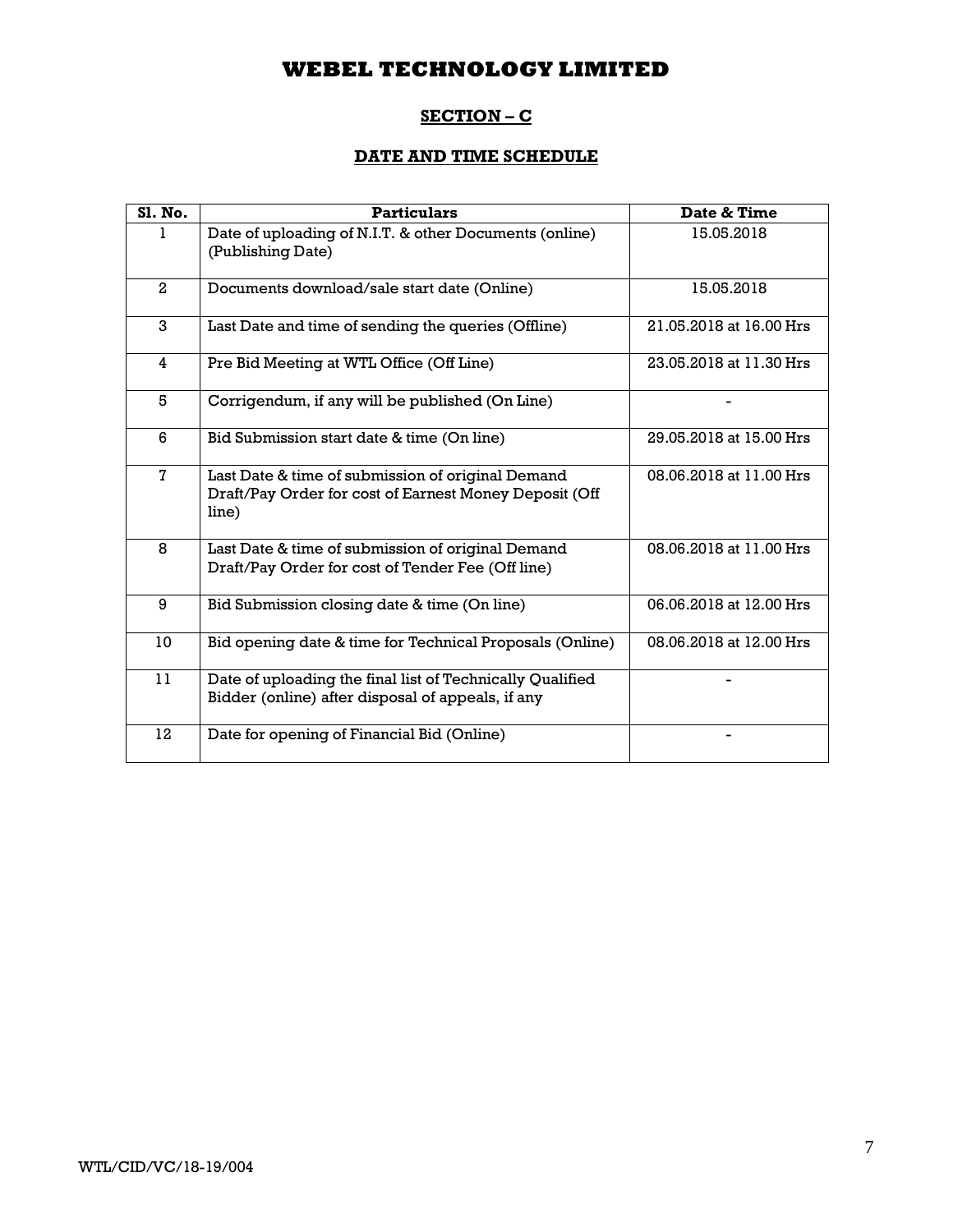## **SECTION – D**

### **INSTRUCTION TO BIDDER**

### **1. DEFINITIONS**

In this document, the following terms shall have following respective meanings:

"**Acceptance Test Document"** means a document, which defines procedures for testing the functioning of installed system. The document will be finalized with the contractor with in 7 days of issuance of the Letter of Award.

"**Bidder**" means any firm offering the solution(s), service(s) and /or materials required in the RFP. The word Bidder when used in the pre award period shall be synonymous with Bidder, and when used after award of the Contract shall mean the successful Bidder.

"**Contract**" is used synonymously with Agreement.

"**Contract Price"** means the price to be paid to the Contractor for providing the Solution, in accordance with the payment terms.

"**Contractor**" means the Bidder whose bid to perform the Contract has been accepted by Tender Committee and is named as such in the Letter of Award.

"**Default Notice**" mean the written notice of Default of the Agreement issued by one Party to the other.

**"Installation"** means installation of supplied Video Cameras.

"**Fraudulent Practice**" means a misrepresentation of facts in order to influence a procurement process or the execution of a Contract and includes collusive practice among Bidders (prior to or after Bid submission) designed to establish Bid prices at artificial noncompetitive levels and to deprive the C I D ,W. Bengal of the benefits of free and open competition.

"**Good Industry Practice**" shall mean the exercise of that degree of skill, diligence and prudence which would reasonably and ordinarily be expected from a reasonably skilled and experienced Operator engaged in the same type of undertaking under the same or similar circumstances.

**"Government"** / "**Gov. of W. Bengal**" means the Government of West Bengal.

"**GoI**" shall stand for the Government of India.

**"GoWB"** means Government of West Bengal

"**Similar Nature of Work"** means Delivery & Installation of Video Camera along with accessories.

**"Project" means** Delivery & Installation of Video Camera along with accessories for the use of Police Stations, offices of all district SPs, GRPs & CPs of West Bengal.

**"Services"** means the work to be performed by the Bidder pursuant to this Contract, as described in the detailed Scope of Work.

"**Interest rate**" means "364 days Government of India (GoI) Treasury Bills" rate.

"**Law**" shall mean any Act, notification, bye law, rules and regulations, directive, ordinance, order or instruction having the force of law enacted or issued by the Central Government and/or the Government of West Bengal or any other Government or regulatory authority or political subdivision of government agency.

**"LOI"** means issuing of Letter of Intent shall constitute the intention of the WTL to place the Purchase Order with the successful bidder.

"**Operator**" means the company providing the services under Agreement.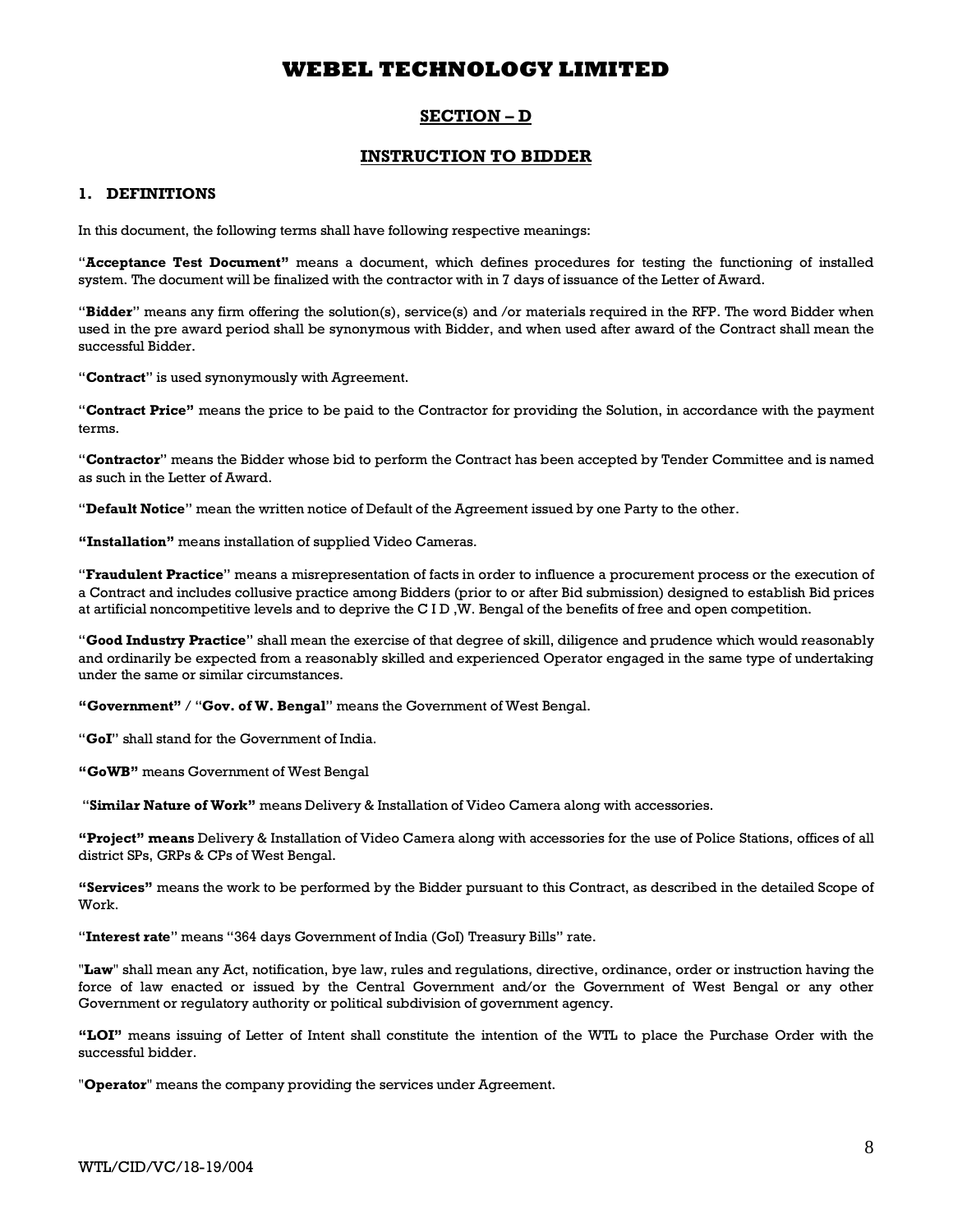"**Requirements**" shall mean and include schedules, details, description, statement of technical data, performance characteristics, standards (Indian as well as International) as applicable and specified in the Contract.

**"Service**" means provision of Contracted service viz., operation, maintenance and associated services for DEPLOYED SYSTEMS as per Section titled "Scope of Work"

**"Termination Notice**" means the written notice of termination of the Agreement issued by WTL.

**"Uptime"** means the time period when specified services are available with specified technical and service standards as mentioned in section titled WARRANTY SUPPORT" **"%Uptime"** means ratio of 'up time' (in minutes) as mentioned in section titled "Warranty support"

"**Service Down Time**" (SDT) means the time period when specified services with specified technical and operational requirements as mentioned in section titled "WARRANTY SUPPORT"" are not available to Gov. of W. Bengal and its user departments and organizations.

"**CID**" means Criminal Investigation Department, West Bengal

**"WTL"** means Webel Technology Limited a Govt. of W. Bengal undertaking.

#### **2. PRE BID MEETING**

Pre Bid Meeting will be held on 23.05.2018 at 11.30 hrs at premises of WTL. Bidder can send their queries as per format (Section - N) to Manager (Purchase) (arunava.saha@wtl.co.in)/Ms. Anita Dey (wtladey@gmail.com) and copy to Mr. S. Das Sarma (sanjoy@webeltechnology.com)/Mr. Suvhankar Pal (suvhankarpal@gmail.com). Only the queries received within the stipulated date prior to the Pre Bid Meeting will be answered. The entrance to the Pre Bid Meeting will be limited to two persons per bidder and carrying valid authorization letter on official letter head bearing company seal.

#### **3. COST OF BIDDING**

The bidder shall bear all costs associated with the preparation and submission of the bid and WTL will no case be responsible for those costs regardless of the conduct or outcome of the bidding process.

#### **4. BID DOCUMENT**

Bidder is expected to examine all instructions, forms, terms and requirement in the bid document. The invitation to bid together with all its attachment thereto shall be considered to be read, understood and accepted by the bidder unless deviations are specifically stated in the seriatim by the bidder. Failure to furnish all information required by the bid document or a bid not substantially responsive to the bid document in every respect may result of the bid.

#### **5. AMENDMENT OF BID DOCUMENT**

At any time prior to the deadline for submission of proposals, WTL reserves the right to add/modify/delete any portion of this document by issuance of an Corrigendum, which would be published on the website and will also be made available to the all the Bidder who have been issued the tender document. The Corrigendum shall be binding on all bidders and will form part of the bid documents.

#### **6. MODIFICATION AND WITHDRAWAL OF BIDS**

As per the bidding process available in the tender.

#### **7. LANGUAGE OF BID & CORRESPONDENCE**

The proposal will be prepared by the Bidder in English language only. All the documents relating to the proposal (including brochures) supplied by the firm should also be in English, and the correspondence between the Bidder & WTL will be in English language only. The correspondence by fax/E-mail must be subsequently confirmed by a duly signed formal copy.

#### **8. BIDDER'S SOLUTION**

The bidders are requested to study the Bill of Material supplied with this document carefully. While working out the solution the bidder has to work with the broad minimum specification provided in the tender documents, conforming to the model, make and Part number (wherever provided). While submitting the bid the bidder has to detail out all components needed to complete the system BOM. The bidder is required quote for each item retaining all major components/sub system detailed and specified. As the contractor will be responsible for smooth functioning of the system, availability of spares during the tenure of the warranty period have to be take care by the contractor to maintain the guaranteed uptime.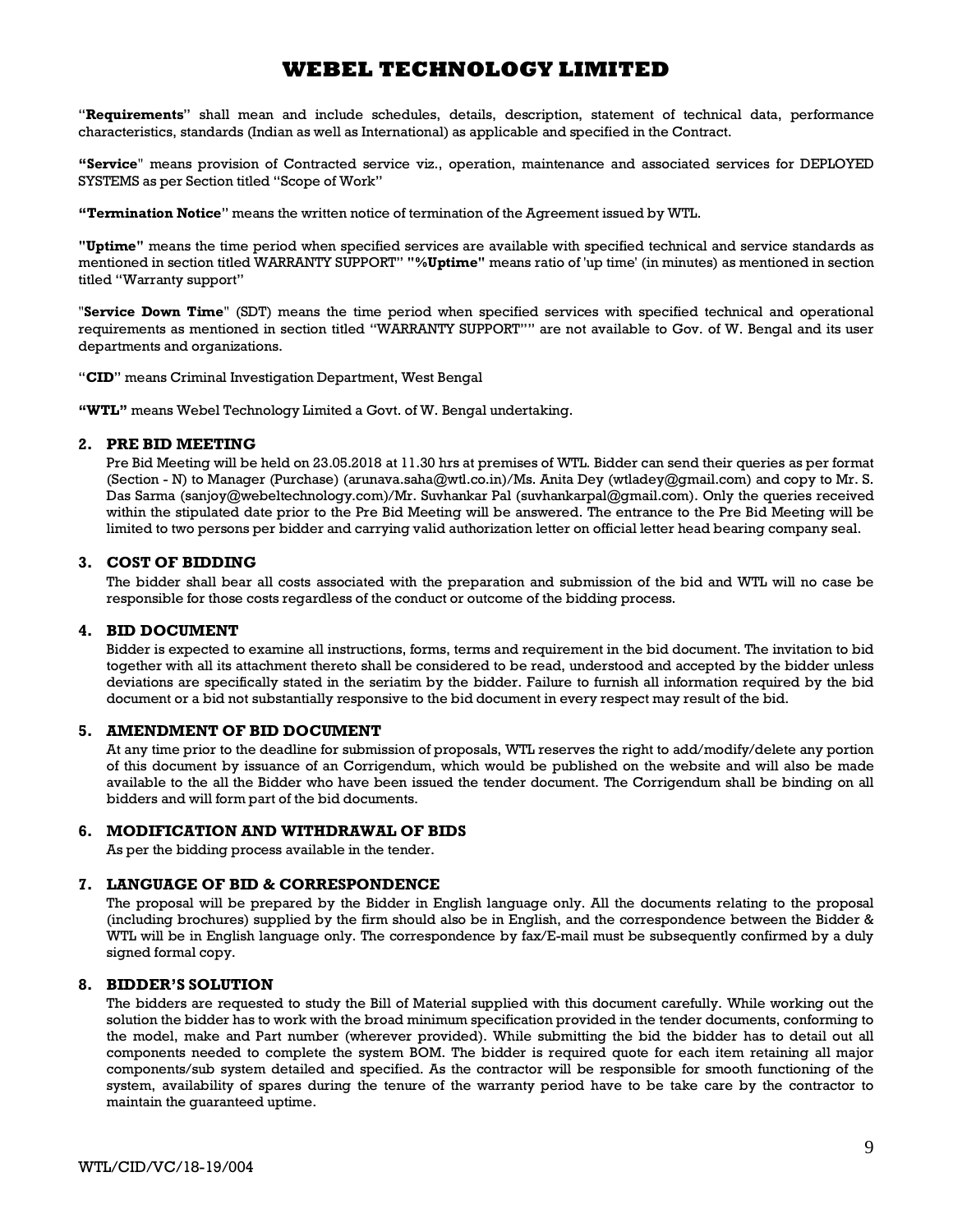#### **9. EARNEST MONEY DEPOSIT (EMD)**

The firm shall furnish an EMD of Rs. 300000/- (Rupees Three Lakh only) in the form of a demand draft from a Scheduled Bank payable at Kolkata and in favour of Webel Technology Limited. Any bid not accompanied with the EMD shall be rejected.

### **10. FORFEITURE OF EMD**

EMD made by Bidder may be forfeited under the following conditions:

If Bidder withdraws the proposal before the expiry of validity period.

During the evaluation process, if a Bidder indulges in any such activity as would jeopardize the process, the decision of WTL regarding forfeiture of EMD shall be final and shall not be called upon question under any circumstances.

If Bidder violates any of the provisions of the terms and conditions of the proposal.

In the case of a successful Bidder, if Bidder fails to:

- a) Accept the work order along with the terms and conditions.
- b) Furnish performance security.
- c) Violates any of the work conditions of this proposal or indulges in any such activities as would jeopardize the work.
- d) Submitting false/misleading information/declaration/documents/proof/etc.

The decision of WTL regarding forfeiture of EMD shall be final and shall not be called upon to question under any circumstances, besides, forfeiture of EMD even the Bidder will be deferred from participating in any job for a period of one year.

#### **11. FORMS AND FORMATS**

The various inputs for the Techno Commercial as Financial Bids are to be submitted in the format specified. The bidder shall use the form, wherever specified, to provide relevant information. If form does not provide space for any required information, space at the end of the form or additional sheets shall be used to convey the said information. For all other cases, the bidder shall design a form to hold the required information.

#### **12. LACK OF INFORMATION TO BIDDER**

The bidder shall be deemed to have carefully examined the Bid document to his entire satisfaction. Any lack of information shall not relieve the bidder of his responsibility to fulfill his obligation under the bid. If bidder has any queries relating to bid document then he can send the queries before the Pre Bid Meeting.

### **13. CONTRACT EXECUTION**

On receipt of the Letter of Award/Purchase Order the contractor should submit a Performance Bank Guarantee (PBG) equivalent to 10% of the total contract value within three weeks from the date of receipt of Letter of Award/Purchase Order. The PBG should be valid for six month more than the warranty period. All delivery of the material will have to be completed within 45 days from the date of acceptance of contract and the contractor has to ensure all activities leading to the commissioning of the contract to be completed within 75 days from the date of award. Subsequent to the award of contract, the contractor will have to arrange for the requisite material as per BOM.

### **14. TIME SCHEDULE FOR DELIVERY & INSTALLATION**

- · All delivery of the material will have to be completed within 4-5 weeks from the date of Order.
- All activities leading to the commissioning of the contract to be completed within 6 weeks days from the date of Order.

### **15. LOCATION OF DELIVERY & INSTALLATION**

All Police Stations under West Bengal Police, District SP offices, GRPs & Commissionarates in the State of West Bengal.

### **16. LIQUIDATED DAMAGE / PENALTY**

The job includes the supply and installation of materials mentioned in the tender document. In the event of failure to meet the job completion in stipulated date/time liquidated damage may be imposed on the contractor for sum not less than 0.5% of the contract value for that item/job for each week or part thereof, subject to a ceiling of 10% of the total contract value (excluding all taxes & duties and other charges). In the event of LD exceeds 10% of the order value, WTL reserves the right to terminate the contract and WTL will get the job completed by any other competent party. The difference of cost incurred by WTL will be recovered from the contractor and PBG will be invoked.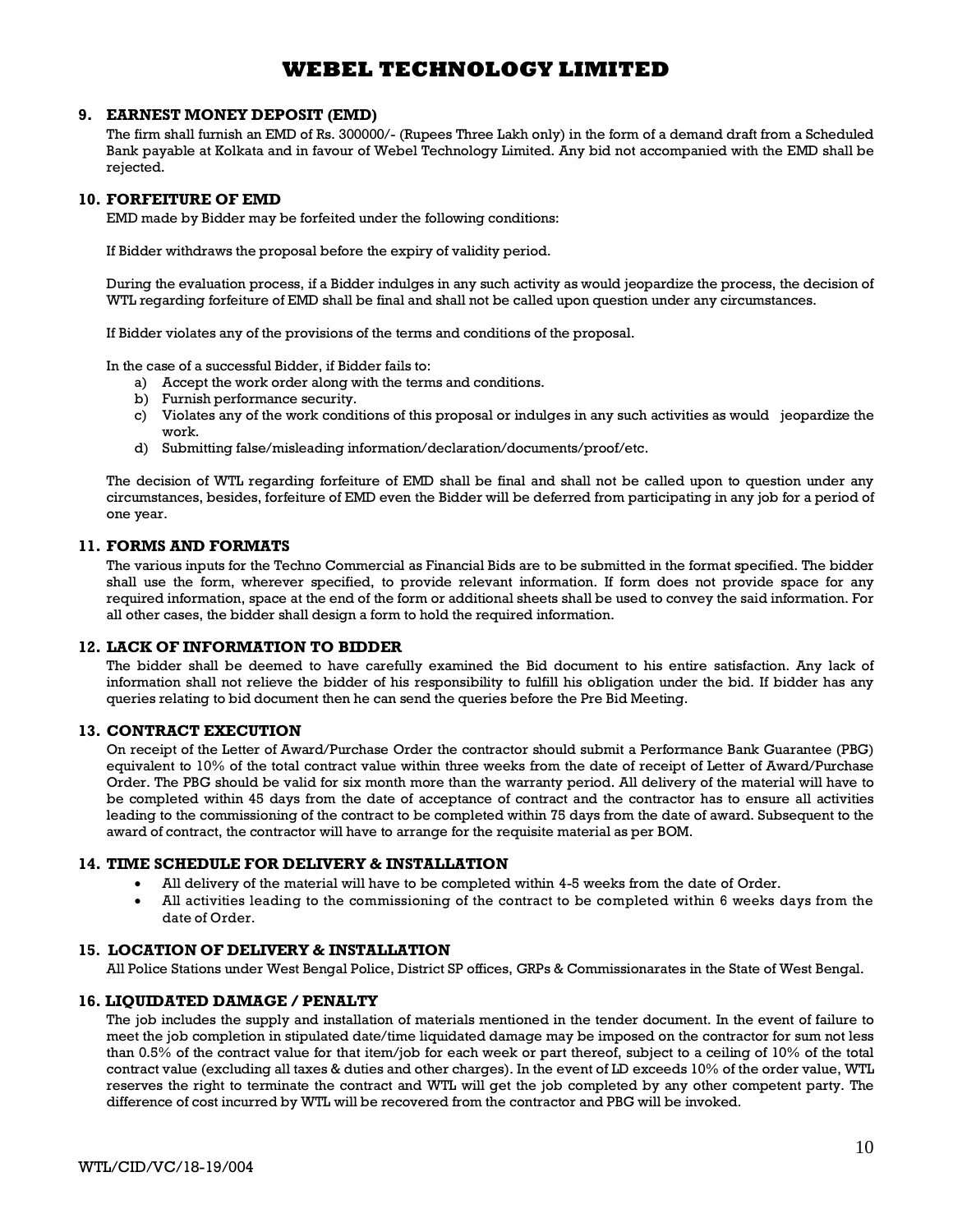#### **17. LIABILITY**

In case of a default on bidder's part or other liability, WTL shall be entitled to recover damages from the Contractor. In each such instance, regardless of the basis on which WTL is entitled to claim damages from the Contractor (including fundamental breach, negligence, misrepresentation, or other contract or tort claim), Contractor shall be liable for no more than:

- · Payment referred to in the Patents and Copyrights clause.
- · Liability for bodily injury (including death) or damage to real property and tangible personal property limited to that cause by the Contractor's negligence.
- · As to any other actual damage arising in any situation involving non-performance by Contractor pursuant to or in any way related to the subject of this Agreement, the charge paid by WTL for the individual product or Service that is the subject of the Claim. However, the contractor shall not be liable for
- · For any indirect, consequential loss or damage, lost profits, third party loss or damage to property or loss of or damage to data.

For any direct loss or damage that exceeds the total payment for Contract Price made or expected to be made to the Contractor hereunder.

### **18. PATENTS & COPYRIGHT**

If a third party claims that a product delivered by the Contractor to WTL infringes that party's patent or copyright, the Contractor shall defend WTL against that claim at Contractor's expense and pay all costs, damages, and attorney's fees that a court finally awards or that are included in a settlement approved by the Contractor, provided that WTL.

- Promptly notifies Contractor in writing of the claim
- · Allows Contractor to control and co-operate with Contractor in the defense and any related settlement negotiations.

Remedies: If such a claim is made or appears likely to be made, WTL would permit Contractor to enable WTL to continue to use the product, or to modify it, or replace it with one that is at least functionally equivalent. If Contractor determines that none of these alternatives is reasonably available, WTL agrees to return the product to Contractor on Contractor's written request. Contractor will then give WTL a credit equal to for a machine. WTL's net book value (provided WTL has followed generally accepted accounting principles for a generally available software product produced by Contractor (Program) the amount paid by WTL or 12 months charges (which ever is lesser) and for materials the amount paid by WTL for the materials. These will be Contractor's entire obligation regarding any claim of infringement.

### **19. SUSPENSION OF WORK**

WTL shall have the power at any time and from time to time by notice to the Contractor to delay or suspend the progress of the work or any part of the work due to any other adequate reasons and on receipt of such notice the contractor shall forthwith suspend further progress of the work until further notice from WTL. The Contractor shall recommence work immediately after receiving a notice to do so from WTL. The whole or any part of the time lost for such delay or suspension shall, if WTL in its absolute discretion thinks fit, but not otherwise, be added to the time allowed for completion.

#### **20. TERMS OF PAYMENT**

Payment terms will be on back-to-back basis, i.e., payment will be made only on receipt of payment from relevant customer, i.e. CID, WB. A scheduled payment terms depicted below:

100% payment of the total deliverable Hardware & Services value will be made after successful Supply of Video Camera along with accessories.

#### **21. GOVERNING LAWS**

This contract should be governed by and interpreted by Arbitration clause in accordance with Laws in force in India. The courts at Kolkata shall have exclusive jurisdiction in all matters arising under the contract. The selected vendor shall keep himself fully informed of all current national, state and municipal law and ordinances. The selected vendor shall at their own expense, obtain all necessary permits and license and pay all fees and taxes required by law. These will be selected vendor's entire obligation regarding any claim of infringement. The selected vendor hereto agrees that it shall comply with all applicable union, state and local laws, ordinances, regulations and codes in performing its obligations hereunder, including the procurement of licenses, permits certificates and payment of taxes where required. The selected vendor shall establish and maintain all proper records (particularly, but without limitation, accounting records) required by any law, code/practice of corporate policy applicable to it from time to time including records and returns as applicable under labor legislation.

### **22. CORRUPT OR FRAUDULENT**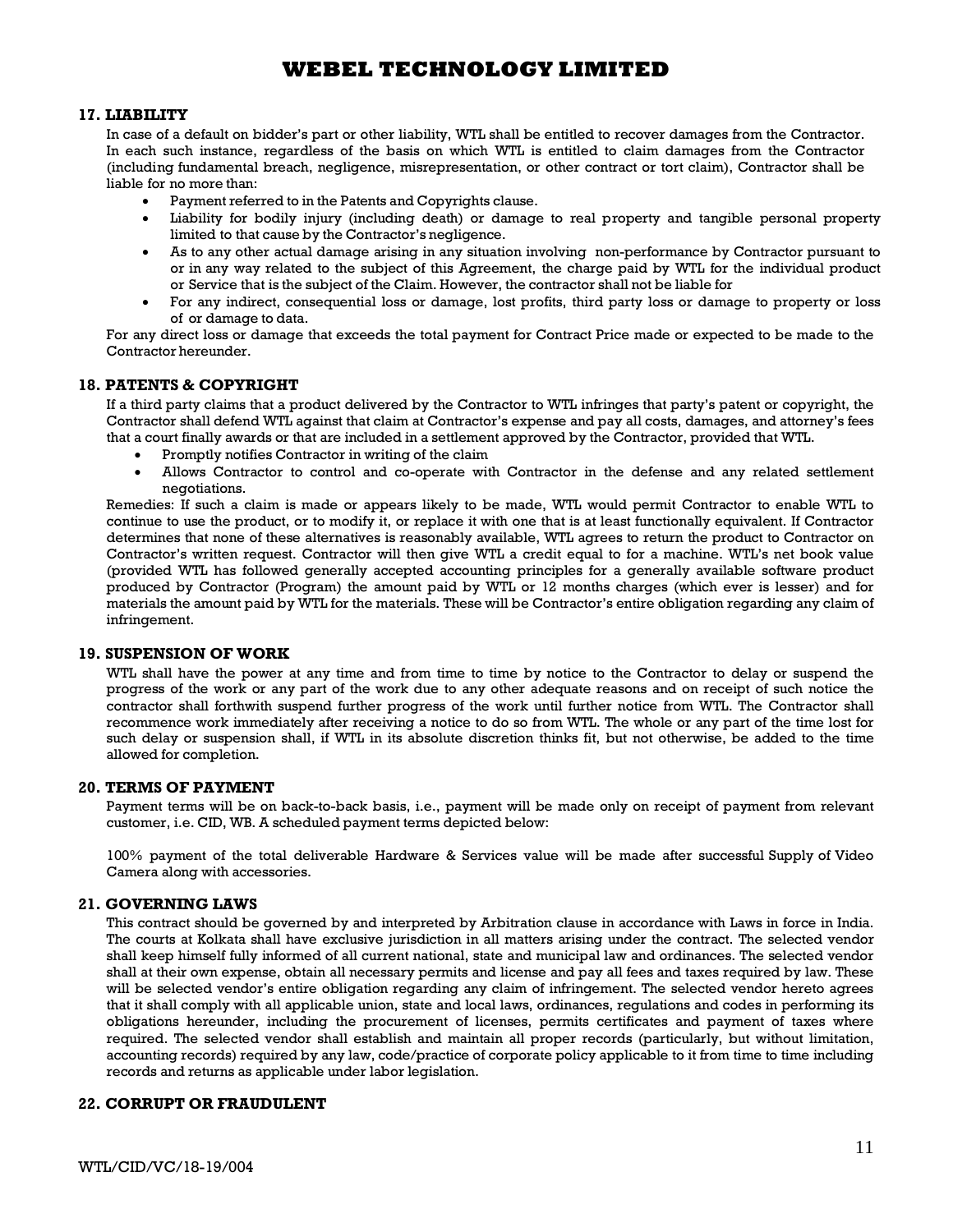The Tender Committee requires that the bidders under this Tender observe the highest standards of ethics during the procurement and execution of such contracts. For this purpose the definition of corrupt and fraudulent practices will follow the provisions of the relevant laws in force. The Tender Committee will reject a proposal for award if it detects that the bidder has engaged in corrupt or fraudulent practices in competing for the contract in question. The Tender Committee will declare a firm ineligible, either indefinitely or for a stated period of time, if it at any time determines that the firm has engaged in corrupt and fraudulent practices in competing for, or in executing, a contract.

### **23. BIDING CLAUSE**

All decisions taken by the Tender Committee regarding the processing of this tender and award of contract shall be final and binding on all parties concerned.

The Tender Committee reserves the right:

- · To vary, modify, revise, amend or change any of the terms and conditions mentioned above and,
- To reject any or all the Tender/s without assigning any reason whatsoever thereof or to annul the bidding process and reject all bids at any time prior to award of contract, without thereby incurring any liability to the affected bidder(s) or any obligation to inform the affected bidder(s) of the grounds for such decision.

#### **24. WORKMEN'S COMPENSATION**

In every case in which by virtue of the provision of the workmen's compensation Act 1923 or any other relevant acts and rules, compensation to a workmen employed by the contractor, is payable, then this should be done by the Contractor. If WTL is obliged to make any compensation under the said rules and acts, then the amount shall be recovered without prejudice, from the bills and due of the Contractor. WTL shall not be bound to contest any claim made against the Contractor in respect of workmen's compensation.

#### **25. CONTRACTOR'S EMPLOYEES**

The Contractor shall comply with the provision of all labour legislation including the requirement of the payment of Wage Act 1936 and the rules framed there under and modifications thereof in respect of men employed by him in carrying out the contract. The Contractor must ensure that he complies with PF, ESI regulation for all his deployed employees. The Contractor shall see that all authorized Sub Contractors under him similarly complied with the above requirement.

#### **26. SAFETY MEASURES**

The Contractor shall in the course of execution of the work take all necessary precaution for the protection of all persons and property. The Contractor shall take adequate measures to protect the work and present accident during the work. In the event of any accident to any person or persons or damage or injury of any description to any person or property due to failure on the part of the contractor in taking proper precautionary measures the contractor shall be responsible for and must make good the loss the damage at his own cost to the satisfaction of the department and employees of the department shall be indemnified from all claims or liabilities arising there from or any expenses incurred on account thereof.

#### **27. EQUIPMENT**

All tools & tackles necessary for the work shall have to be procured by the contractor unless other wise specified elsewhere in these tender documents. The equipment used by the contractor for a particular work must be appropriate for the type of work. The contractor shall maintain the equipment used on the work properly so that they are in good working condition. In no case shall the contractor use defective or imperfect equipment in the work. The contractor shall arrange to replace or repair all defective equipment so that the progress of the work is not hampered. No defective equipment should be left at the site of work and the department shall not be responsible for any loss or damage to any of these equipments during the course of the execution of the work.

#### **28. SUB-CONTRACT**

The purchaser (WTL) does not recognize the existence of Sub-Contractors. The Contractor's responsibility is not transferable.

#### **29. TERMINATION FOR DEFAULT**

WTL may without prejudice to any other remedy or right of claim for breach of contract by giving not less than 30 days written notice of default sent to the contractor, terminate the order in whole or in part. If the contractor materially fails to render any or all the services within the time period specified in the contract or any extension thereof granted by WTL in writing and fails to remedy its failure within a period of thirty days after receipt of default notice from WTL. If the project (delivery, commissioning as well as warranty maintenance support is not carried out according to specification due to deficiency in service as per terms of the contract. In such case WTL will invoke the amount held back from the contractor as PBG.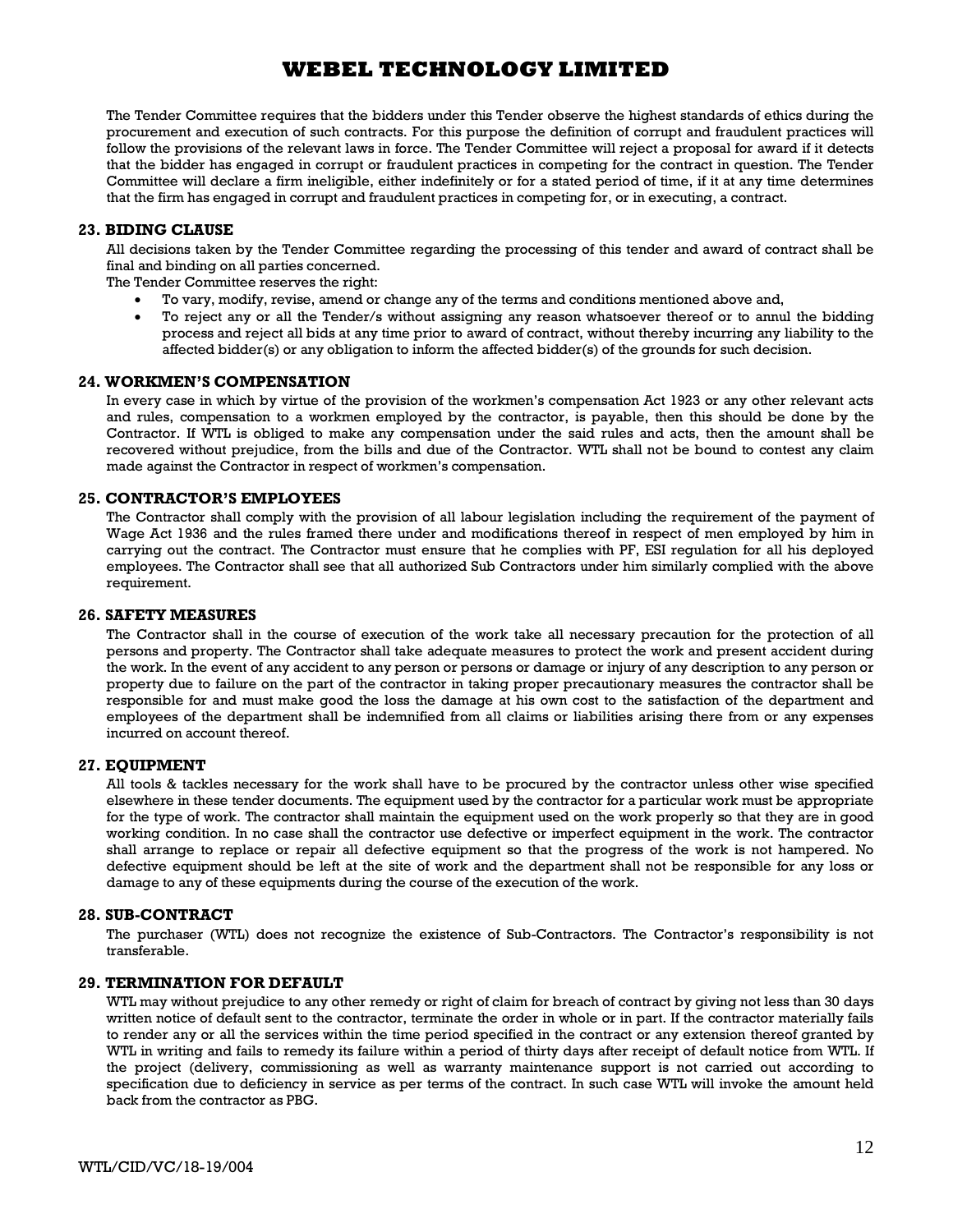#### **30. BANKRUPTCY**

If the contractor becomes bankrupt or have a receiving order made against him or compound with his creditors or being a corporation commence to be wound up, not being a voluntary winding up for the purpose only or amalgamation or reconstruction, or carry on their business under a receiver for the benefit of their creditors or any of them, WTL shall be at liberty to terminate the engagement forthwith without any notice in writing to the contractor or to the liquidator or receiver or to any person in whom the contractor may become vested and without any compensation to give such liquidator or receiver or other person the option of carrying out the engagement subject to their providing a guarantee for the due and faithful performance of the engagement up to an amount to be determined by WTL.

### **31. FORCE MAJEURE**

It is hereby defined as any cause, which is beyond the control of the Contractor or WTL as the case may be, which such party could not foresee or with a reasonable amount of diligence could not have foreseen and which substantially affect the performance of the contract, such as

- · War, Hostilities or warlike operations (whether a state of war be declared or not), invasion, act of foreign enemy and civil war.
- Rebellion, revolution, insurrection, mutiny, usurpation of civil or military, government, conspiracy, riot, civil commotion and terrorist area.
- Confiscation, nationalization, mobilization, commandeering or requisition by or under the order of any government or de facto authority or ruler, or any other act or failure to act of any local state or national government authority.
- Strike, sabotage, lockout, embargo, import restriction, port congestion, lack of usual means of public transportation and communication, industrial dispute, shipwreck, shortage of power supply epidemics, quarantine and plague.
- Earthquake, landslide, volcanic activity, fire flood or inundation, tidal wave, typhoon or cyclone, hurricane, nuclear and pressure waves or other natural or physical disaster.

If either party is prevented, hindered or delayed from or in performing any of its obligations under the Contract by an event of Force Majeure, then it shall notify the other in writing of the occurrence of such event and the circumstances of the event of Force Majeure within fourteen days after the occurrence of such event. The party who has given such notice shall be excused from the performance or punctual performance of its obligations under the Contract for so long as the relevant event of Force Majeure continues and to the extent that such party's performance is prevented, hindered or delayed.

The party or parties affected by the event of Force Majeure shall use reasonable efforts to mitigate the effect of the event of Force Majeure upto its or their performance of the Contract and to fulfill its or their obligation under the Contract but without prejudice to either party's right to terminate the Contract.

No delay or nonperformance by either party to this Contract caused by the occurrence of any event of Force Majeure shall.

- Constitute a default or breach of the contract.
- · Give rise to any claim fro damages or additional cost or expense occurred by the delay or nonperformance. If, and to the extent, that such delay or nonperformance is caused by the occurrence of an event of Force Majeure.

#### **32. INSURANCE COVERAGE**

Appropriate insurance to cover all solution components for the transit period and until the time of its acceptance at the respective site is to be taken by the contractor. As the contractor will carry the risk for the material in his books during transit, the contractor should arrange insurance for the total system as period from the dispatch till Acceptance Test is successfully achieved. Further the contractor is to take all required insurance coverage in respect of all its personnel who shall be working on this engagement.

#### **33. WARRANTY**

The OEM on behalf of bidder will warranty that products supplied under the contract are newly made and are free from defects in the design, engineering and workmanship. The Contractor would be responsible for the up keep and maintenance of the Network Security Device and necessary deliverables under the scope of work during the entire warranty period, i.e., 36 months from the date of final acceptance of the system. The Contractor/OEM shall not, without the express prior written consent of WTL, assign to any third party of the contract or part thereof. Service support for the entire warranty period will be on site and comprehensive (including spares) and free of cost for the entire warranty period. Warranty will be invalid if the equipment is serviced by unauthorized personnel of misuse is detected.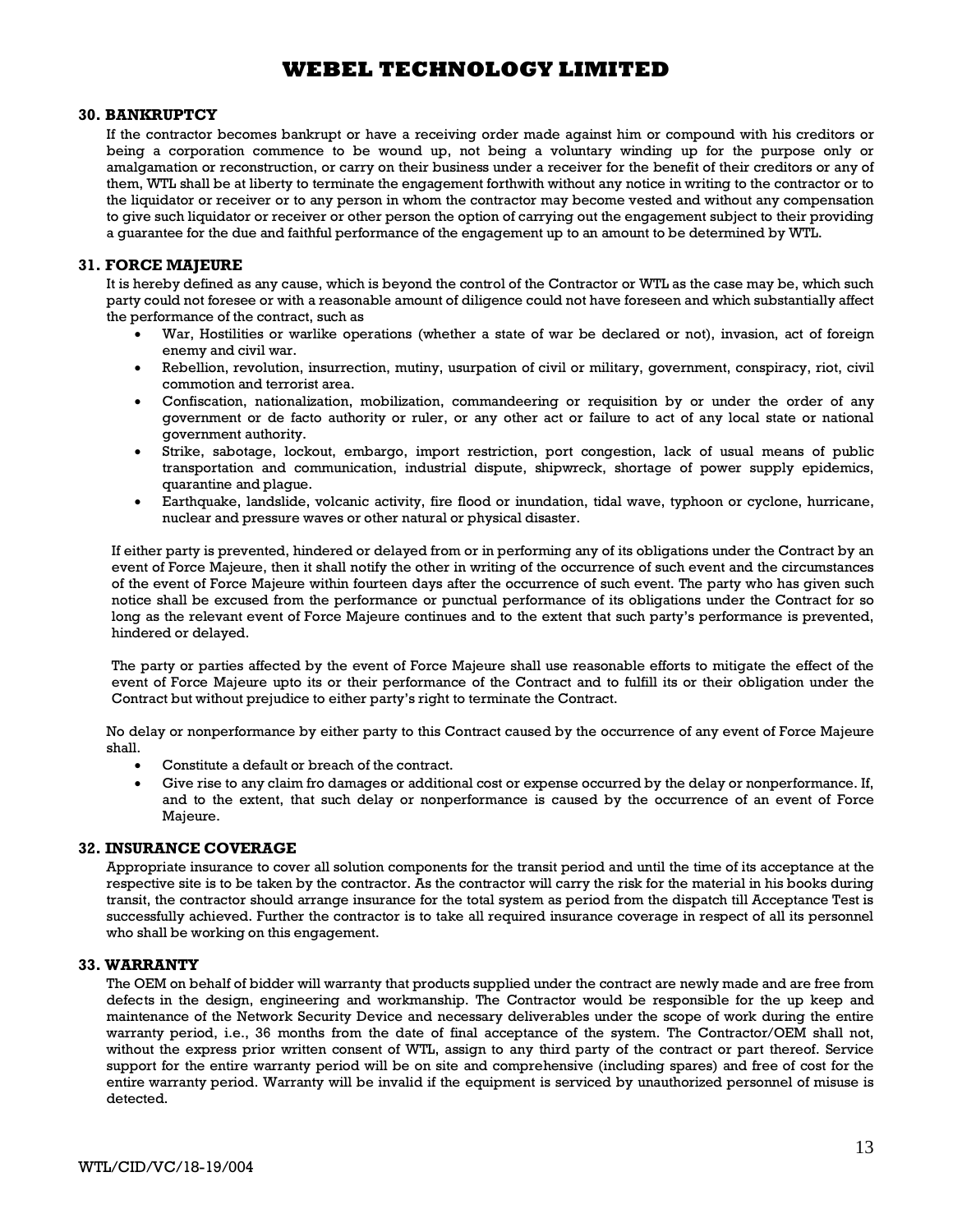#### **34. WARRANTY SUPPORT**

The total system will be warranted against bad workmanship and manufacturing defects from the date of acceptance of the system whole or part. Service support for the entire warranty period will be on site and comprehensive (including spares and all other support) and free of cost for the entire warranty period. The bidder should have a call centre in Kolkata. The contact details of the call centre must be furnished along with the bid. Any call logged with the service centre must be given a running docket number to the person reporting the call.

#### **35. PERFORMANCE BANK GUARANTEE (PBG)**

As a guarantee for timely delivery, installation and commissioning of equipment as well as performance of on-site warranty support, as mentioned in Bill of Material, from the date of final acceptance of systems and pertaining to proper running of the systems, the bidder will have to submit 10% of the contract value as security in the form of Performance Bank Guarantee from any nationalized bank as per format enclosed (Section – S).

#### **36. CONTRACTOR'S RESPONSIBILITIES**

Refer Section – A (Scope of Work & Responsibility)

#### **36. PURCHASER'S RESPONSIBILITIES**

Refer Section – A (Scope of Work & Responsibility)

#### **37. NO WAIVER OF RIGHTS**

Neither the inspection by WTL or any of their agents nor any order by WTL for payment of money or any payment for or acceptance of the whole or any part of the works by WTL, nor any extension of time, nor any possession taken by WTL shall operate as a waiver of any provision of the contract or of any power reserved to WTL, or any right to damages here in provided, nor shall any waiver of any breach in the contract be held to be a waiver of any other subsequent breach.

#### **38. GRAFTS, COMMISSIONS, GIFTS, ETC.**

It is the Purchaser's policy to require that bidders, suppliers, contractors and consultants under contracts, observe the highest standard of ethics during the procurement and execution of such contracts. Any graft, commission, gift or advantage given, promised or offered by or on behalf of the contractor or his partner, agent, officers, director, employee or servant or any one on his or their behalf in relation to the obtaining or to the execution of this or any other contract with WTL shall in addition to any criminal liability which it may incur, subject the contractor to the cancellation of this and all other contracts and also to payment of any loss or damage to WTL resulting from any cancellation. WTL shall then be entitled to deduct the amount so payable from any monies otherwise due to the contractor under contract.

### **39. ENFORCEMENT OF TERMS**

The failure of either party to enforce at any time any of the provision of this contract or any rights in respect thereto or to exercise any option here in provided shall in no way be construed to be a waiver to such provisions, rights or options or in any way to affect the validity of the contract. The exercise by either party of any of its rights herein shall not preclude or prejudice either party from exercising the same or any other right it may have hereunder.

#### **40. PERIOD OF VALIDITY OF OFFER**

For the purpose of placing the order, the proposals shall remain valid till 180 days. During the period of validity of proposals, the rates quoted shall not change. In exceptional circumstances, WTL may ask for extension of the period of validity and such a request shall be binding on Bidders. WTL's request and the response to such a request by various Bidders shall be in writing. A Bidder agreeing to such an extension will not be permitted to increase its rates.

#### **41. TAXES & DUTIES**

- · The prices shall be inclusive of all taxes & levies including GST and other statutory duties as applicable. Rate of taxes should be indicated separately in the Price Bid.
- Contract Price specified in Price Bid should be based on the taxes & duties and charges prevailing at the date one day prior to the last date of Bid submission.
- Statutory deduction, wherever applicable, shall be made from invoice as per government rules. Necessary certificate will be issued for such deductions.
- Bidder submitting a bid shall produce valid statutory documents / certificates with respect to GST, Income Tax, ROC, Prof. Tax, Trade Licence, etc. All such documents / certificates shall remain valid on the last date of tender submission.
- In case of inter-state transaction, WTL will provide "Waybill". However, statutory charges, if any will be borne by the bidder.
- GST component of the invoice of the bidder may be kept on hold in case there is any mismatch / irregularity in GST return filling on the part of the bidder.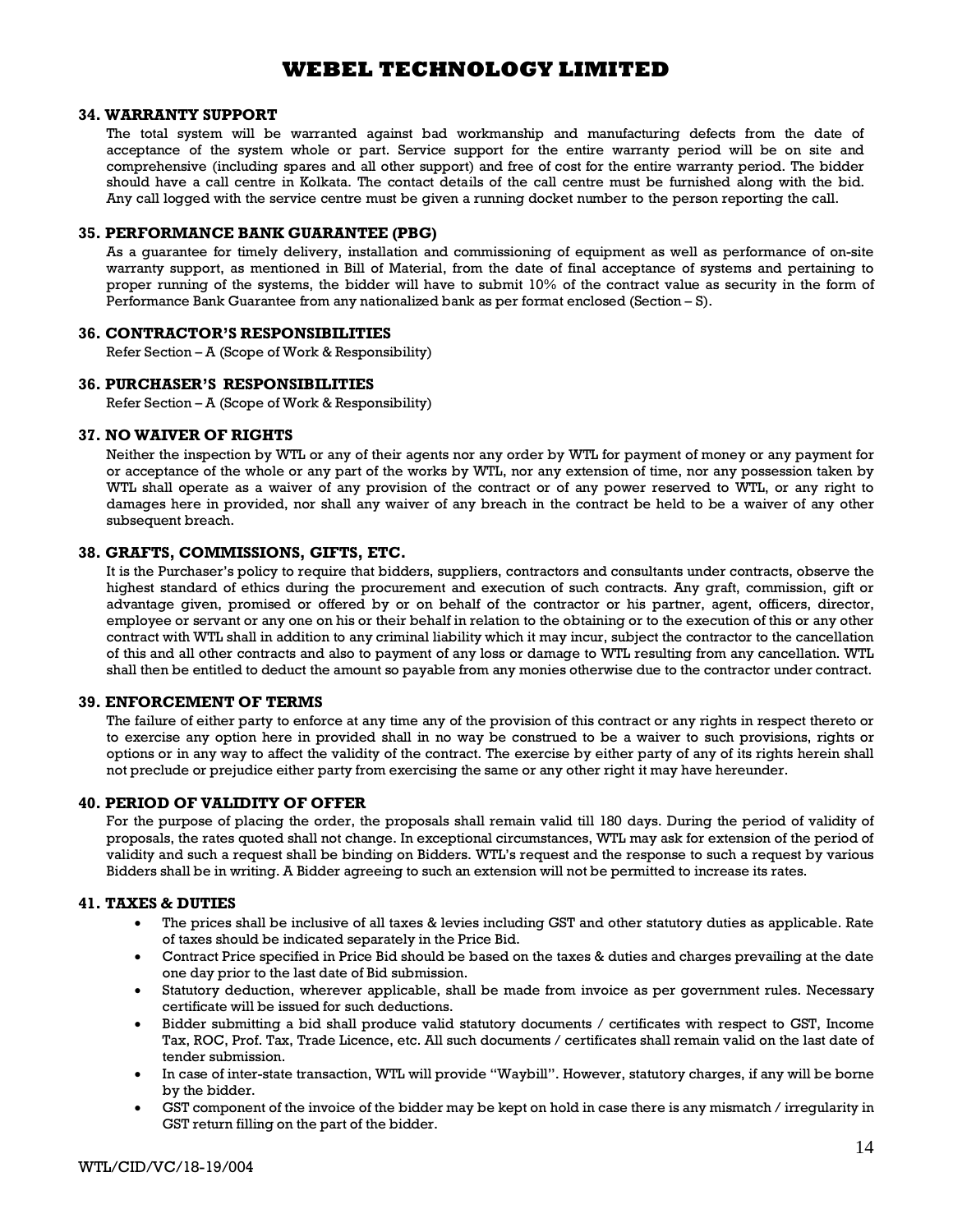#### **42. DISCREPANCIES IN BID**

- Discrepancy between description in words and figures, the rate which corresponds to the words quoted by the bidder shall be taken as correct.
- Discrepancy in the amount quoted by the bidder due to calculation mistake of the unit rate then the unit rate shall be regarded as firm.
- · Discrepancy in totaling or carry forward in the amount quoted by the bidder shall be corrected.

#### **43. BID DUE DATE**

The online tender has to submitted not later than the due date and time specified in the Important Dates Sheet. WTL may as its discretion on giving reasonable notice by fax, or any other written communication to all prospective bidders who have been issued the bid documents, extend the bid due date, in which case all rights and obligations of the WTL and the bidders, previously subject to the bid due date, shall thereafter be subject to the new bid due date as extended.

#### **44. LATE BID**

Any proposal received by WTL after the deadline for submission of proposals may not be accepted.

#### **45. OPENING OF BID BY WTL**

Bids shall be opened and downloaded electronically through operation of the process in the e-Tender portal in presence of Tender Committee. Bidders interested to remain present during electronic bid opening may attend the bid opening session at WTL premises at scheduled date & time.

#### **46. CONTACTING WTL**

Bidder shall not approach WTL officers beyond office hours and/or outside WTL office premises from the time of the Bid opening to the time of finalization of successful bidder. Any effort by bidder to influence WTL office in the decision on Bid evaluation, Bid comparison or finalization may result in rejection of the Bidder's offer. If the bidder wishes to bring additional information to the notice of WTL, it should be in writing following the procedure mentioned hereinabove.

#### **47. WTL'S RIGHT TO REJECT ANY OR ALL BIDS**

WTL reserves the right to reject any bid and to annul the bidding process and reject all bids at any time prior to award of Contract, without thereby incurring any liability to the affected bidder(s) or any obligation to inform the affected bidder(s) of the grounds for such decision.

#### **48. BID CURRENCIES**

Prices shall be quoted in Indian Rupees, inclusive of all prevailing GST, levies, duties, cess etc.

#### **49. PRICE**

- · Price should be quoted in the BOQ format only. No deviation is acceptable.
- Price quoted should be firm, inclusive of packing, forwarding, insurance and freight charges.
- · Percentage/specified amount of taxes & duties should be clearly mentioned otherwise WTL reserves the right to reject such vague offer.
- Price to be quoted inclusive of supply, installation & commissioning charges.

#### **50. CANVASSING**

Canvassing or support in any form for the acceptance of any tender is strictly prohibited. Any bidder doing so will render him liable to penalties, which may include removal of this name from the register of approved Contractors.

#### **51. NON-TRANSFERABILITY OF TENDER**

This tender document is not transferable.

#### **52. FORMATS AND SIGNING OF BID**

The original and all copies of the proposals shall be neatly typed and shall be signed by an authorized signatory(ies) on behalf of the Bidder. The authorization shall be provided by written Power of Attorney accompanying the proposal. All pages of the proposal, except for un-amended printed literature, shall be initialed by the person or persons signing the proposal. The proposal shall contain no interlineations, erase or overwriting. In order to correct errors made by the Bidder, all corrections shall be done & initialed with date by the authorized signatory after striking out the original words/figures completely.

#### **53. WITHDRAWAL OF BID**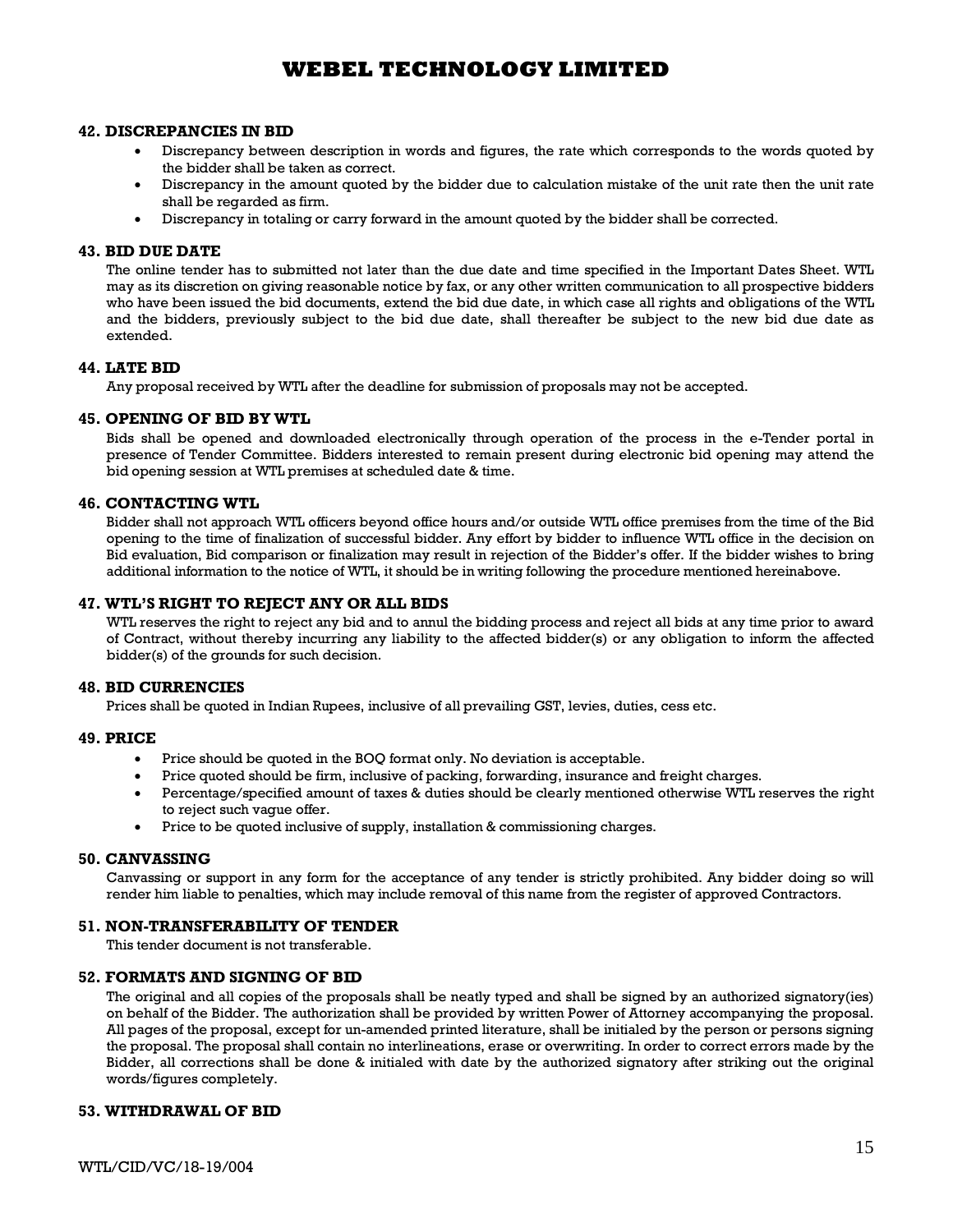Bid cannot be withdrawn during the interval between their submission and expiry of Bid's validity period. Fresh Bid may be called from eligible bidders for any additional item(s) of work not mentioned herein, if so required.

#### **54. INTERPRETATION OF DOCUMENTS**

If any bidder should find discrepancies or omission in the specifications or other tender documents, or if he should be in doubt as to the true meaning of any part thereof, he shall make a written request to the tender inviting authority for correction/clarification or interpretation or can put in a separate sheet along with his technical bid document.

#### **55. PREPARATION OF TENDER**

Tender shall be submitted in accordance with the following instructions:

- a) Tenders shall be submitted in the prescribed forms. Digital signatures shall be used. Where there is conflict between the words and the figures, the words shall govern.
- b) All notations must be in ink or type written. No erasing or overwriting will be permitted. Mistakes may be crossed out and corrections typed or written with ink adjacent thereto and must be initialed in ink by the person or persons signing the tender.
- c) Tenders shall not contain any recapitulation of the work to be done. Alternative proposals will not be considered unless called for. No written, oral, telegraphic or telephonic proposals for modifications will be acceptable.
- d) Tenders shall be uploaded as notified on or before the date and time set for the opening of tenders in the Notice Inviting Tenders.
- e) Tenders subject to any conditions or stipulations imposed by the bidder are liable to be rejected.
- f) Each and every page of the tender document must be signed with company seal by the bidder.
- g) Any bidder may withdraw his tender by written request at any time prior to the scheduled closing time for receipt of tenders and not thereafter.

#### **56. PRE-DISPATCH INSTRUCTION**

All materials / equipments supplied against the purchase order shall be subjected to Inspection, check and /or test by the authorized representative from WTL.

#### **57. FINAL INSPECTION**

Final inspection will be carried by the authorized representative from WTL.

#### **58. SITE INSPECTION**

Bidder can inspect (at their own cost) the sites if required, for which they have to take necessary permission from WTL in writing. WTL will take at least four days to organize such permission.

#### **59. ERASURES OR ALTERNATIONS**

The offers with overwriting and erasures may make the tender liable for rejection if each of such overwriting/erasures/manuscript ions is not only signed by the authorized signatory of the bidder. There should be no hand-written material, corrections or alterations in the offer. Technical details must be completely filled up. Correct technical information of the product being offered must be filled in. Filling up of the information using terms such as "OK", "accepted", "noted", "as given in brochure/manual" is not acceptable. The Customer may treat offers not adhering to these guidelines as unacceptable. The Customer may, at its discretion, waive any minor non-conformity or any minor irregularity in the offer. This shall be binding on all bidders and the Tender Committee reserves the right for such waivers.

#### **60. COMPLIANCE WITH LAW**

The contractor hereto agrees that it shall comply with all applicable union, state and local laws, ordinances, regulations and codes in performing its obligations hereunder, including the procurement of licenses, permits certificates and payment of taxes where required. The contractor shall establish and maintain all proper records (particularly, but without limitation, accounting records) required by any law, code/practice of corporate policy applicable to it from time to time including records and returns as applicable under labor legislation.

#### **61. CLARIFICATION OF BIDS**

During evaluation of the bids, the Customer/Tender Committee, at its discretion may ask the bidder for clarification of its bid. The request for the clarification and the response shall be in writing (fax/email) and no change in the substance of the bid shall seek offered or permitted.

#### **62. DEEMED ACCEPTANCE**

Deliverables will be deemed to be fully and finally accepted by District e-Governance Society, Uttar Dinajpur in the event District e-Governance Society, Uttar Dinajpur has not submitted such Deliverable Review Statement to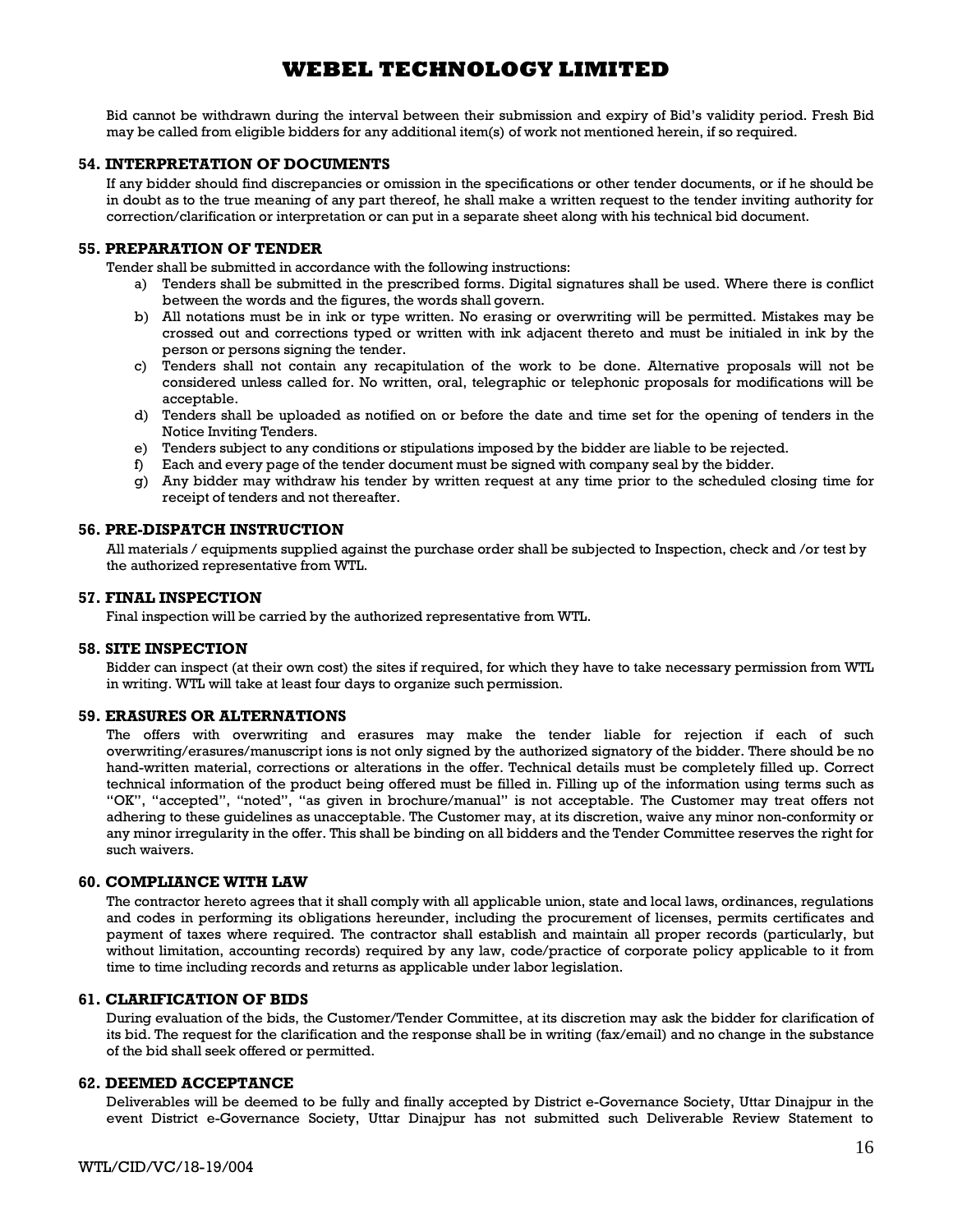Bidder/Implementation Partner before the expiration of the 30-days review period, or when District e-Governance Society, Uttar Dinajpur uses the Deliverable in its business, whichever occurs earlier ("Deemed Acceptance").

#### **63. QUALITY CONTROL**

- The contractor is obliged to work closely with WTL and/or CID, act within its authority and abide by directive issued by them on implementation activities.
- The contractor will abide by the safety measures and free WTL and CID from all demands or responsibilities arising from accident/loss of life, the cause of which is due to their negligence. The bidder will pay all indemnities arising from such incidents and will not hold WTL and CID responsible.
- The contractor will treat as confidential all data and information about the system, obtained in the execution of its responsibilities in strict confidence and will not reveal such information to any party without the prior written approval of WTL/CID.
- WTL reserves the right to inspect all phases of contractor's operation to ensure conformity to the specifications. WTL shall have engineers, inspectors or other duly authorized representatives made known to the contractor, present during the progress of the work and such representatives shall have free access to the work at all times. The presence or absence of representatives of WTL does not relieve the contractor of the responsibility for quality control in all phases.
- The Court of Kolkata only will have the jurisdiction to deal with and decide any legal matters or dispute whatsoever arising out of the contract.

#### **64. SITE NOT READY**

The bidder shall not be in any manner liable for any delay arising out of CID inability to make the site ready within the stipulated period.

### **65. GENERAL TERMS**

- a) All the pages of the bid document including documents submitted therein must be duly signed and stamped failing which the offer shall be liable to be rejected.
- b) All the documents to be submitted by the bidder along with their offer should be duly authenticated by the person signing the offer and if at any point of time during procurement process or subsequently it is detected that documents submitted are forged/tampered/manipulated in any way, the total responsibility lies with the bidder and WTL reserves the full right to take action as may be deemed fit including rejection of the offer and such case is to be kept recorded for any future dealing with them.
- c) No Technical/Commercial clarification will be entertained after opening of the tender.
- d) Overwriting and erasures may make the tender liable for rejection if each of such overwriting/erasures/manuscription is not only signed by the authorized signatory of the bidder. All overwriting should be separately written and signed by the authorized signatory of the bidder.
- e) Quantity mentioned in the tender document is indicative only and orders shall be placed subject to actual requirement. WTL reserve the right to increase or decrease the quantity specified in the tender.
- f) WTL reserve the right to reject or accept or withdraw the tender in full or part as the case may be without assigning the reasons thereof. No dispute of any kind can be raised the right of buyer in any court of law or elsewhere.
- g) WTL reserve the right to ask for clarification in the bid documents submitted by the bidder. Documents may be taken if decided by the committee.
- h) Supporting technical brochures/catalogues indicating each feature in respect of offered model and make must be submitted along with the offer, in absence of which the offer is liable to be ignored.
- i) No dispute by the bidders in regard to Technical/Commercial points will be entertained by WTL and decision taken by the Tender Committee will be final.
- j) Discrepancy in the amount quoted by the bidder due to calculation mistake, the unit rate shall be regarded as firm and the totaling or carry in the amount quoted by the bidder shall be corrected accordingly.
- k) The price offers shall remain firm within the currency of contract and no escalation of price will be allowed.
- l) The acceptance of the tender will rest with the accepting authority who is not bound to accept the lowest or any tender and reserves the right to reject in part or in full any or all tender(s) received and to split up the work among participants without assigning any reason thereof.
- m) The customer/WTL at its discretion may extend the deadline for the submission of Bids.
- n) The Court of Kolkata only will have the jurisdiction to deal with and decide any legal matters or dispute whatsoever arising out of the contract.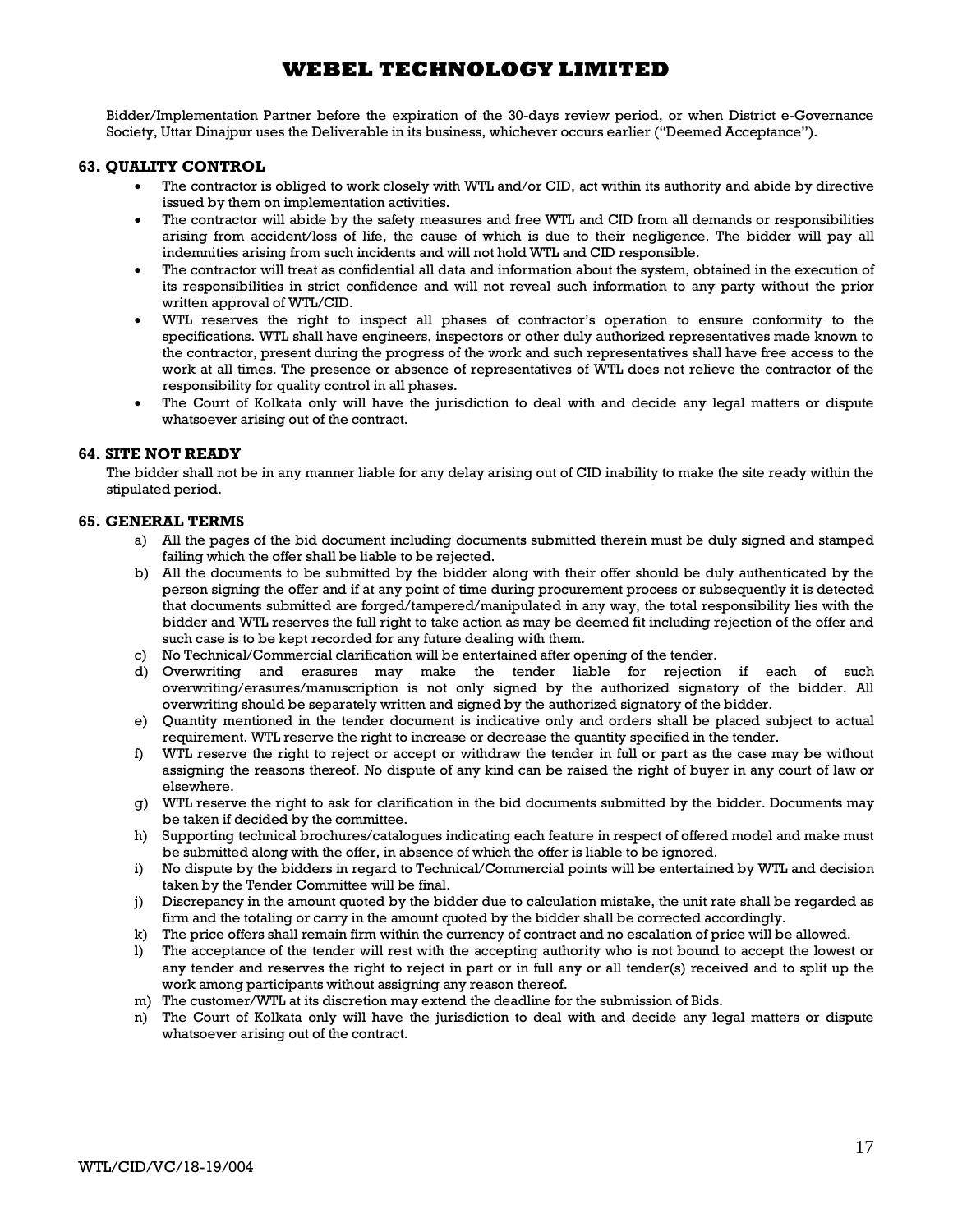## **SECTION – E**

## **BID FORM**

(Bidders are requested to furnish the Bid Form in the Format given in this section, filling the entire Blank and to be submitted on Letter Head in original)

To **Webel Technology Limited Plot – 5, Block – BP, Sector - V, Salt Lake City, Kolkata – 700091.**

### **Sub: Delivery & Installation of Video Camera along with accessories for the use of Police Stations, offices of all district SPs, GRPs & CPs of West Bengal.**

Dear Sir,

- 1. We the undersigned bidder/(s), having read and examined in details the specifications and other documents of the subject tender no. WTL/CID/VC/18-19/004 dated 15.05.2018, do hereby propose to execute the job as per specification as set forth in your Bid documents.
- 2. The prices of all items stated in the bid are firm during the entire period of job irrespective of date of completion and not subject to any price adjusted as per in line with the bidding documents. All prices and other terms & conditions of this proposal are valid for a period of 180 (one hundred eighty) days from the date of opening of bid. We further declare that prices stated in our proposal are in accordance with your bidding.
- 3. We confirm that our bid prices include all other taxes and duties and levies applicable on bought out components, materials, equipments and other items and confirm that any such taxes, duties and levies additionally payable shall be to our account.
- 4. Earnest Money Deposit: We have enclosed EMD in the form of Demand draft for a sum of Rs. 300000/- (DD no. \_\_\_\_\_\_\_\_\_\_\_\_ dated \_\_\_\_\_\_\_\_\_\_\_\_\_\_\_\_\_\_\_ drawn on \_\_\_\_\_\_\_\_\_\_\_\_\_\_\_\_\_\_\_\_\_\_\_).
- 5. We declare that items shall be executed strictly in accordance with the specifications and documents irrespective of whatever has been stated to the contrary anywhere else in our proposal. Further, we agree that additional conditions, deviations, if any, found in the proposal documents other than those stated in our deviation schedule, save that pertaining to any rebates offered shall not be given effect to.
- 6. If this proposal is accepted by you, we agree to provide services and complete the entire work, in accordance with schedule indicated in the proposal. We fully understand that the work completion schedule stipulated in the proposal is the essence of the job, if awarded.
- 7. We further agree that if our proposal is accepted, we shall provide a Performance Bank Guarantee of the value equivalent to ten percent (10%) of the Order value as stipulated in Financial Bid (BOQ).
- 8. We agree that WTL reserves the right to accept in full/part or reject any or all the bids received without any explanation to bidders and his decision on the subject will be final and binding on Bidder.

Dated, this …………………..day of ……………………2018

Thanking you, we remain,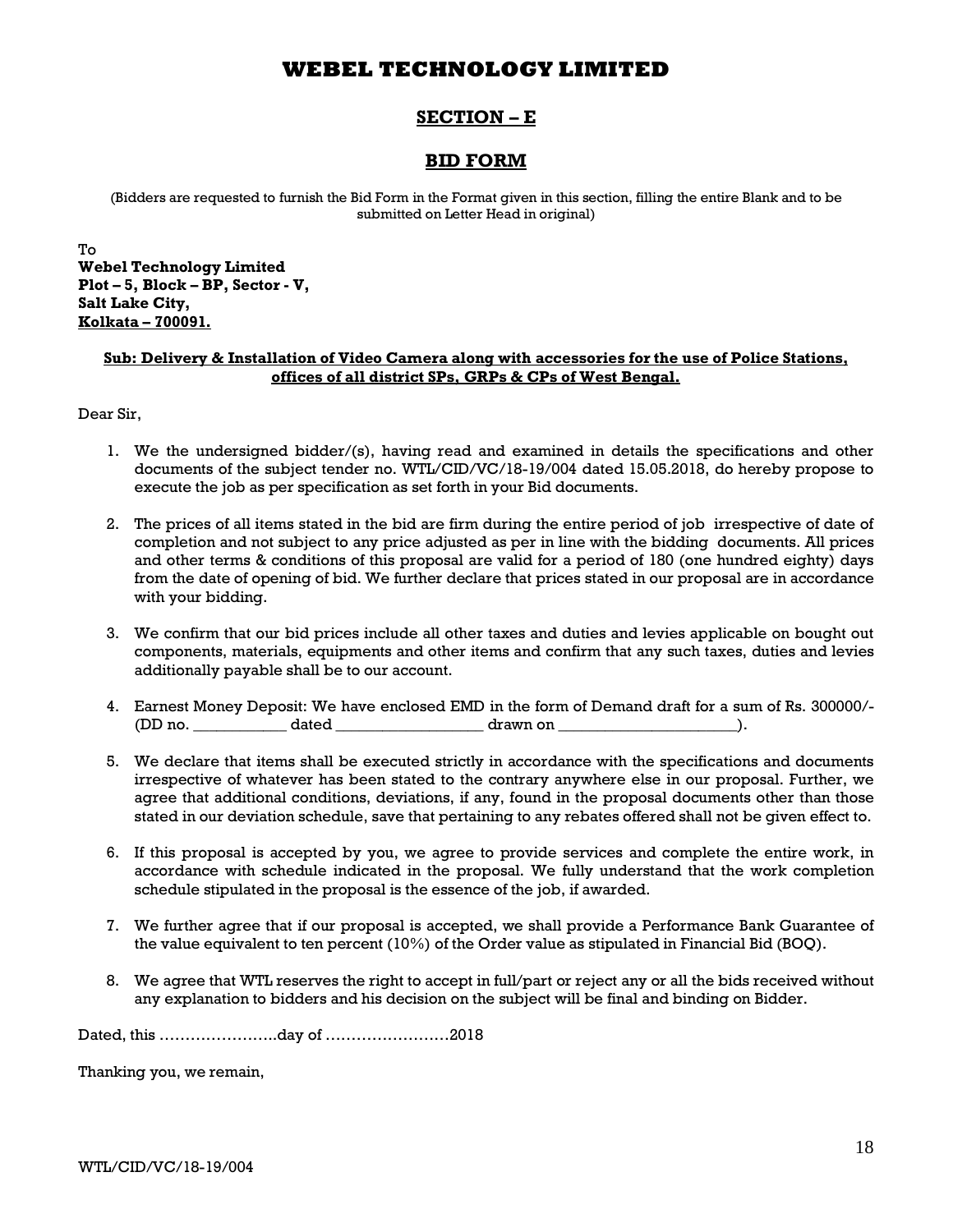Yours faithfully

………………………………………………… Signature

……………………………………………………….. Name in full

……………………………………………………….. Designation

## **Signature & Authorized Verified by**

………………………………………………… Signature ………………………………………………… Name in full ………………………………………………… Designation ………………………………………………… Company Stamp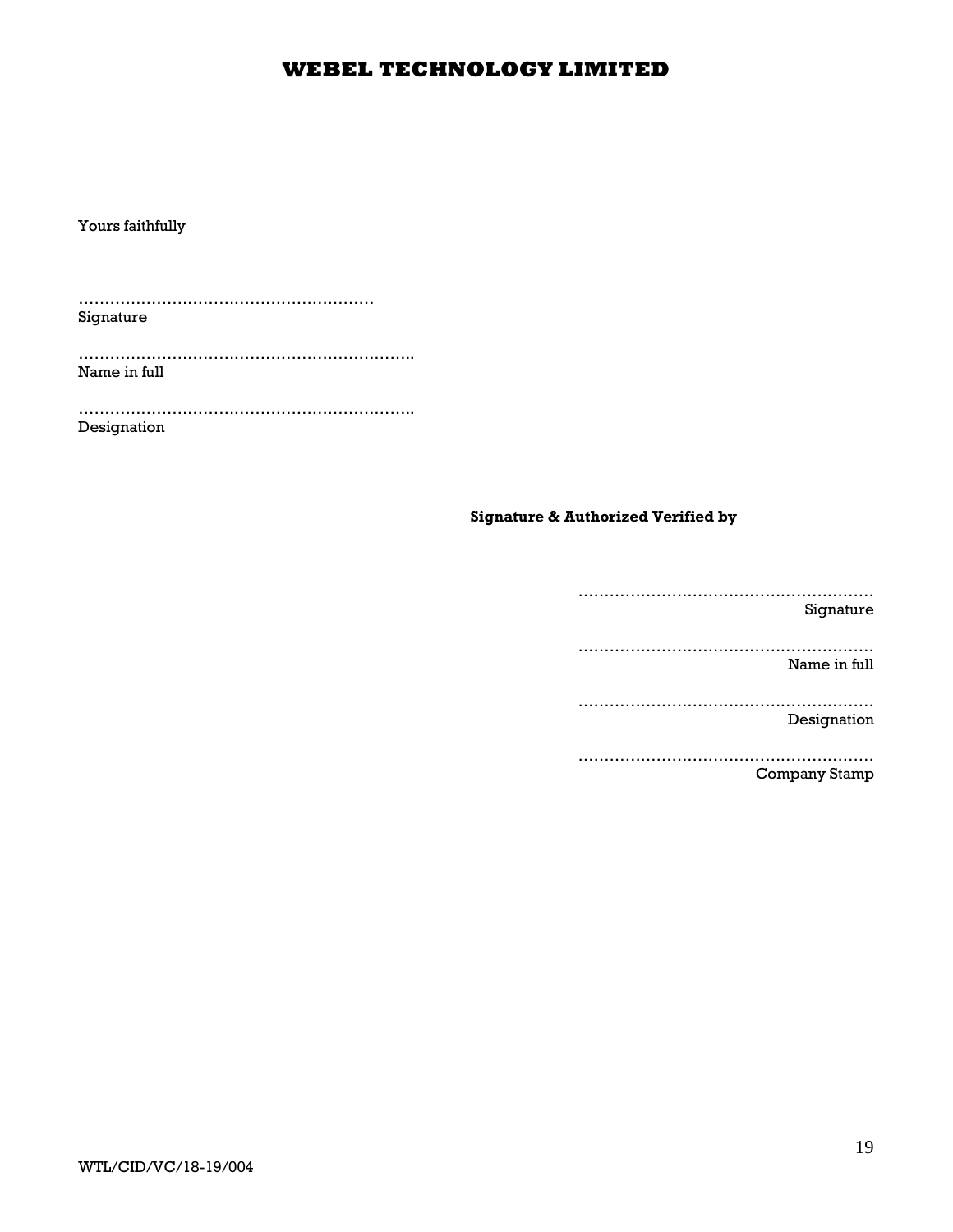## **SECTION – F**

## **TECHNO COMMERCIAL EVALUATION & AWARDING OF CONTRACT**

### **1. EVALUATION PROCEDURE**

- · The Eligibility Criteria (Section B) will be evaluated by Tender Committee and those qualify will be considered for further evaluation.
- The Tender Committee shall verify the Technical Specification (Technical Specification with Compliance Statement, Section – I) Deviation in specification shall not be allowed. Bidder qualified in Technical Specification shall be considered for further evaluation.
- After qualifying in Technical Specification, qualified bidders will only be considered for Financial Bid evaluation.

## **2. FINAL EVALUATION**

Financial Proposal of the bidders qualifying in the evaluation of Technical specification will be evaluated. The bidder who has qualified in the Technical Specification evaluation and returns with lowest quote (L1) in financial bid would normally be awarded the contract subject to Post Qualification.

## **3. AWARDING OF CONTRACT**

An affirmative Post Qualification determination will be prerequisite for award of the contract to the lowest quoted bidder. A negative determination will result in rejection of bidder's bid, in which event the WTL will proceed to the next lowest evaluated bidder to make a similar determination of that bidder's capability to perform satisfactorily. The successful bidder (s) will have to give security deposit in the form of Performance Bank Guarantee.

### **4. POST QUALIFICATION**

The determination will evaluate the Bidder's financial, technical, design, integration, customization, production, management and support capabilities and will be based on an examination of the documentary evidence of the Bidder's qualification, as well as other information WTL deems necessary and appropriate. This determination may include visits or interviews with the Bidder's client's reference in its bid, site inspection, and any other measures. At the time of post-qualification, Directorate of es may also carry out tests to determine that the performance or functionality of the Information System offered meets those stated in the detailed Technical Specification.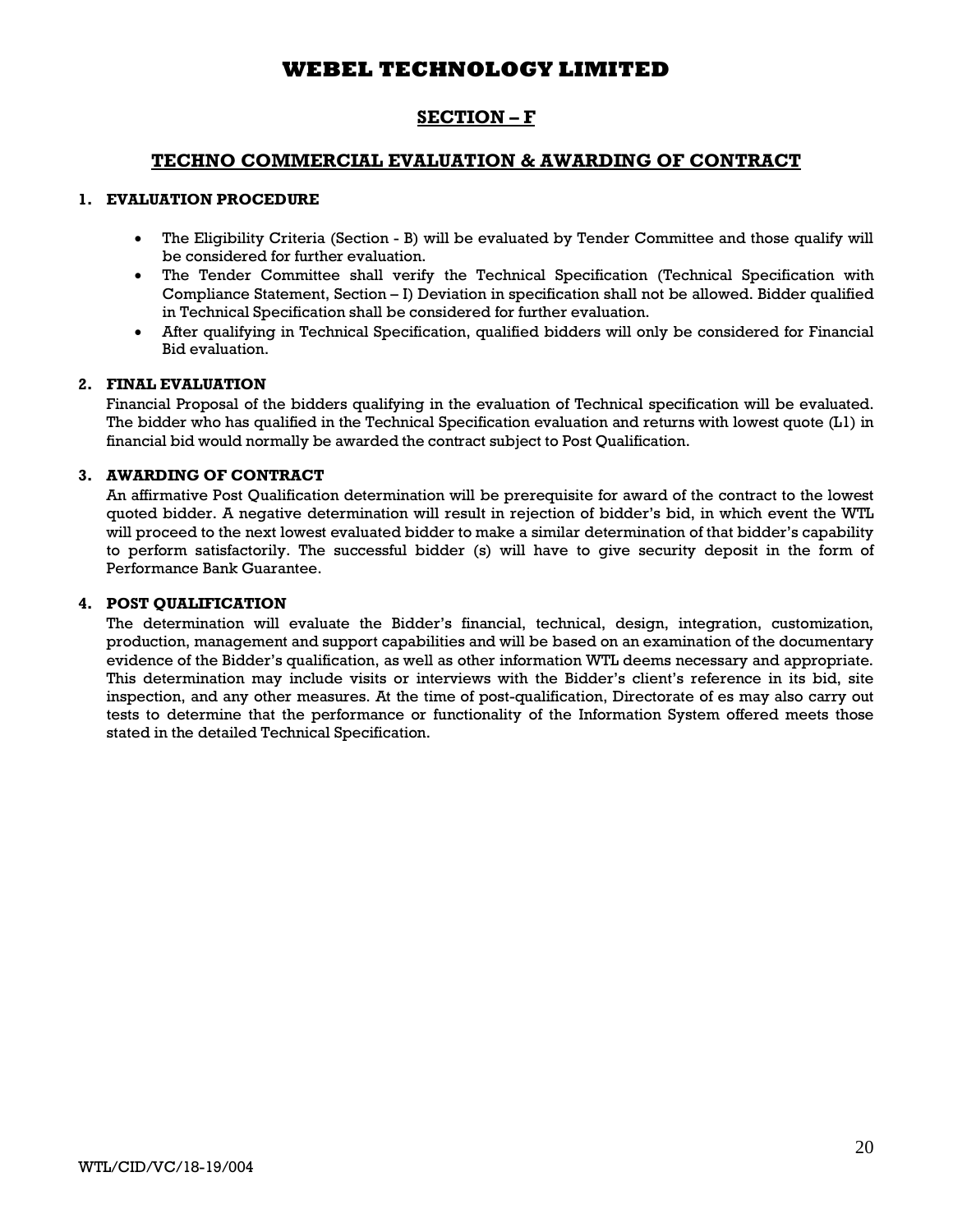## **SECTION – G**

## **GUIDANCE FOR E-TENDERING**

Instructions / Guidelines for electronic submission of the tenders have been annexed for assisting the Bidders to participate in e-Tendering.

## · **Registration of Bidder:**

Any Bidder willing to take part in the process of e-Tendering will have to be enrolled & registered with the Government e-Procurement System through logging on to **https://wbtenders.gov.in.** The Bidder is to click on the link for e-Tendering site as given on the web portal.

## · **Digital Signature Certificate (DSC):**

Each Bidder is required to obtain a Class-II or Class-III Digital Signature Certificate (DSC) for submission of tenders from the approved service provider of the National Informatics Centre (NIC) on payment of requisite amount. Details are available at the Web Site stated above. DSC is given as a USB e-Token.

· The Bidder can search & download N.I.T. & BOQ electronically from computer once he logs on to the website mentioned above using the Digital Signature Certificate. This is the only mode of collection of Tender Documents.

## · **Participation in more than one work:**

A prospective bidder shall be allowed to participate in the job either in the capacity of individual or as a partner of a firm. If, found to be applied severally in a single job all the applications will be rejected.

## · **Submission of Tenders:**

Tenders are to be submitted through online to the website stated above in two folders at a time, one in Techno Commercial Proposal & the other is Financial Proposal before the prescribed date & time using the Digital Signature Certificate (DSC). The documents are to be uploaded virus scanned copy duly Digitally Signed. The documents will get encrypted (transformed into non readable formats)

The proposal should contain scanned copies of the following in two covers (folders).

### **Techno Commercial Cover:**

### **Technical Document1 (scanned & join in pdf format then upload)**

- 1. Copy of Demand Draft of Earnest Money Deposit (EMD)
- 2. Copy of Demand Draft of Tender Fee

### **Technical Document2 (scanned & join in pdf format then upload)**

- 1. N I T Declaration duly stamped & signed in letter head, Section S
- 2. Bid Form as per format (Section E)

### **Technical Compliance (scanned & joins in pdf format then upload)**

- 1. Technical Specification With Compliance Statement (Section I)
- 2. Manufacturer Authorisation Form (Section M)

### **Financial Cover:**

BOQ will be downloaded and same will be uploaded with quoted rates. While uploading BOQ file name shall remain unchanged. Absence of this document shall lead to summary rejection of the bid.

### **NON-STATUTARY COVER (MY SPACE) CONTAIN FOLLOWING DOCUMENT:**

**(In each folder, scanned coy will be uploaded with single file having multiple pages)**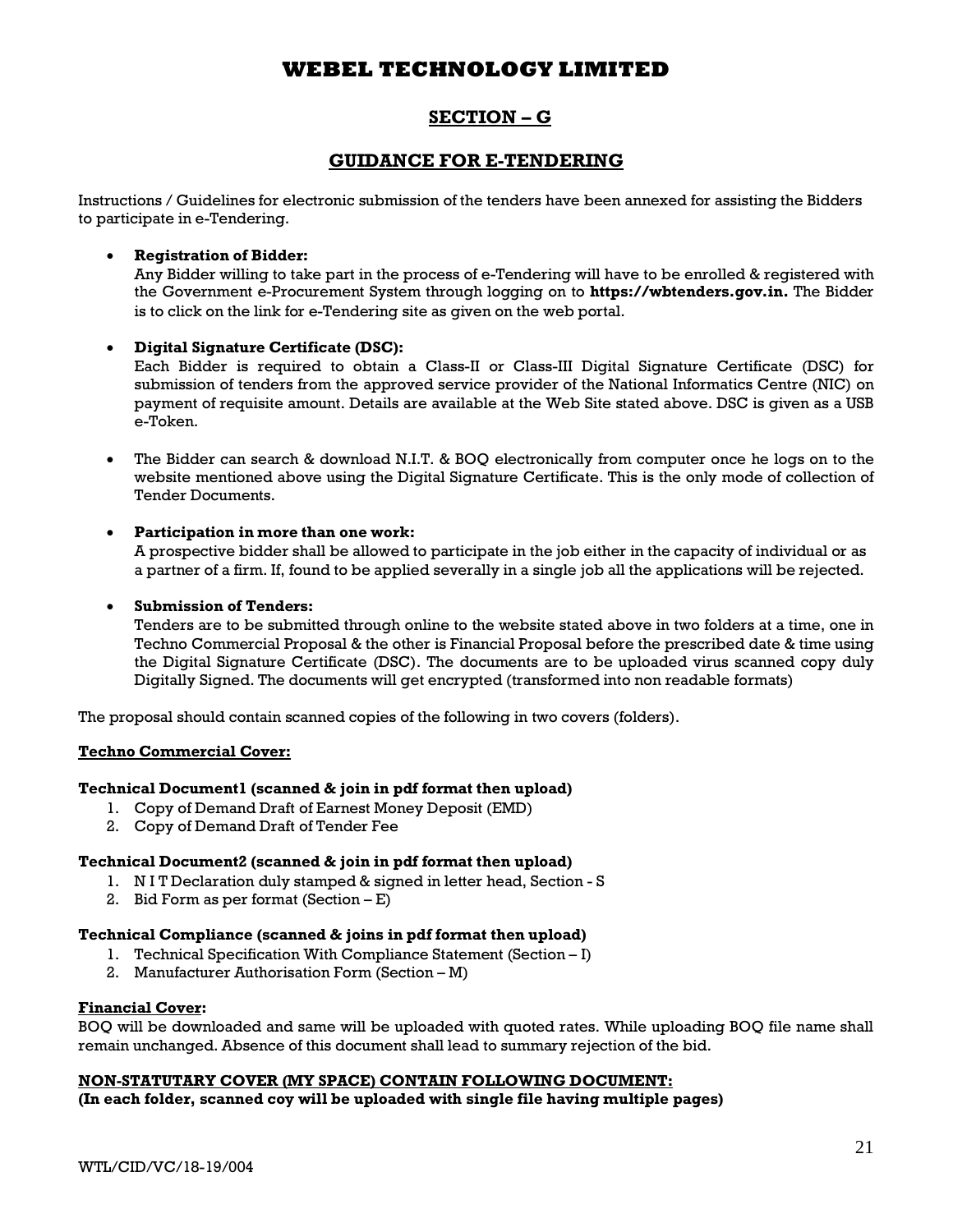| S1.<br>No.   | <b>Category Name</b>   | <b>Sub Category Name</b>         | <b>Sub Category Description</b>                                                                                        |
|--------------|------------------------|----------------------------------|------------------------------------------------------------------------------------------------------------------------|
| A            | <b>CERTIFICATES</b>    | A1. CERTIFICATES                 | <b>GST Registration Certificate</b><br>$\bullet$<br>PAN<br><b>Trade License</b>                                        |
|              |                        |                                  | Document as per Clause no. 2 of Section - B<br>$\bullet$                                                               |
| <sub>B</sub> | <b>COMPANY DETAILS</b> | <b>B1. COMPANY DETAILS 1</b>     | Document as per Clause - 1 of Section - B<br>$\bullet$<br>Declaration as per Clause no. 15 of Section - B<br>$\bullet$ |
|              |                        | <b>B2. COMPANY DETAILS 2</b>     | Company Profile (Not more than 3 pages)<br>$\bullet$<br>ISO Certificate as per Clause no. 10 of Section -<br>R         |
| $\mathbf C$  | <b>CREDENTIAL</b>      | CREDENTIAL 1                     | Order copies as per Clause no. 4 of Section - B                                                                        |
|              |                        | <b>CREDENTIAL 2</b>              | Product brochure<br>Other documents, if any<br>$\bullet$                                                               |
| D            | <b>DECLARATION</b>     | <b>DECLARATION 1</b>             | Declaration as per Clause no. 5 & 6 of Section - B                                                                     |
|              |                        | DECLARATION 2                    | Declaration as per Clause no. 12 & 13 of Section - B, as<br>per format (Section $-P & Q$ )                             |
|              |                        | DECLARATION 3                    | Bidder's Details as per format (Section - L)<br>Financial Capability as per format (Section $-K$ )                     |
|              |                        | DECLARATION 4                    | Details of Order Executed as per format (Section - J)                                                                  |
|              |                        | DECLARATION 5                    | Declaration as per Clause no.5 of Section - B<br>List of Clients as per format $(Section - O)$                         |
| $\mathbf{F}$ | FINANCIAL INFO         | P/L & BALANCE SHEET<br>2014-2015 | P/L& BALANCE SHEET 2014-2015                                                                                           |
|              |                        | P/L & BALANCE SHEET<br>2015-2016 | P/L & BALANCE SHEET 2015-2016                                                                                          |
|              |                        | P/L & BALANCE SHEET<br>2016-2017 | P/L & BALANCE SHEET 2016-2017                                                                                          |

### **Note:**

**The hard copy of the total set of documents uploaded in e-Tender site except BOQ to be submitted in sealed envelope to Manager (Purchase), Webel Technology Ltd. before opening of Technical Bid. The envelope superscripted with words "Hard copy of document uploaded against Tender no. WTL/CID/VC/18-19/004 except BOQ".**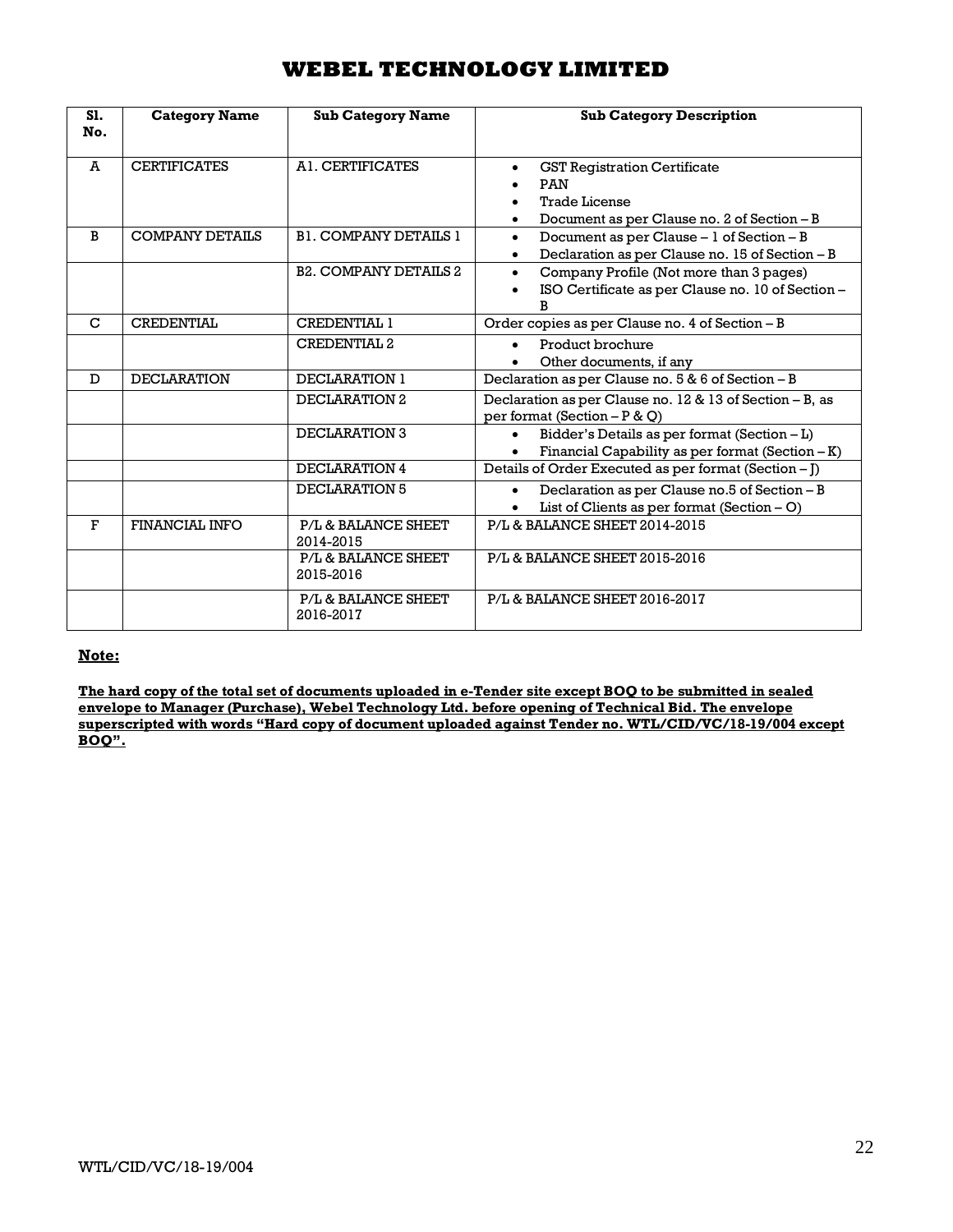## **SECTION – H**

## **BILL OF MATERIAL**

| S1.<br>No. | <b>Item Description</b>                                       | Qty | Unit |
|------------|---------------------------------------------------------------|-----|------|
| . .        | Video Camera<br>(As per Technical Specification, Section – I) | 510 | Nos. |
|            |                                                               |     |      |

## **Bill of quantity may change at the time of ordering of Purchase Order. Detailed Technical Specifications are given in Section – I**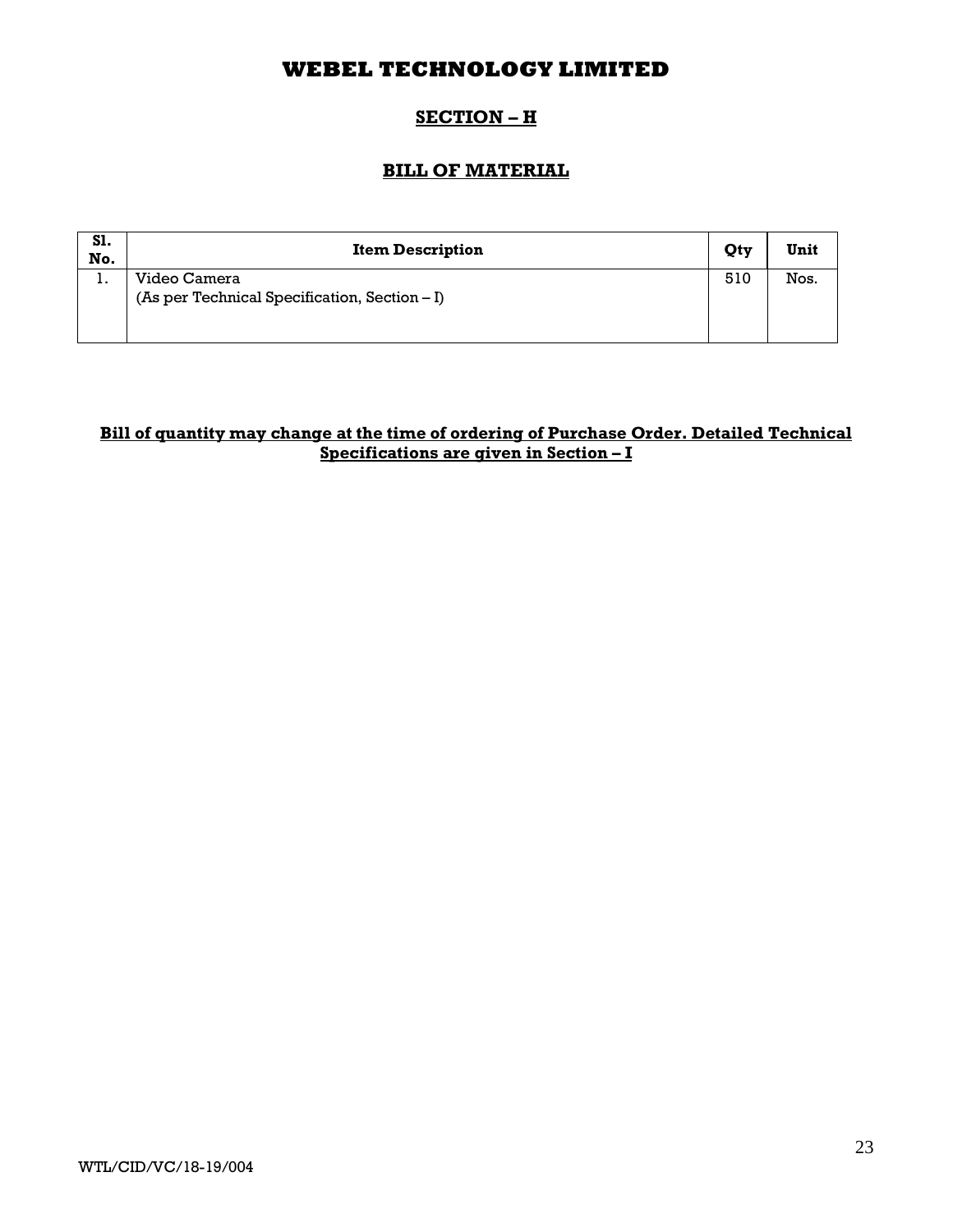## **SECTION - I**

## **TECHNICAL SPECIFICATION WITH COMPLIANCE STATEMENT**

(Tender No. WTL/CID/VC/18-19/004)

- · Bidder should submit all relevant data sheet/brochure of all quoted items and should also available in respective OEM's official website.
- · Bidder should indicate items mentioned in the OEM data sheet / brochure by marketing as mentioned in minimum specification in the RFP

# **Minimum Technical Specification of Video Camera**

| Qty.         | 510 Nos. |
|--------------|----------|
| <b>Make</b>  |          |
| <b>Model</b> |          |
| Part No.     |          |

|                                | <b>Minimum Specification</b>                              | <b>Specification (Quoted</b><br>/ Applicable - by the<br>bidder) | Complied<br>(Yes / No) | <b>Remarks</b> |
|--------------------------------|-----------------------------------------------------------|------------------------------------------------------------------|------------------------|----------------|
| <b>GENERAL</b>                 |                                                           |                                                                  |                        |                |
| Type                           | Camcorder                                                 |                                                                  |                        |                |
| <b>Effective Pixel</b>         | 9.2 MP                                                    |                                                                  |                        |                |
| Wifi                           | Yes                                                       |                                                                  |                        |                |
| Screen resolution Type Full HD |                                                           |                                                                  |                        |                |
| <b>Optical Zoom</b>            | 30                                                        |                                                                  |                        |                |
| <b>Sensor And</b>              |                                                           |                                                                  |                        |                |
| <b>Sensitivity Features</b>    |                                                           |                                                                  |                        |                |
| Sensor Type                    | <b>CMOS</b>                                               |                                                                  |                        |                |
| Sensor Size                    | 3.1 mm                                                    |                                                                  |                        |                |
|                                | Other Sensor Features Sensor Produces Super Image quality |                                                                  |                        |                |
|                                | even in low light conditions, Image                       |                                                                  |                        |                |
|                                | Sensors: Back-illuminated Exmor R CMOS                    |                                                                  |                        |                |
|                                | Sensor, Sensor Type: Exmor R CMOS                         |                                                                  |                        |                |
| <b>Focus Features</b>          |                                                           |                                                                  |                        |                |
| Digital Zoom                   | 350x                                                      |                                                                  |                        |                |
| Lens & Exposure                |                                                           |                                                                  |                        |                |
| Type of Lens                   | Zeiss Vario Tessar                                        |                                                                  |                        |                |
| Lens Focal Length              | $1.9 - 57$ mm                                             |                                                                  |                        |                |
| Aperture Range                 | F1.8                                                      |                                                                  |                        |                |
| Smile shutter                  | Yes                                                       |                                                                  |                        |                |
| <b>Other Lens Features</b>     |                                                           |                                                                  |                        |                |
| Clear Image Zoom               | 60x                                                       |                                                                  |                        |                |
| <b>Modes And Functions</b>     |                                                           |                                                                  |                        |                |
| <b>HD</b> Support              | Yes                                                       |                                                                  |                        |                |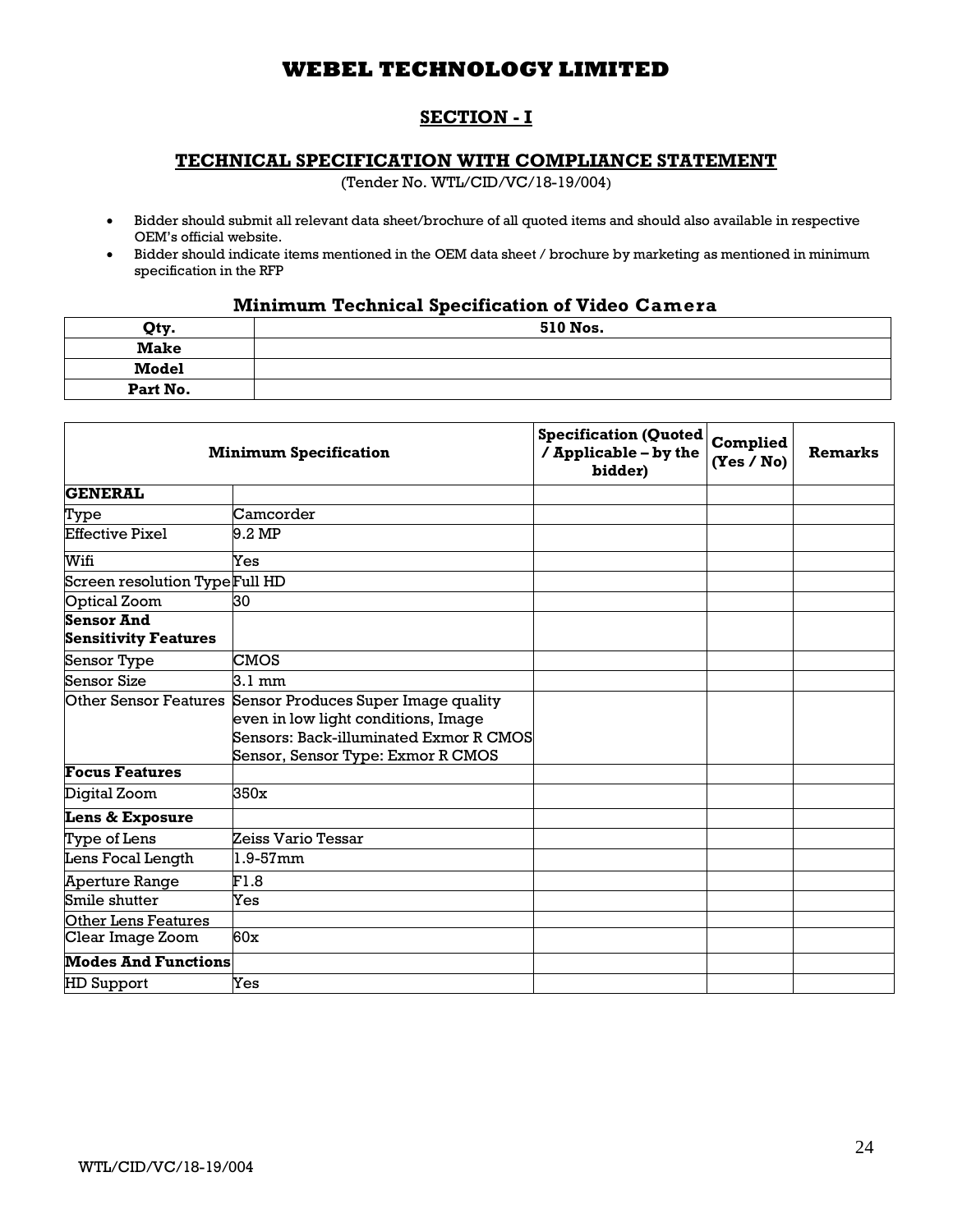| <b>Other Features</b>                         | Optical steady shot corrects camera                                              |  |  |
|-----------------------------------------------|----------------------------------------------------------------------------------|--|--|
|                                               | shake to capture screen with unsurpassed                                         |  |  |
|                                               | smoothness and stability, image                                                  |  |  |
|                                               | stabilization with intelligent Active                                            |  |  |
|                                               | Mode(Wide to Tele), 13IM Built in                                                |  |  |
|                                               | Projector with External input allows                                             |  |  |
|                                               | footage to be shared, STD video                                                  |  |  |
|                                               | codec:MP4, MPEG-4                                                                |  |  |
|                                               | AVC/H.264), Backlight Compensation:<br>Yes(Auto), Power Save: Yes, Light Output: |  |  |
|                                               | Upto 13 lumen, Projection Distance: 0.5m                                         |  |  |
|                                               | or over, Endurance(Battery life): 1 hour                                         |  |  |
|                                               | 10 minute, Projector Input: Yes(HDMI                                             |  |  |
|                                               | Micro)                                                                           |  |  |
| <b>Shooting Modes:</b>                        | Intelligent Auto, Portrait, Baby, Walk,                                          |  |  |
|                                               | Tripod, Backlight, Landscape, Spotlight,                                         |  |  |
|                                               | Twilight, Macro, low light                                                       |  |  |
| Auto Mode                                     | Yes                                                                              |  |  |
| <b>Audio Video Features</b>                   |                                                                                  |  |  |
| Video Format                                  |                                                                                  |  |  |
| STD Video codec:                              | MP4, MPEG-4 AVC/H.264                                                            |  |  |
| Recording feature:                            | Highlight movie maker tags significant                                           |  |  |
|                                               | moments in recordings for fast and easy                                          |  |  |
|                                               | editing, Live streaming lets broadcast                                           |  |  |
|                                               | movie images in real time during                                                 |  |  |
|                                               | recording, dual video recording: Yes                                             |  |  |
| Audio format                                  | MPEG-4 Linear PCM 2ch (48 KHz/16 bit),                                           |  |  |
|                                               | Dolby Digital 2ch stereo, Dolby Digital                                          |  |  |
|                                               | stereo creator, MPEG-4 AAC-LC 2ch                                                |  |  |
| <b>Image Features</b>                         |                                                                                  |  |  |
| Still image size                              | 4032X2272(L) 9.2M, 1920X1080(S) 2.1M                                             |  |  |
| Image Stabilizer                              | Yes                                                                              |  |  |
| <b>Face Detection</b>                         | Yes                                                                              |  |  |
| Image Stabilizer                              | Optical image Stabilization                                                      |  |  |
| Other Resolution                              | Video Mode: XAVC S HD:                                                           |  |  |
| Features                                      | 1920X1080(50p, 25p), AVCHD:                                                      |  |  |
|                                               | 1920X1080(50p (PS), 50i (FX, FH)), 1440 X                                        |  |  |
|                                               | 1080/5oi(HQ, LP), Resolution Output:                                             |  |  |
|                                               | 640X360                                                                          |  |  |
| <b>Storage &amp; Power</b><br><b>Features</b> |                                                                                  |  |  |
| Upgradable Memory                             | Yes                                                                              |  |  |
| Card Type                                     | AVCHD. Still, Memory Stick Micro(Mark                                            |  |  |
|                                               | 2), Micro SD, SDHC/SDXC memory                                                   |  |  |
|                                               | card(Class 4 or higher)                                                          |  |  |
| <b>Battery Type</b>                           | Lithium Battery                                                                  |  |  |
| Connectivity &                                |                                                                                  |  |  |
| <b>Display Features</b>                       |                                                                                  |  |  |
| <b>GPS</b>                                    |                                                                                  |  |  |
|                                               |                                                                                  |  |  |
|                                               | NO                                                                               |  |  |
| <b>USB</b>                                    | <b>USB</b>                                                                       |  |  |
| <b>HDMI</b><br>Wireless Connectivity          | Micro HDMI<br>Yes                                                                |  |  |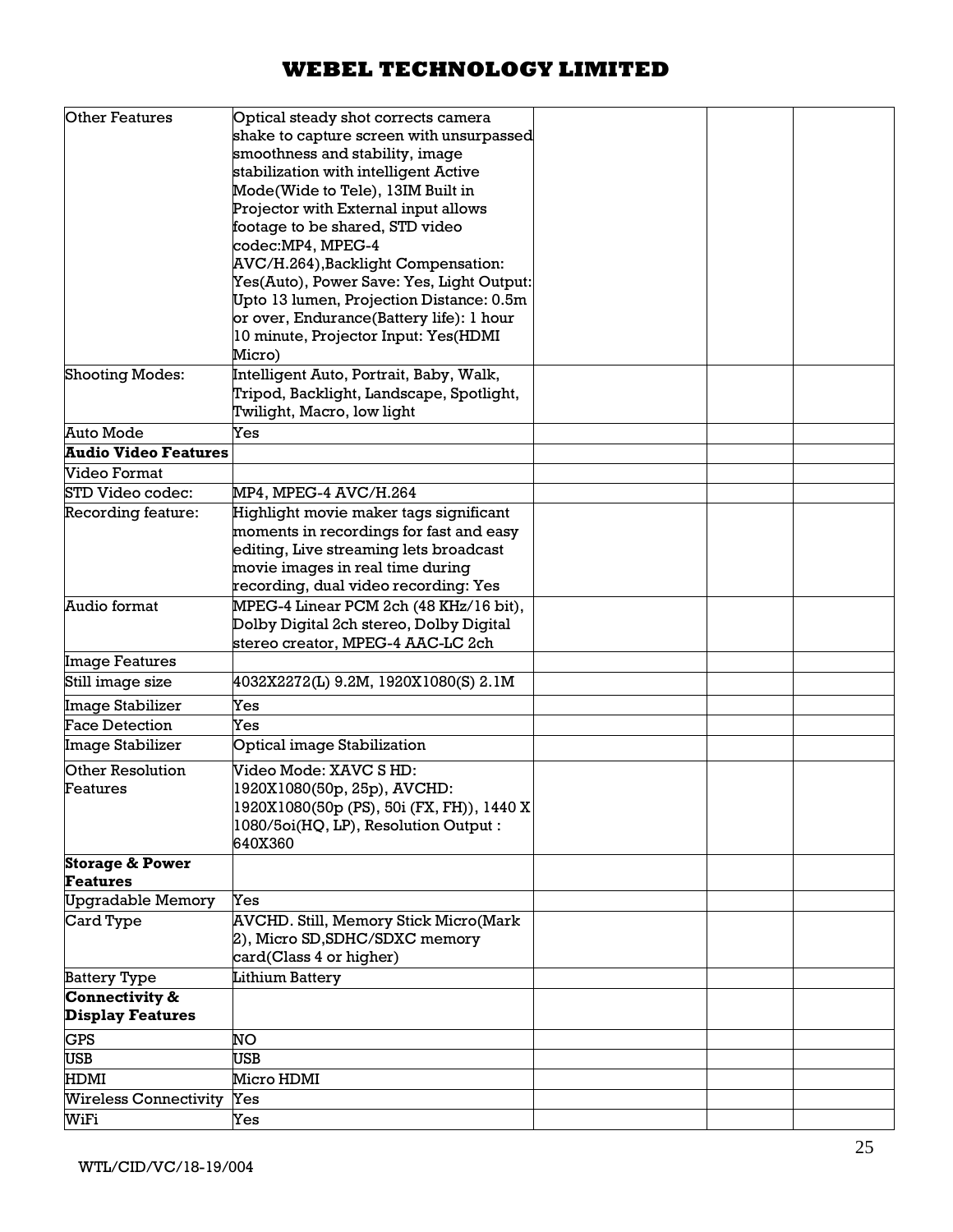| Display Size               | 2.7inch                                                      |  |  |
|----------------------------|--------------------------------------------------------------|--|--|
| LCD Display                | Clear Photo LCD                                              |  |  |
| LCD Display image          | 230,400 dots                                                 |  |  |
| Resolution                 |                                                              |  |  |
| LCD Display video          | 1920X1080                                                    |  |  |
| resolution                 |                                                              |  |  |
|                            | XAVC S 50Mbps High Bitrate Captures                          |  |  |
|                            | Details of Complex Scenes with Clarity,                      |  |  |
| <b>Other Connectivity</b>  | Bravia Sync, Built in WiFi, NFC(NFC                          |  |  |
| Features                   | Forum Type 3 TAG Compatible)                                 |  |  |
|                            | Other Display Featuresx.v. Colour: Yes, screen Coverage: 10- |  |  |
|                            | 100 inch                                                     |  |  |
| <b>Additional Features</b> |                                                              |  |  |
| Processor                  | BIONZ X Image Processor                                      |  |  |
| Wide Angle                 | Yes                                                          |  |  |
| Microphone                 | <b>Built in Microphone</b>                                   |  |  |
| <b>Dimensions</b>          |                                                              |  |  |
| Camera body weight         | 235q                                                         |  |  |
| Weight without batter      | 210q                                                         |  |  |
| Dimension                  | 59(W) X 59.5(H) X 128(D) mm                                  |  |  |

Authorized Signatory (Signature In full): \_\_\_\_\_\_\_\_\_\_\_\_\_\_\_\_\_\_\_\_\_\_\_\_\_\_\_\_\_\_\_\_\_

Name and title of Signatory: \_\_\_\_\_\_\_\_\_\_\_\_\_\_\_\_\_\_\_\_\_\_\_\_\_\_\_\_\_\_\_\_\_\_\_\_\_\_\_\_\_\_

Stamp of the Company: \_\_\_\_\_\_\_\_\_\_\_\_\_\_\_\_\_\_\_\_\_\_\_\_\_\_\_\_\_\_\_\_\_\_\_\_\_\_\_\_\_\_\_\_\_\_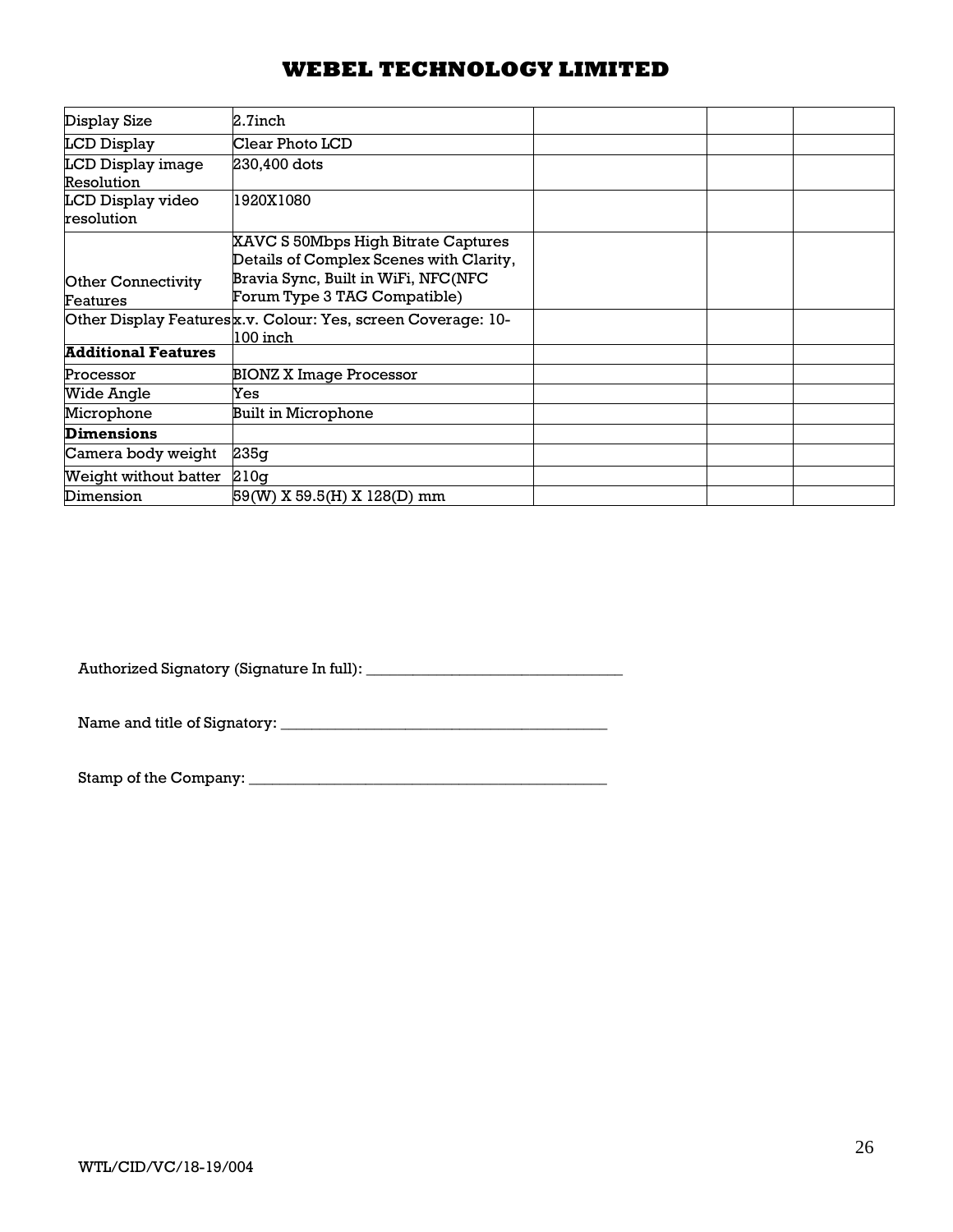# **SECTION – J**

### **DETAILS OF ORDERS EXECUTED BY BIDDER**

(Tender No. WTL/CID/VC/18-19/004)

| S1.<br>No. | Order No. | Order<br><b>Date</b> | Order<br><b>Value</b> | <b>Brief description of items</b><br>and job details | Completed<br>(Yes/NO) | Name of the<br><b>Customer</b> | <b>Contact details</b><br>of the Customer |
|------------|-----------|----------------------|-----------------------|------------------------------------------------------|-----------------------|--------------------------------|-------------------------------------------|
|            |           |                      |                       |                                                      |                       |                                |                                           |
|            |           |                      |                       |                                                      |                       |                                |                                           |
|            |           |                      |                       |                                                      |                       |                                |                                           |
|            |           |                      |                       |                                                      |                       |                                |                                           |
|            |           |                      |                       |                                                      |                       |                                |                                           |
|            |           |                      |                       |                                                      |                       |                                |                                           |
|            |           |                      |                       |                                                      |                       |                                |                                           |
|            |           |                      |                       |                                                      |                       |                                |                                           |

Authorized Signatory (Signature In full): \_\_\_\_\_\_\_\_\_\_\_\_\_\_\_\_\_\_\_\_\_\_\_\_\_\_\_\_\_\_\_\_\_

Name and title of Signatory: \_\_\_\_\_\_\_\_\_\_\_\_\_\_\_\_\_\_\_\_\_\_\_\_\_\_\_\_\_\_\_\_\_\_\_\_\_\_\_\_\_\_

| Stamp of the Company: |  |
|-----------------------|--|
|                       |  |

### **Note:**

- A. Type of Project shall indicate the implementation of services (Delivery & Installation of Network Security Device).
- B. Scope of work shall indicate whether it is implementation, Operation or maintenance.
- C. Submit Customer Order Copy details of the order indicating the project value, customer contact details.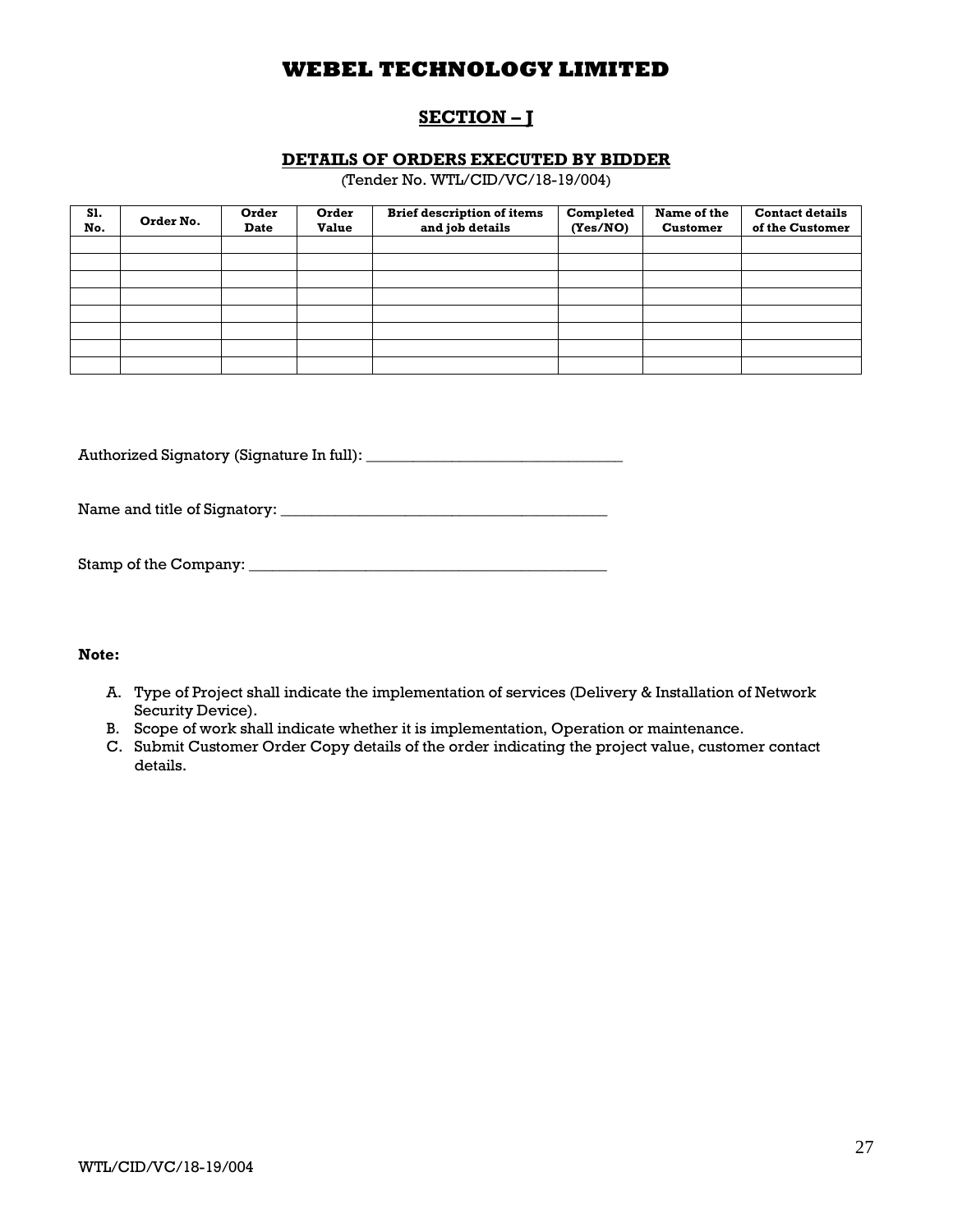## **SECTION – K**

## **FINANCIAL CAPABILITY OF BIDDER**

(Tender No. WTL/CID/VC/18-19/004)

## **FINANCIAL INFORMATION**

| SI. No. | Name of the Bidder | Turnover (Rs. / Crores) |         |         |  |
|---------|--------------------|-------------------------|---------|---------|--|
|         |                    | 2014-15                 | 2015-16 | 2016-17 |  |
|         |                    |                         |         |         |  |
|         |                    |                         |         |         |  |
|         |                    |                         |         |         |  |

Authorized Signatory (Signature In full): \_\_\_\_\_\_\_\_\_\_\_\_\_\_\_\_\_\_\_\_\_\_\_\_\_\_\_\_\_\_\_\_\_

Name and title of Signatory: \_\_\_\_\_\_\_\_\_\_\_\_\_\_\_\_\_\_\_\_\_\_\_\_\_\_\_\_\_\_\_\_\_\_\_\_\_\_\_\_\_\_

Stamp of the Company: \_\_\_\_\_\_\_\_\_\_\_\_\_\_\_\_\_\_\_\_\_\_\_\_\_\_\_\_\_\_\_\_\_\_\_\_\_\_\_\_\_\_\_\_\_\_

#### **Note:**

Submit the audited financial statement/ audited annual report of the last three financial years.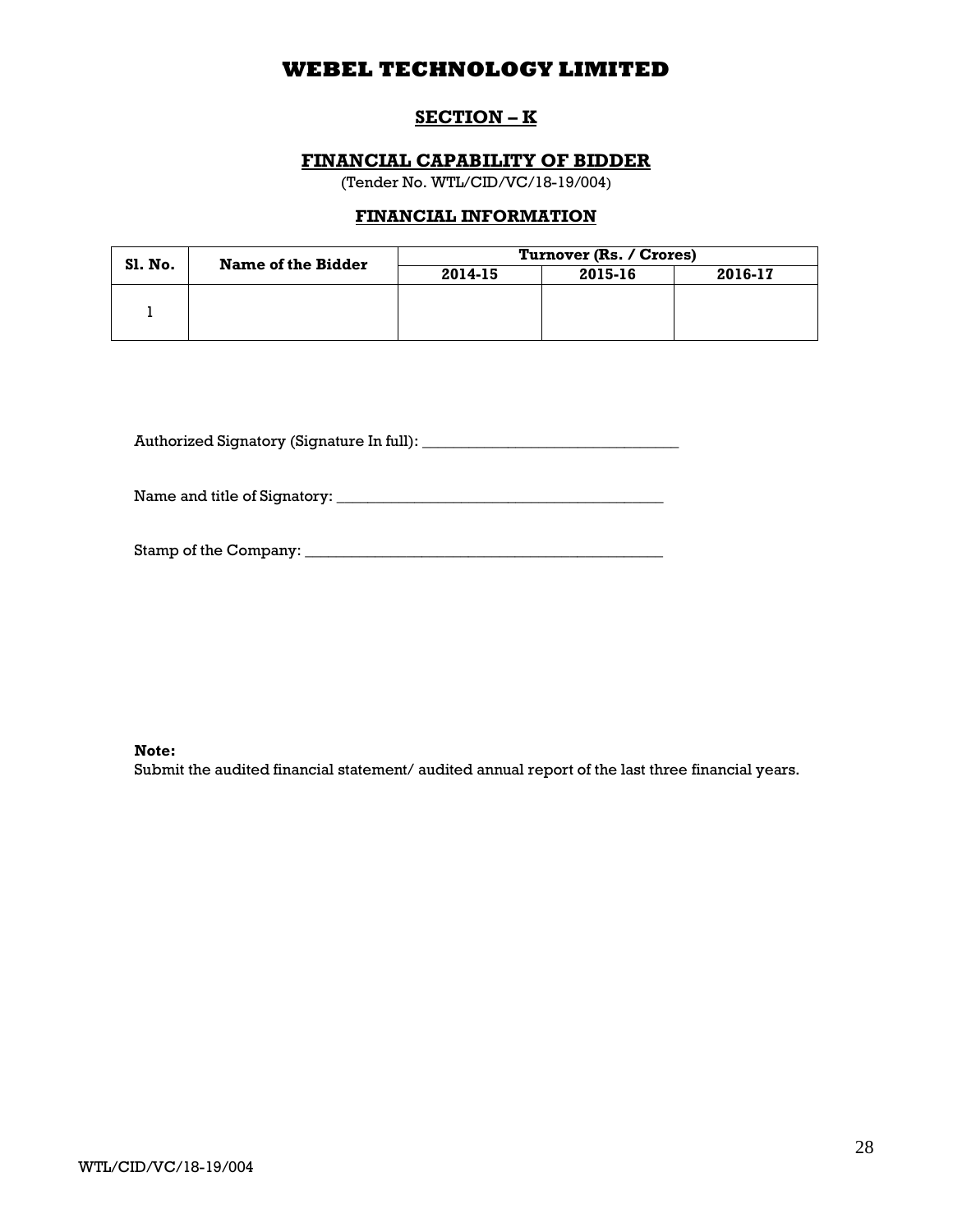## **SECTION – L**

## **BIDDERS'S DETAILS**

(Tender No. WTL/CID/VC/18-19/004)

| 1            | Name of the Firm                                            |
|--------------|-------------------------------------------------------------|
| $\mathbf{2}$ | <b>Registered Office Address</b>                            |
|              | <b>Contact Number</b>                                       |
|              | Fax Number                                                  |
|              | E-mail                                                      |
| 3            | Correspondence / Contact address                            |
|              | Name & Designation of Contact person                        |
|              | Address                                                     |
|              | <b>Contact Number</b>                                       |
|              | Fax Number                                                  |
|              | E-mail                                                      |
| 4            | Is the firm a registered company? If yes, submit            |
|              | documentary proof                                           |
|              | Year and Place of the establishment of the company          |
| 6            | Former name of the company, if any                          |
| 7            | Is the firm                                                 |
|              | a Government/ Public Sector Undertaking<br>٠                |
|              | a propriety firm<br>٠                                       |
|              | a partnership firm (if yes, give partnership deed)<br>٠     |
|              | a limited company or limited corporation<br>٠               |
|              | a member of a group of companies, (if yes, give<br>٠        |
|              | name and address and description of other<br>٠              |
|              | companies)                                                  |
|              | a subsidiary of a large corporation (if yes give the<br>п   |
|              | name and address of the parent organization). If the        |
|              | company is subsidiary, state what involvement if            |
|              | any, will the parent company have in the project.           |
| 8            | Is the firm registered with Sales Tax department? If yes,   |
|              | submit valid GST Registration certificate.                  |
| 9            | Is the firm registered for Service Tax with Central Excise  |
|              | Department (Service Tax Cell)? If yes, submit valid Service |
|              | Tax registration certificate.                               |
| 10           | Total number of employees. Attach the organizational chart  |
|              | showing the structure of the organization.                  |
| 11           | Are you registered with any Government/ Department/         |
|              | Public Sector Undertaking (if yes, give details)            |
| 12           | How many years has your organization been in business       |
|              | under your present name? What were your fields when you     |
|              | established your organization                               |
| 13           | What type best describes your firm? (Purchaser reserves     |
|              | the right to verify the claims if necessary)                |
|              | Manufacturer                                                |
|              | Supplier                                                    |
|              | System Integrator<br>٠                                      |
|              | Consultant                                                  |
|              | Service Provider (Pl. specify details)                      |
|              | Software Development                                        |
|              | Total Solution provider (Design, Supply,                    |
|              | Integration, O&M)                                           |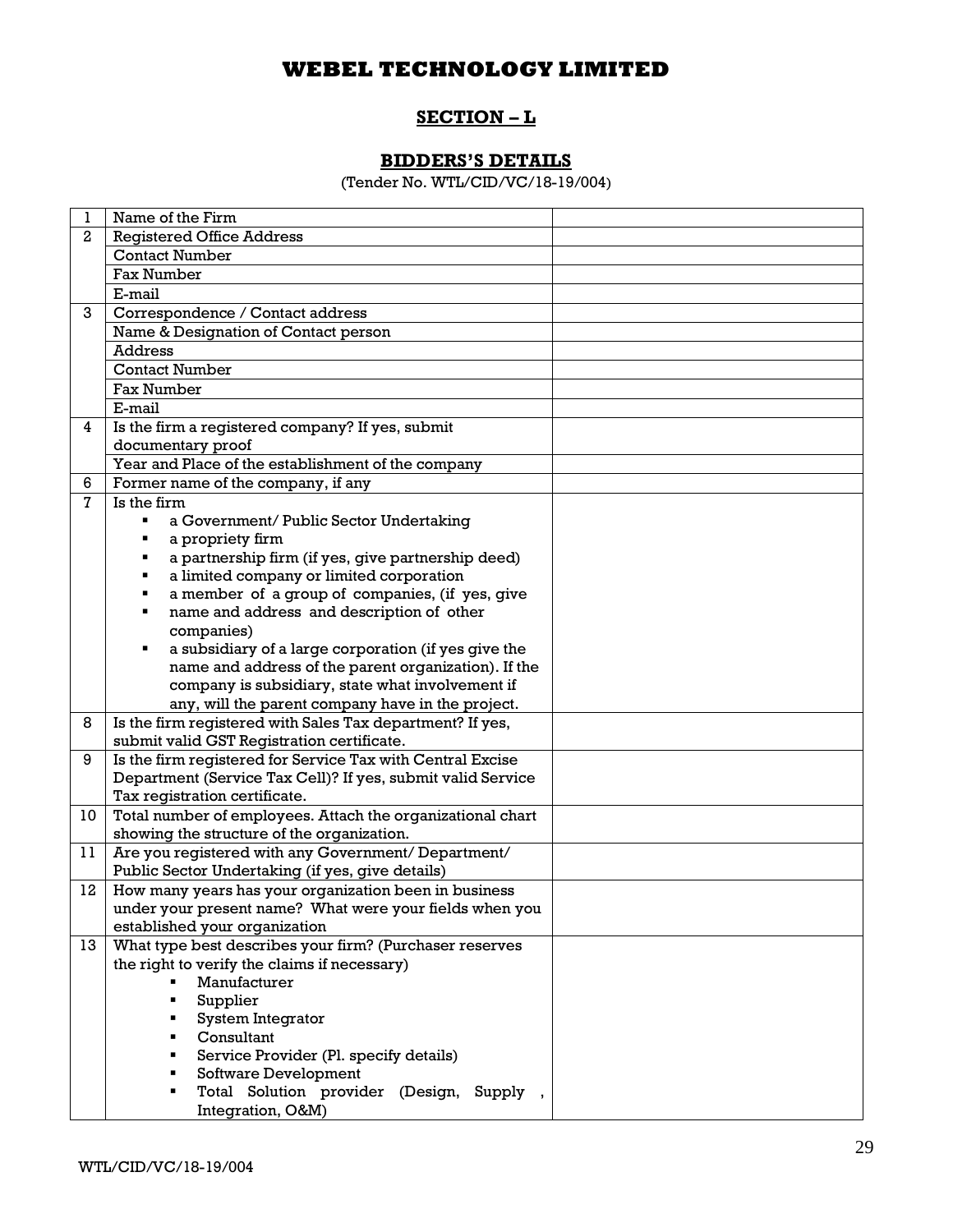|    | IT Company<br>$\blacksquare$                                |  |
|----|-------------------------------------------------------------|--|
| 14 | Number of Offices in district head quarters in West Bengal  |  |
| 15 | Is your organization has ISO 9001:2008 certificates?        |  |
| 16 | List the major clients with whom your organization has been |  |
|    | is currently associated.                                    |  |
| 17 | Have you in any capacity not completed any work awarded     |  |
|    | to you? (If so, give the name of project and reason for not |  |
|    | completing the work)                                        |  |
| 18 | Have you ever been denied tendering facilities by any       |  |
|    | Government / Department / Public sector Undertaking?        |  |
|    | (Give details)                                              |  |

Authorized Signatory (Signature In full): \_\_\_\_\_\_\_\_\_\_\_\_\_\_\_\_\_\_\_\_\_\_\_\_\_\_\_\_\_\_\_\_\_

Name and title of Signatory: \_\_\_\_\_\_\_\_\_\_\_\_\_\_\_\_\_\_\_\_\_\_\_\_\_\_\_\_\_\_\_\_\_\_\_\_\_\_\_\_\_\_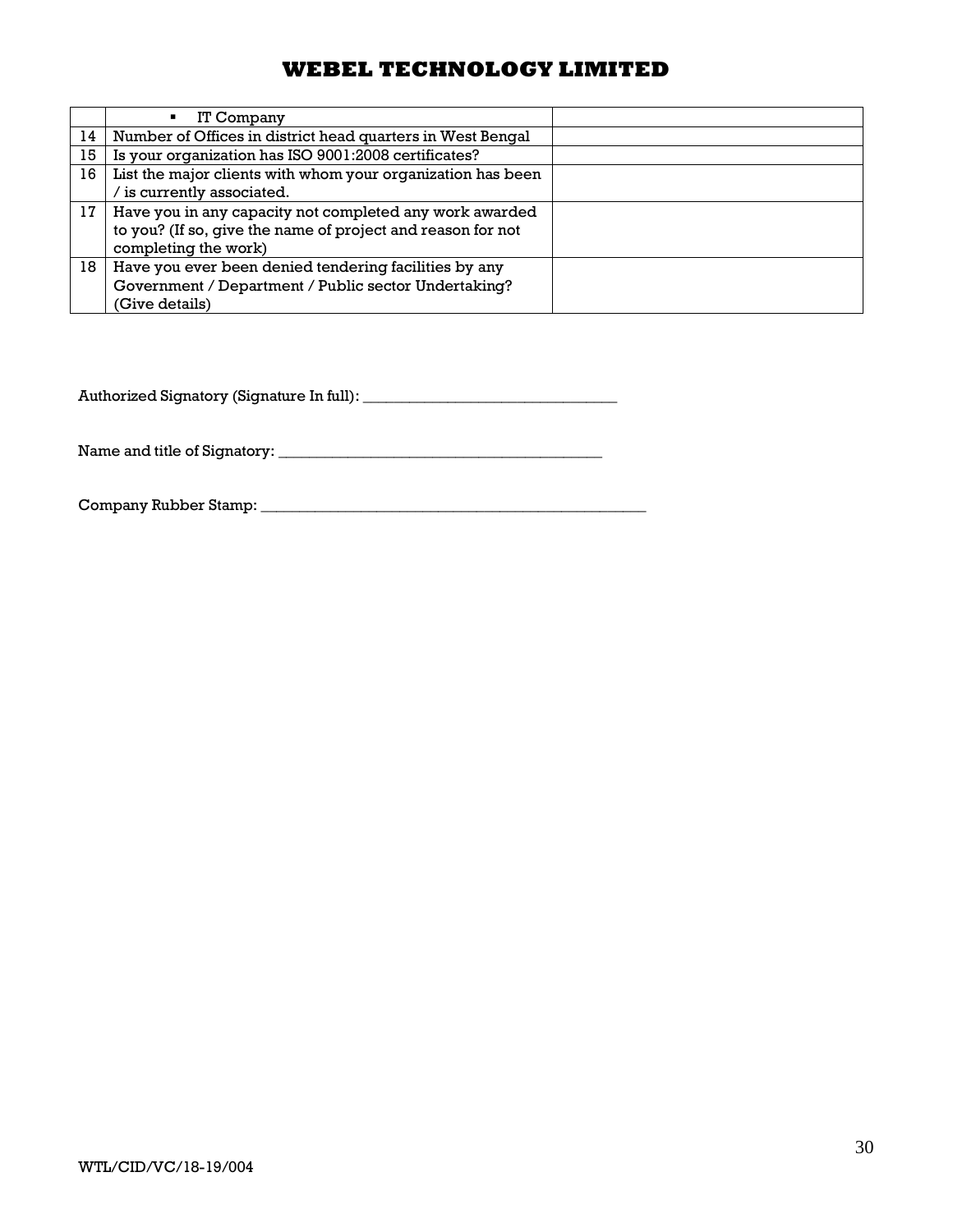## **SECTION – M**

## **MANUFACTURER'S AUTHORIZATION FORM**

Date:

**To Webel Technology limited Plot-5, Block-BP, Sector-V Salt Lake Kolkata-700 091**

Ref: Tender No.: WTL/CID/VC/18-19/004 dated 15/05/2018

| WHEREAS |                                                                                                     | who    | are | official                                                     | producers  | of        |
|---------|-----------------------------------------------------------------------------------------------------|--------|-----|--------------------------------------------------------------|------------|-----------|
|         | and                                                                                                 | having |     | production                                                   | facilities | at        |
|         |                                                                                                     |        | do  | hereby                                                       |            | authorize |
|         |                                                                                                     |        |     | located                                                      |            | at        |
|         |                                                                                                     |        |     | (hereinafter, the "Bidder") to submit a bid of the following |            |           |
|         | Products produced by us, for the Supply Requirements associated with the above Invitation for Bids. |        |     |                                                              |            |           |

When resold by \_\_\_\_\_\_\_\_\_\_\_\_\_\_\_\_\_\_\_\_\_\_\_\_, these products are subject to our applicable standard end user warranty terms.

We assure you that in the event of \_\_\_\_\_\_\_\_\_\_\_\_\_\_\_\_\_\_\_\_, not being able to fulfill its obligation as our Service Provider in respect of our standard Warranty Terms we would continue to meet our Warranty Terms through alternate arrangements.

We also confirm that \_\_\_\_\_\_\_\_\_\_\_\_\_\_\_\_\_\_\_\_\_\_\_\_\_\_\_\_\_\_\_is our authorized service provider/system integrator and can hence provide maintenance and upgrade support for our products.

We also confirm that the products quoted are on our current product list and are not likely to be discontinued within 3 years from the day of this letter. We assure availability of spares for the products for the next two years after three years warranty.

We also confirm that the material will be delivered within 4-6 weeks from the date of placement of confirmed order.

Name In the capacity of

Signed

Duly authorized to sign the authorization for and on behalf of \_\_\_\_\_\_\_\_\_\_\_\_\_\_\_\_\_\_

Dated on \_\_\_\_\_\_\_\_\_\_\_\_\_\_\_\_\_ day of\_\_\_\_\_\_\_\_\_\_\_\_\_2018

**Note**: This letter of authority must be on the letterhead of the Manufacturer and duly signed by an authorized signatory.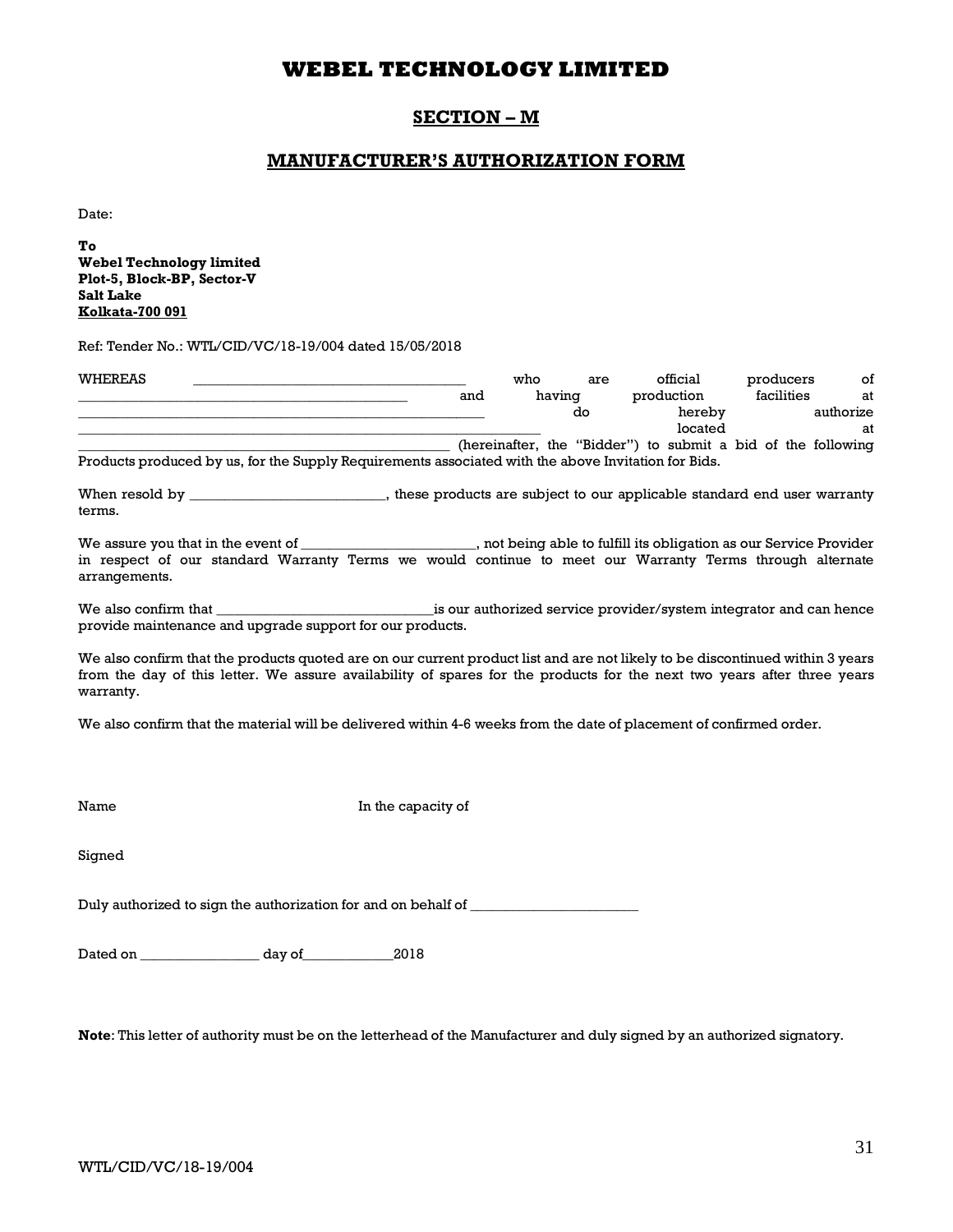## **SECTION – N**

## **FORMAT FOR PRE-BID MEETING QUERY**

(Tender No. WTL/CID/VC/18-19/004)

Name of the Bidder:

**Oueries** 

| S1.<br>No. | <b>Section</b><br>No. | <b>Clause</b><br>No. | Page<br>No. | Queries |
|------------|-----------------------|----------------------|-------------|---------|
|            |                       |                      |             |         |
|            |                       |                      |             |         |
|            |                       |                      |             |         |
|            |                       |                      |             |         |
|            |                       |                      |             |         |
|            |                       |                      |             |         |
|            |                       |                      |             |         |
|            |                       |                      |             |         |
|            |                       |                      |             |         |

**Note:** The filled form to be submitted in XLS & PDF Format. There is a cut off date for receiving of queries before Pre Bid Meeting. Queries received after the cutoff period will not be accepted. The Purchaser reserves the right to respond all queries over e-mail.

Authorized Signatory (Signature In full): \_\_\_\_\_\_\_\_\_\_\_\_\_\_\_\_\_\_\_\_\_\_\_\_\_\_\_\_\_\_\_\_\_

Name and title of Signatory: \_\_\_\_\_\_\_\_\_\_\_\_\_\_\_\_\_\_\_\_\_\_\_\_\_\_\_\_\_\_\_\_\_\_\_\_\_\_\_\_\_\_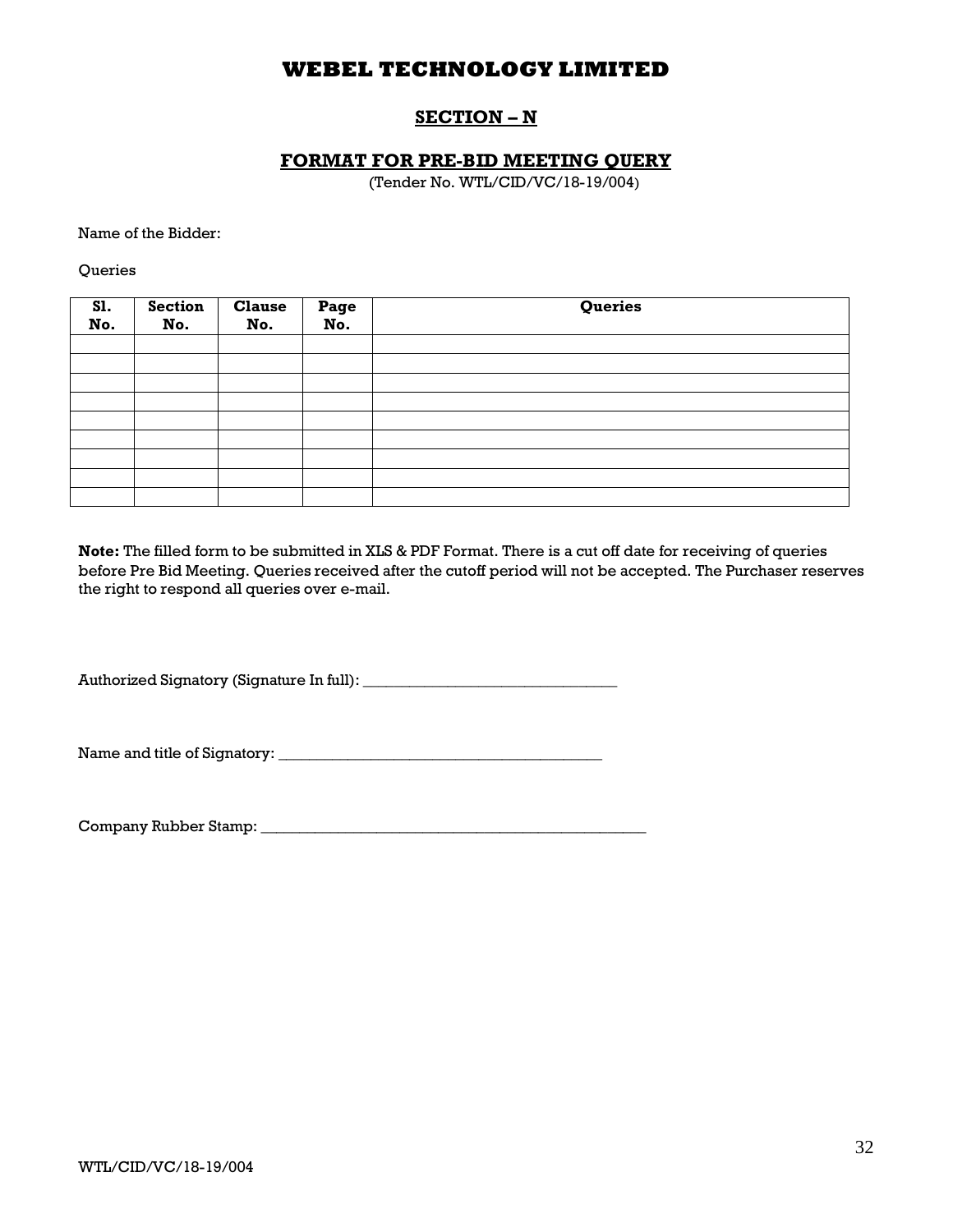## **SECTION – O**

## **LIST OF CLIENTS OF SIMILAR ORDERS**

(Tender No. WTL/CID/VC/18-19/004)

| SI.<br>No. | <b>Name of the Client</b> | <b>Address</b> | <b>Contact</b><br>Person | <b>Designation</b> | Contact<br><b>Numbers</b> |
|------------|---------------------------|----------------|--------------------------|--------------------|---------------------------|
|            |                           |                |                          |                    |                           |
|            |                           |                |                          |                    |                           |
|            |                           |                |                          |                    |                           |
|            |                           |                |                          |                    |                           |
|            |                           |                |                          |                    |                           |
|            |                           |                |                          |                    |                           |
|            |                           |                |                          |                    |                           |
|            |                           |                |                          |                    |                           |
|            |                           |                |                          |                    |                           |
|            |                           |                |                          |                    |                           |
|            |                           |                |                          |                    |                           |
|            |                           |                |                          |                    |                           |
|            |                           |                |                          |                    |                           |
|            |                           |                |                          |                    |                           |
|            |                           |                |                          |                    |                           |
|            |                           |                |                          |                    |                           |

Authorized Signatory (Signature In full): \_\_\_\_\_\_\_\_\_\_\_\_\_\_\_\_\_\_\_\_\_\_\_\_\_\_\_\_\_\_\_\_\_

Name and title of Signatory: \_\_\_\_\_\_\_\_\_\_\_\_\_\_\_\_\_\_\_\_\_\_\_\_\_\_\_\_\_\_\_\_\_\_\_\_\_\_\_\_\_\_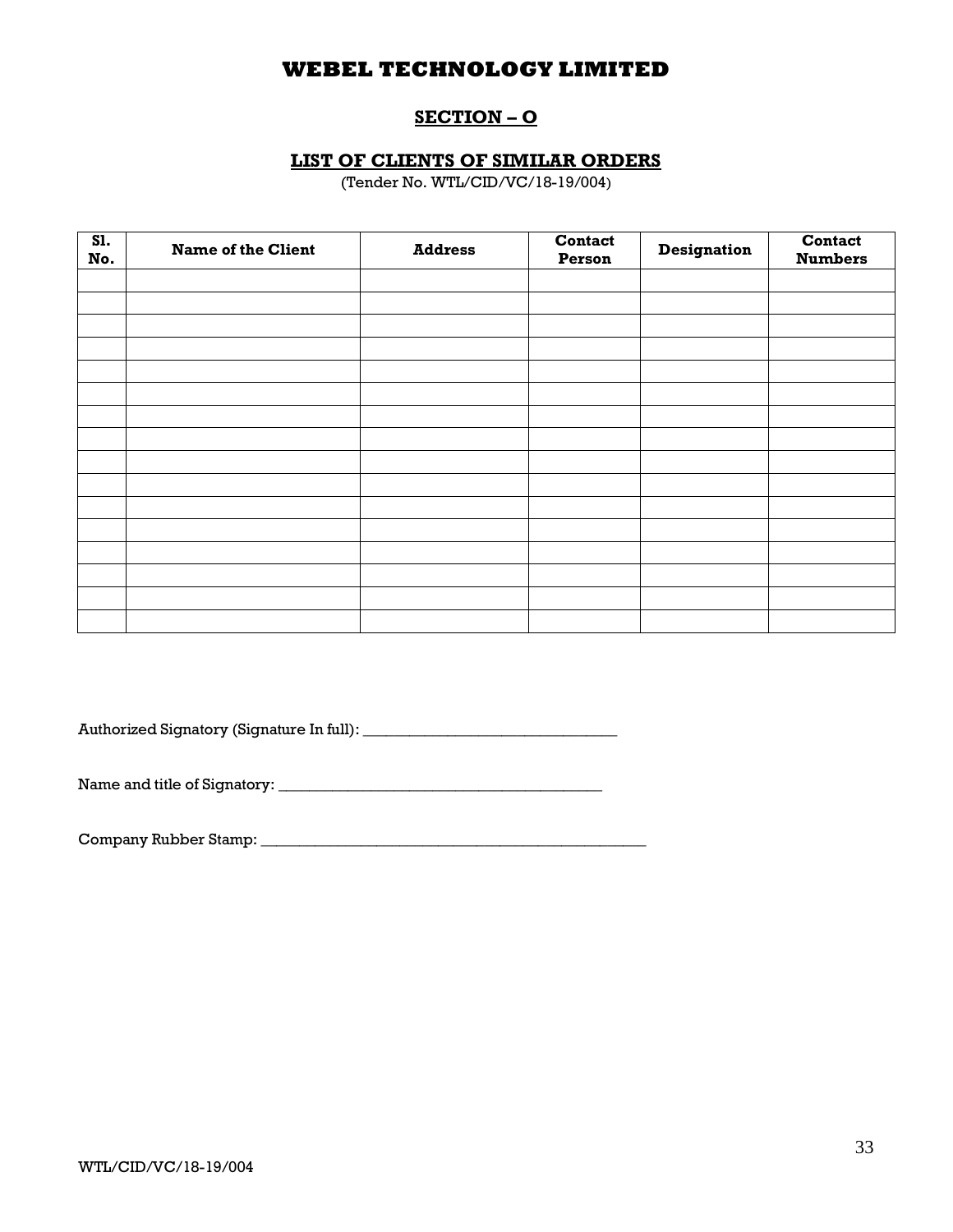## **SECTION - P**

## **SUPPORT SERVICE CENTER & MANPOWER DETAILS OF BIDDER**

(Tender No. WTL/CID/VC/18-19/004)

| S1.<br>No. | <b>Name of Place</b> | <b>Address</b> | <b>Name of Support</b><br>Personnel | <b>Contact</b><br><b>Number</b> |
|------------|----------------------|----------------|-------------------------------------|---------------------------------|
|            |                      |                |                                     |                                 |
|            |                      |                |                                     |                                 |
|            |                      |                |                                     |                                 |
|            |                      |                |                                     |                                 |
|            |                      |                |                                     |                                 |
|            |                      |                |                                     |                                 |
|            |                      |                |                                     |                                 |
|            |                      |                |                                     |                                 |
|            |                      |                |                                     |                                 |
|            |                      |                |                                     |                                 |
|            |                      |                |                                     |                                 |
|            |                      |                |                                     |                                 |
|            |                      |                |                                     |                                 |
|            |                      |                |                                     |                                 |
|            |                      |                |                                     |                                 |
|            |                      |                |                                     |                                 |

Authorized Signatory (Signature In full): \_\_\_\_\_\_\_\_\_\_\_\_\_\_\_\_\_\_\_\_\_\_\_\_\_\_\_\_\_\_\_\_\_

Name and title of Signatory: \_\_\_\_\_\_\_\_\_\_\_\_\_\_\_\_\_\_\_\_\_\_\_\_\_\_\_\_\_\_\_\_\_\_\_\_\_\_\_\_\_\_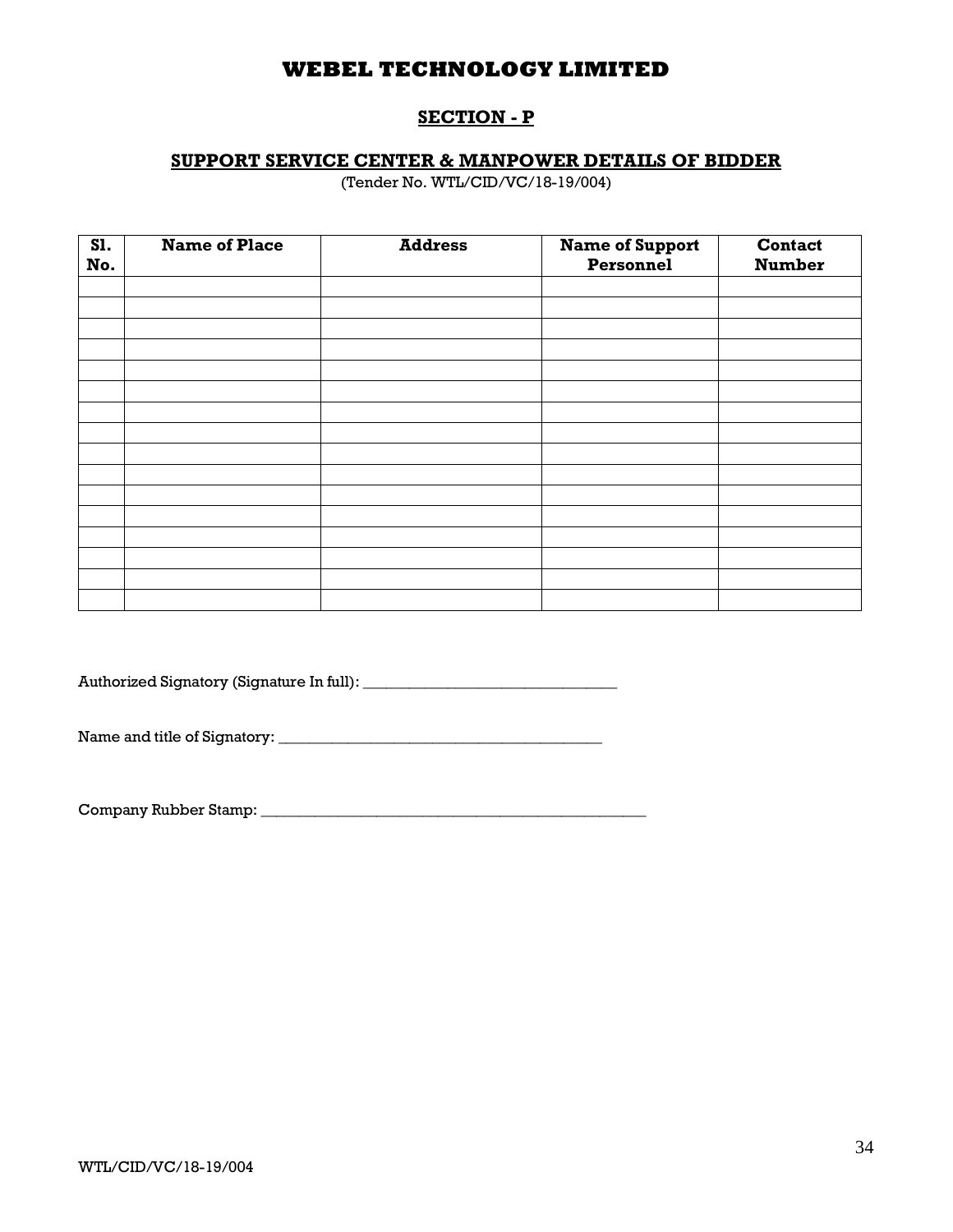## **SECTION - Q**

## **SUPPORT SERVICE CENTER & MANPOWER DETAILS OF OEM**

(Tender No. WTL/CID/VC/18-19/004)

| SI.<br>No. | <b>Name of Place</b> | <b>Address</b> | <b>Name of Support</b><br>Personnel | Contact<br><b>Number</b> |
|------------|----------------------|----------------|-------------------------------------|--------------------------|
|            |                      |                |                                     |                          |
|            |                      |                |                                     |                          |
|            |                      |                |                                     |                          |
|            |                      |                |                                     |                          |
|            |                      |                |                                     |                          |
|            |                      |                |                                     |                          |
|            |                      |                |                                     |                          |
|            |                      |                |                                     |                          |
|            |                      |                |                                     |                          |
|            |                      |                |                                     |                          |
|            |                      |                |                                     |                          |
|            |                      |                |                                     |                          |
|            |                      |                |                                     |                          |
|            |                      |                |                                     |                          |
|            |                      |                |                                     |                          |
|            |                      |                |                                     |                          |

Authorized Signatory (Signature In full): \_\_\_\_\_\_\_\_\_\_\_\_\_\_\_\_\_\_\_\_\_\_\_\_\_\_\_\_\_\_\_\_\_

Name and title of Signatory: \_\_\_\_\_\_\_\_\_\_\_\_\_\_\_\_\_\_\_\_\_\_\_\_\_\_\_\_\_\_\_\_\_\_\_\_\_\_\_\_\_\_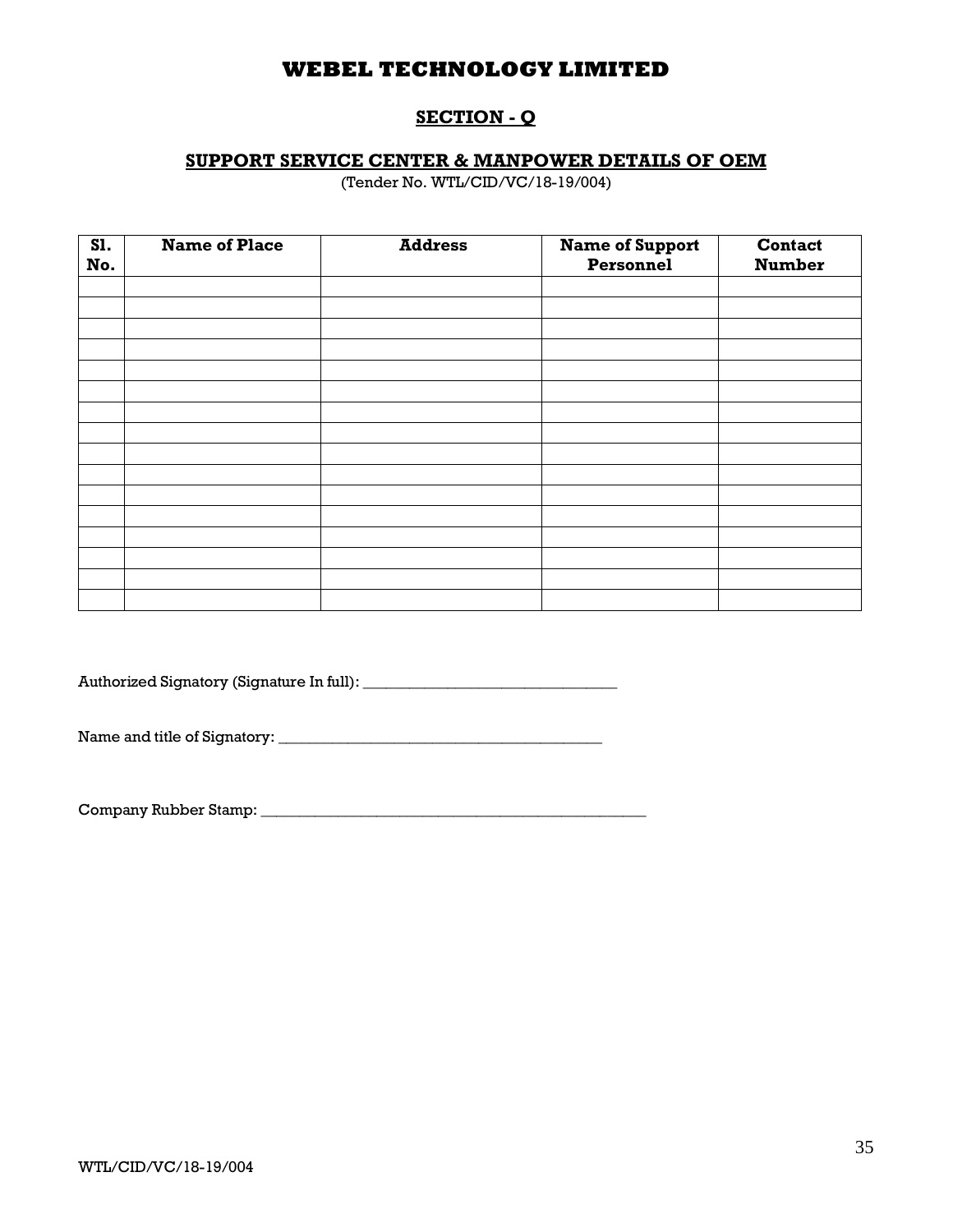## **SECTION – R**

## **PROFORMA FOR PERFORMANCE BANK GUARANTEE**

(On non-judicial stamp paper of appropriate value to be purchased in the name of executing Bank)

### PROFORMA OF BANK GUARANTEE FOR SECURITY DEPOSIT –CUM-PRFORMANCE GUARANTEE

Ref …………………….. Bank Guarantee no…………….

Date…………………..

## PROFORMA OF BG FOR SECURITY DEPOSIT

KNOW ALL MEN BY THESE PRESENTS that in consideration of WEBEL TECHNOLOGY LIMTED, a Government of West Bengal Undertaking incorporated under the Companies Act, 1956 having its Registered office at Webel Bhavan, Block EP&GP, Sector V, Kolkata-700 091 (hereinafter called "The Purchaser") having agreed to accept from \_\_\_\_\_\_\_\_\_\_\_\_\_\_\_\_\_\_\_\_\_\_(hereinafter called "The Contractor") Having its Head Office at <sup>fulfillment</sup> by the Contractor of the terms & conditions of the Work Order No. the Contractor of the terms & conditions of the Work Order No. \_\_\_\_\_\_\_\_\_\_\_\_\_\_\_\_\_\_\_dated\_\_\_\_\_\_\_\_\_\_\_\_ issued by the Purchaser for \_\_\_\_\_\_\_\_\_\_\_\_\_\_\_\_\_\_\_\_\_\_\_\_(hereinafter called "the said work order dated \_\_\_\_\_\_\_\_\_\_\_\_\_\_\_\_\_\_\_\_\_\_\_\_\_\_\_\_(Name & detailed address of the h (Name & detailed address of the branch) (hereinafter called "the Guarantor") do hereby undertake to indemnify and keep indemnified the Purchaser to the extent of Rs.\_\_\_\_\_\_\_\_\_\_ (Rupees \_\_\_\_\_\_\_\_\_\_\_\_ \_\_\_\_\_\_\_\_\_\_\_\_\_) only against any loss or damage caused to or suffered by the Purchaser by reason of any breach by the Contractor of any of the terms and conditions contained in the said Work Order No.  $\qquad \qquad$  dated  $\qquad \qquad$  of which breach the opinion of the Purchaser shall be final and conclusive.

(2) AND WE, **DO HEREBY Guarantee and undertake to pay forthwith on demand to the** Purchaser such sum not exceeding the said sum of \_\_\_\_\_\_\_Rupees\_\_\_\_\_\_\_\_\_\_\_\_\_) only as may be specified in such demand, in the event of the Contractor failing or neglecting to execute fully efficiently and satisfactorily the order for \_\_\_\_\_\_\_\_\_\_\_\_\_\_\_\_\_\_\_\_\_\_\_\_\_\_ \_\_\_\_\_\_\_\_\_\_\_\_\_\_\_ Work Order no. , \_\_\_\_\_\_\_\_\_\_\_\_\_\_\_dated \_\_\_\_\_\_\_\_\_

(3) WE \_\_\_\_\_\_\_\_\_\_\_\_\_\_\_\_\_\_\_\_\_\_\_\_\_\_ further agree that the guarantee herein contained shall remain in full force and effect during the period that would be taken for the performance of the said order as laid down in the said Work Order No. \_\_\_\_\_\_\_\_\_\_\_\_\_\_\_\_\_ dated \_\_\_\_\_\_\_\_\_\_\_\_\_\_\_ including the warranty obligations and that it shall continue to be enforceable till all the dues of the Purchaser under or by virtue of the said Work Order No. \_\_\_\_\_\_\_\_\_\_\_\_\_\_\_\_\_ dated \_\_\_\_\_\_\_\_\_\_\_\_\_ have been fully paid and its claims satisfied or is charged or till the Purchaser or its authorized representative certified that the terms and conditions of the said Work Order No. dated **Example 2** have been fully and properly carried out by the said contractor and accordingly discharged the guarantee.

(4) We \_\_\_\_\_\_\_\_\_\_\_\_\_\_\_\_\_\_\_\_\_\_\_\_\_\_\_\_\_ the Guarantor undertake to extend the validity of Bank Guarantee at the request of the contractor for further period of periods from time to time beyond its present validity period failing which we shall pay the Purchaser the amount of Guarantee.

(5) The liability under the Guarantee is restricted to Rs. \_\_\_\_\_\_\_\_\_\_\_\_ (Rupees \_

\_\_\_\_\_\_\_\_\_\_\_\_\_\_\_\_\_\_\_) only and will expire on \_\_\_\_\_\_\_\_\_\_\_\_\_\_ and unless a claim in writing is presented to us or an action or suit to enforce the claim is filled against us within 6 months from \_\_\_\_\_\_\_\_\_\_\_\_\_\_\_\_\_ all your rights will be forfeited and we shall be relieved of and discharged from all our liabilities (thereinafter)

(6) The Guarantee herein contained shall not be determined or affected by liquidation or winding up or insolvency or closer of the Contractor.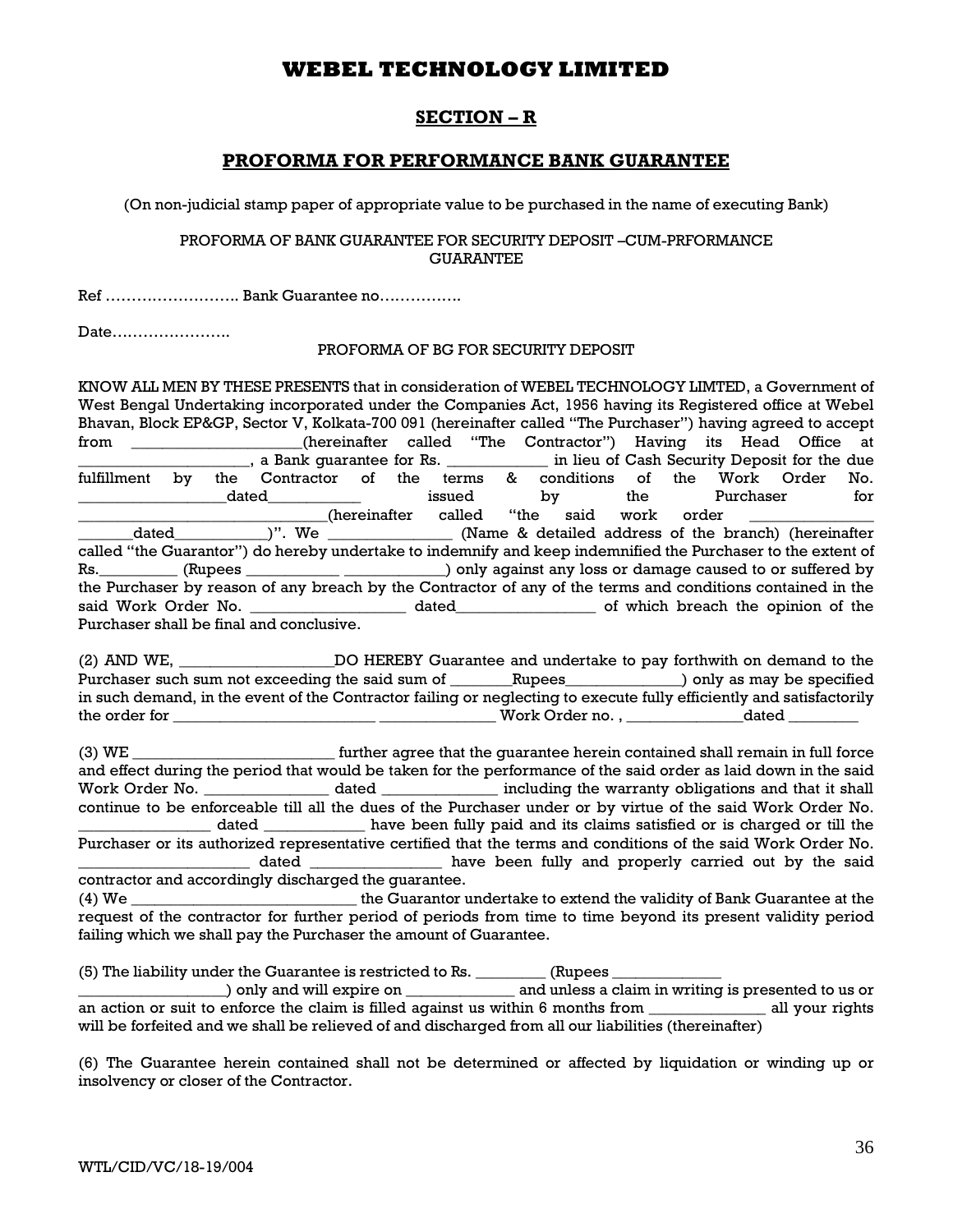(7) The executants has the power to issue this guarantee on behalf of Guarantor and holds full and valid power of Attorney granted in his favour by the Guarantor authorizing him to execute the Guarantee.

(8) Notwithstanding anything contained herein above, our liability under this guarantee is restricted to Rs. \_\_\_\_\_\_\_\_\_\_ (Rupees \_\_\_\_\_\_\_\_\_\_\_\_\_\_\_\_\_\_\_\_\_\_\_\_\_) only and our guarantee shall remain in force up to and unless a demand or claim under the guarantee is made on us in writing on or before \_\_\_\_\_\_\_\_\_\_\_\_\_\_\_ all your rights under the guarantee shall be forfeited and we shall be relieved and discharged from all liabilities there under.

WE, \_\_\_\_\_\_\_\_\_\_\_\_\_\_\_\_\_\_\_\_\_\_\_\_\_\_ lastly undertake not to revoke this guarantee during the currency except with the previous consent of the Purchaser in writing. In witness whereof we \_\_\_\_\_\_\_\_\_\_\_\_\_\_\_\_\_\_\_\_\_\_\_\_\_\_\_have set and subscribed our hand on this \_\_\_\_\_\_\_\_\_\_\_\_\_\_\_\_\_\_\_\_\_\_\_\_ day of \_\_\_\_\_\_\_\_\_\_\_\_\_\_\_\_\_\_\_\_\_.

SIGNED, SEALED AND DELIVERED

\_\_\_\_\_\_\_\_\_\_\_\_\_\_\_\_\_\_\_\_\_\_ (Stamp of the executants)

WITNESS

1) \_\_\_\_\_\_\_\_\_\_\_\_\_\_\_\_\_\_\_\_\_\_

 $2)$ 

(Name & address in full with Rubber Stamp)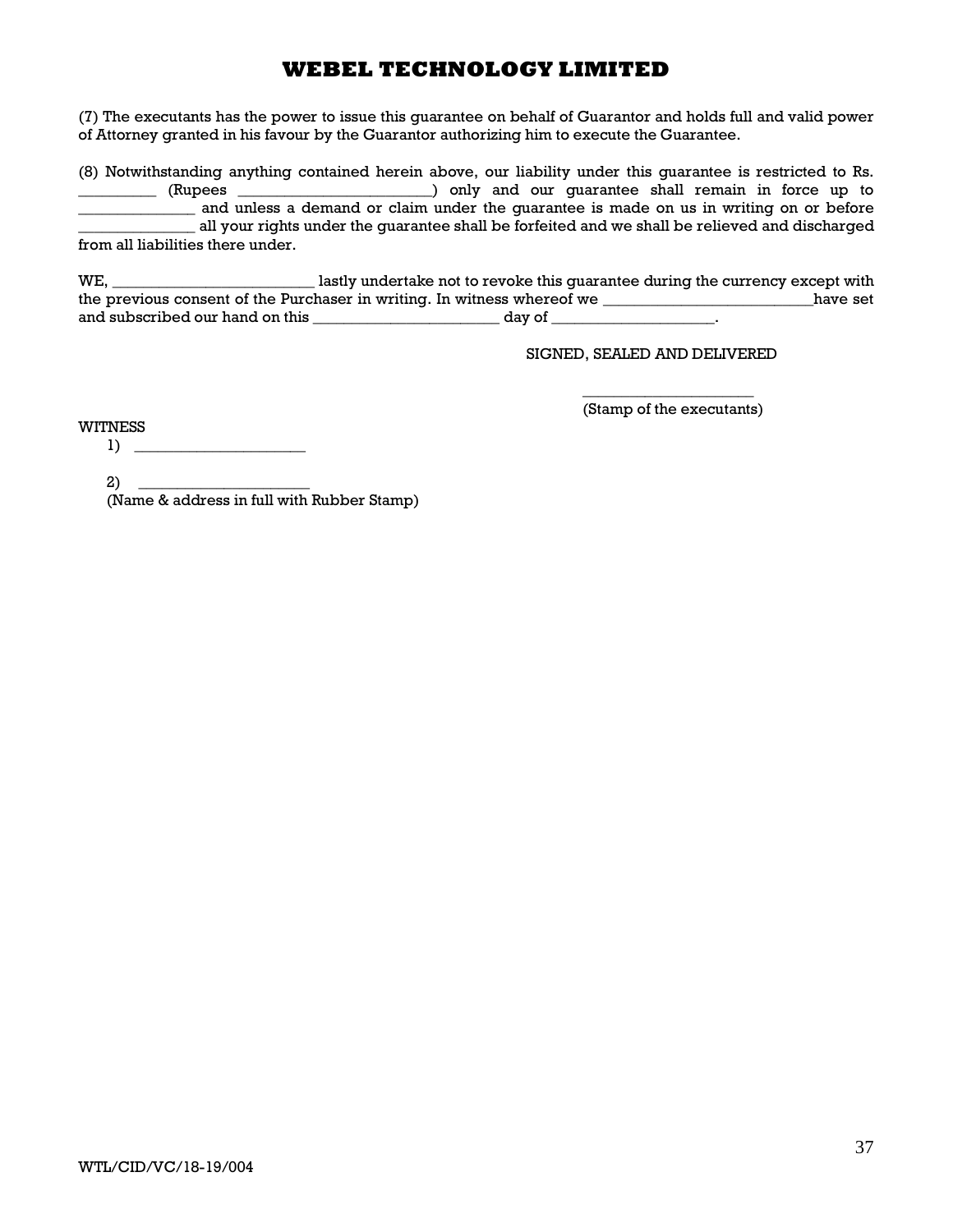### **INSTRUCTIONS FOR FURNISHING BANK GUARANTEE**

- 1. Bank Guarantee (B.G.) for Advance payment, Mobilization Advance, B.G. for security Deposit-cum-Performance Guarantee, Earnest Money should be executed on the Non- Judicial Stamp paper of the applicable value and to be purchased in the name of the Bank.
- 2. The Executor (Bank authorities) may mention the Power of Attorney No. and date of execution in his/her favour with authorization to sign the documents. The Power of Attorney is to be witnessed by two persons mentioning their full name and address.
- 3. The B.G. should be executed by a Nationalised Bank/ Scheduled Commercial Bank preferably on a branch located in Kolkata. B.G. from Co-operative Bank / Rural Banks is not acceptable.
- 4. A Confirmation Letter of the concerned Bank must be furnished as a proof of genuineness of the Guarantee issued by them.
- 5. Any B.G. if executed on Non-Judicial Stamp paper after 6 (six) months of the purchase of such stamp shall be treated as Non-valid.
- 6. Each page of the B.G. must bear signature and seal of the Bank and B.G. Number.
- 7. The content of the B.G. shall be strictly as Proforma prescribed by WTL in line with Purchase Order /LOI/ Work Order etc. and must contain all factual details.
- 8. Any correction, deletion etc. in the B.G. should be authenticated by the Bank Officials signing the B.G.
- 9. In case of extension of a Contract the validity of the B.G. must be extended accordingly.
- 10. B.G. must be furnished within the stipulated period as mentioned in Purchase Order / LOI / Work Order etc.
- 11. Issuing Bank / The Bidder are requested to mention the Purchase Order / Contract / Work Order reference along with the B.G. No. For making any future queries to WTL.